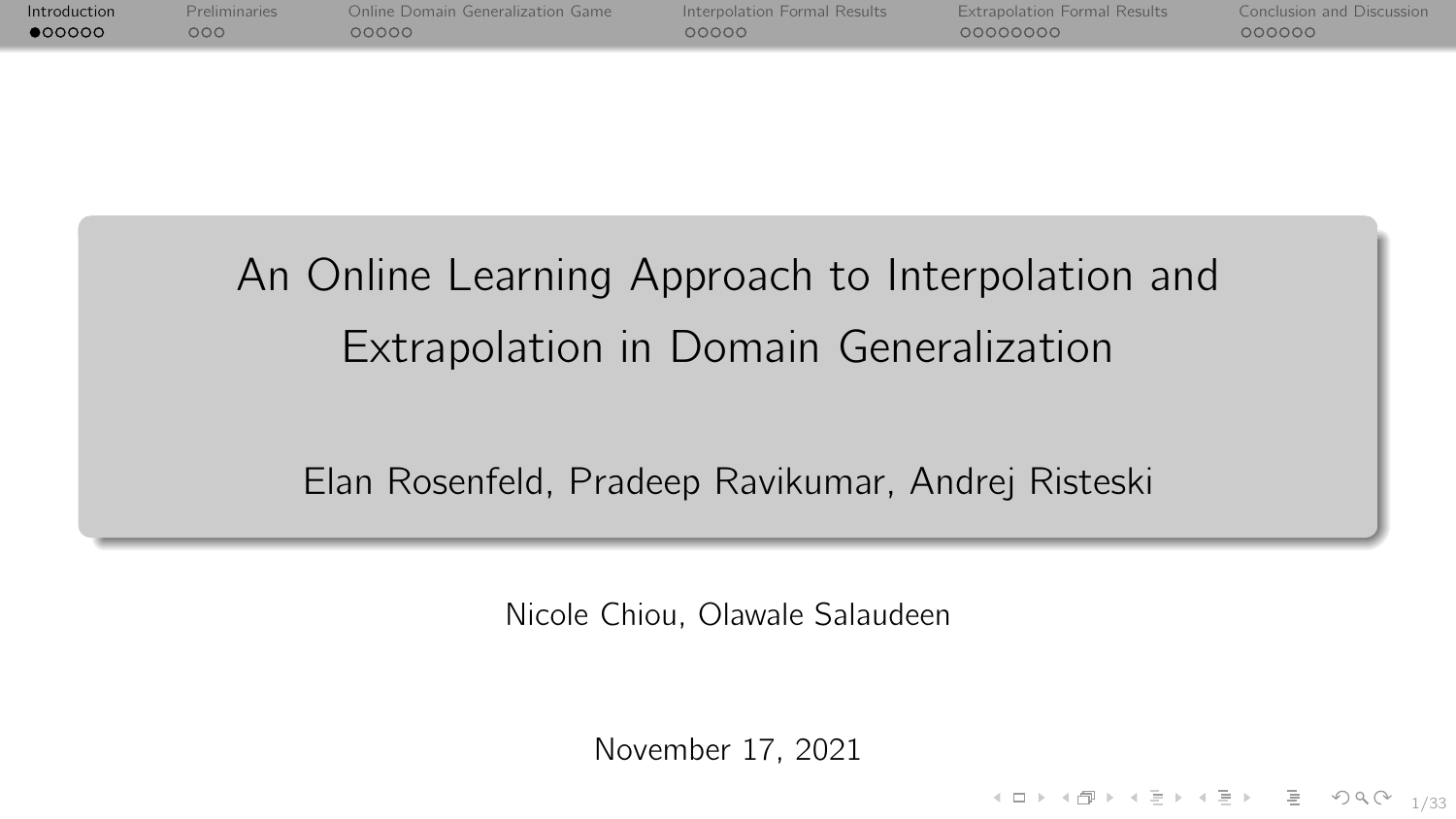| Introduction | <b>Preliminaries</b> | Online Domain Generalization Game | Interpolation Formal Results | <b>Extrapolation Formal Results</b> | Conclusion and Discussion |
|--------------|----------------------|-----------------------------------|------------------------------|-------------------------------------|---------------------------|
| •000000      | 000                  | 00000                             | 00000                        | 00000000                            | 000000                    |
| Outline      |                      |                                   |                              |                                     |                           |



# [Introduction](#page-0-0)

## [Preliminaries](#page-10-0)

[Online Domain Generalization Game](#page-17-0)

[Interpolation Formal Results](#page-30-0)

[Extrapolation Formal Results](#page-41-0)

[Conclusion and Discussion](#page-61-0)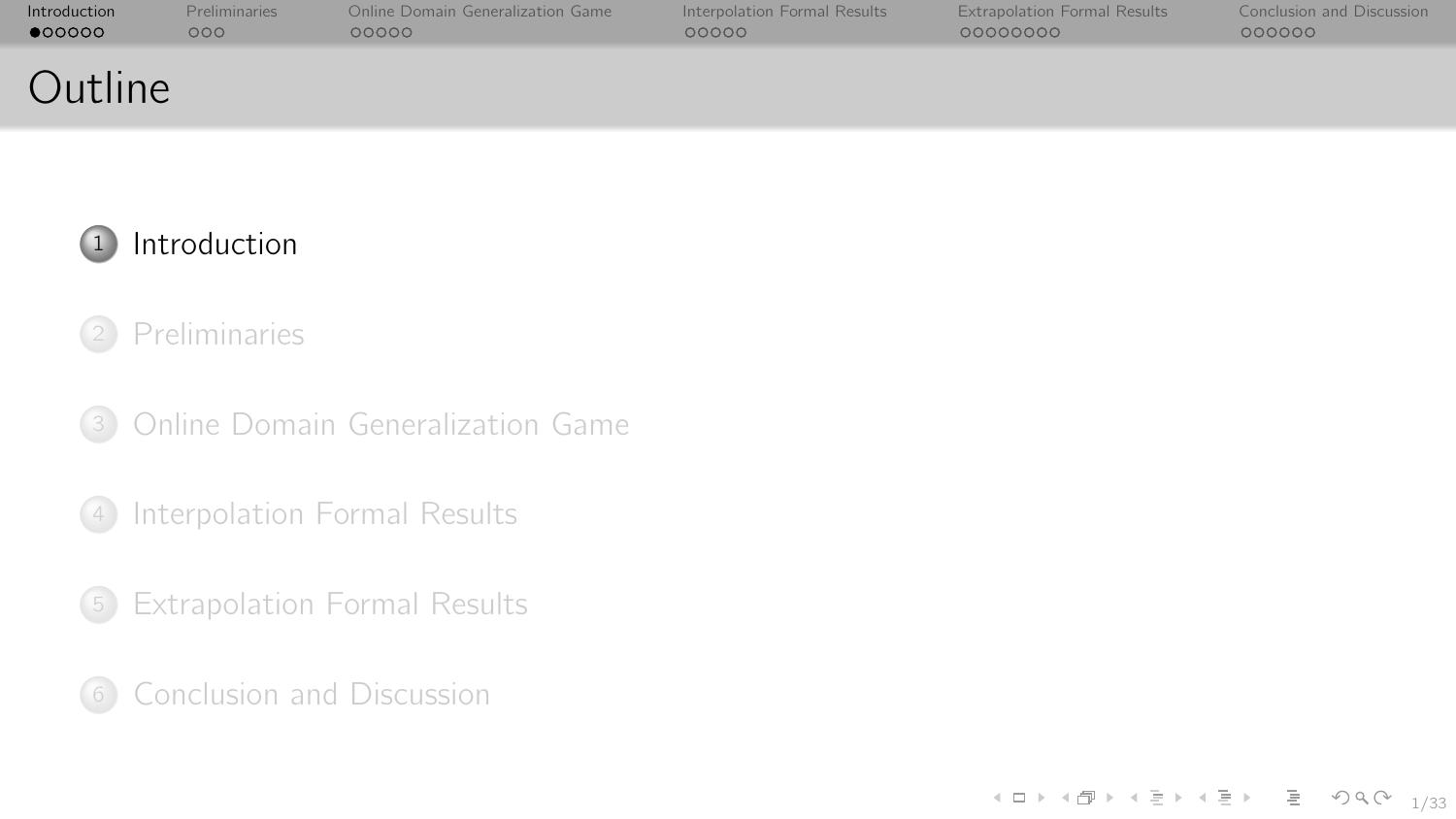| Introduction<br>0 00000  | Preliminaries<br>000 | Online Domain Generalization Game<br>00000 | Interpolation Formal Results<br>00000 | <b>Extrapolation Formal Results</b><br>00000000 | Conclusion and Discussion<br>000000 |
|--------------------------|----------------------|--------------------------------------------|---------------------------------------|-------------------------------------------------|-------------------------------------|
| Background<br><b>OOD</b> |                      |                                            |                                       |                                                 |                                     |
|                          |                      |                                            |                                       |                                                 |                                     |

The success of machine learning algorithms assumes that the data are I.I.D., an assumption that is often broken in practice.

#### Out-of-Distribution (OOD) generalization:

testing distribution is unknown and differs from the training distribution



イロト (伊) (ミ) (ミ) (ミ) ミーのQ(V)

2/33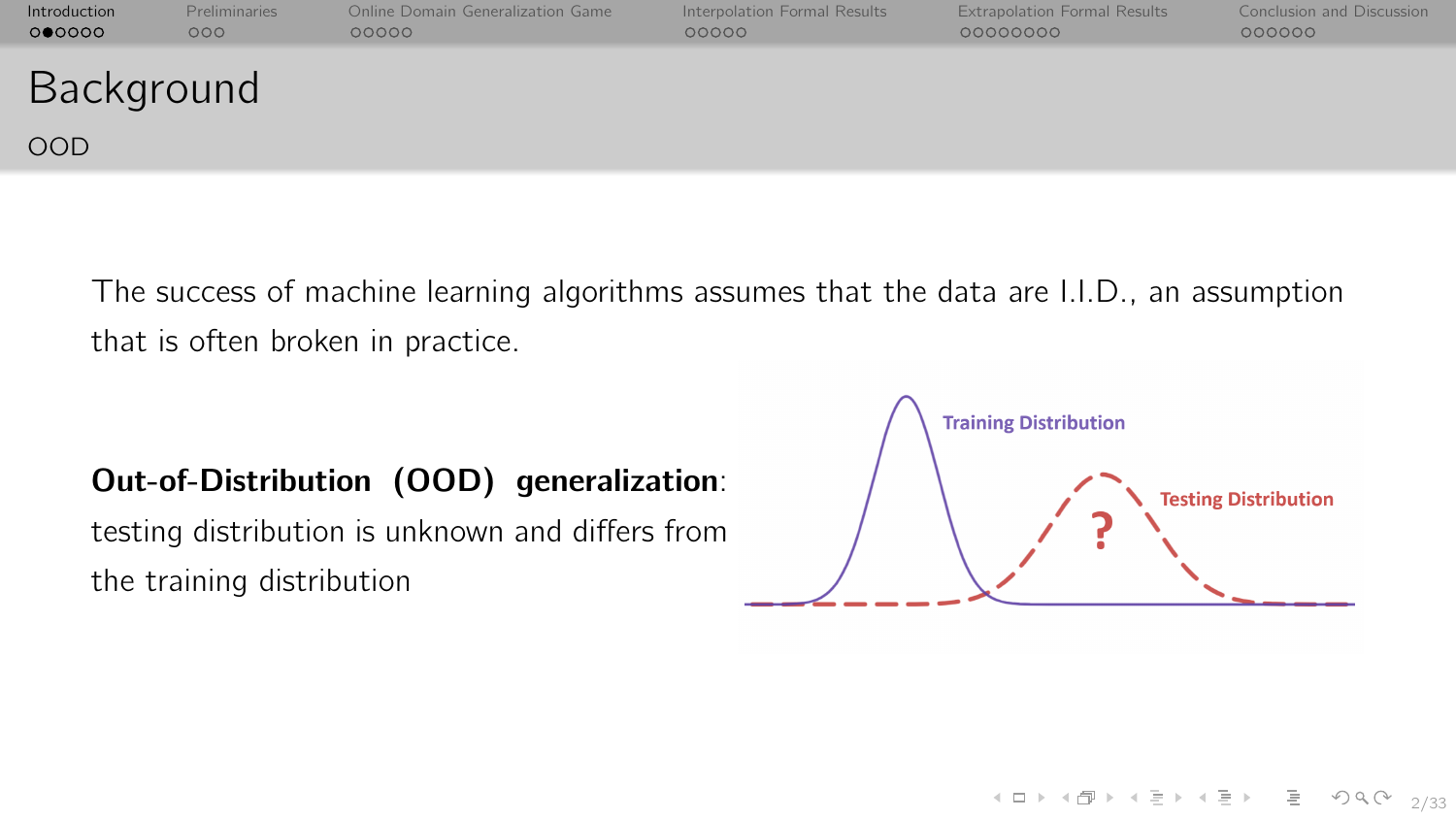| Introduction<br>000000 | Preliminaries<br>000 | Online Domain Generalization Game<br>00000 | Interpolation Formal Results<br>00000 | <b>Extrapolation Formal Results</b><br>00000000 | Conclusion and Discussion<br>000000 |
|------------------------|----------------------|--------------------------------------------|---------------------------------------|-------------------------------------------------|-------------------------------------|
| Background             |                      |                                            |                                       |                                                 |                                     |
| Domain Generalization  |                      |                                            |                                       |                                                 |                                     |

Assumption: training data comprised of distinct distributions or "environments".

Domain Generalization: given several domains, learn a model that can generalize to an unseen test data which relates to the observed domains.



Environments seen during training

4 ロ → 4 레 → 4 레 → 4 페 → → 페 레 - 페 - 페 - 페 - 페 - 페 - 페 - 페 - 레 - 3/33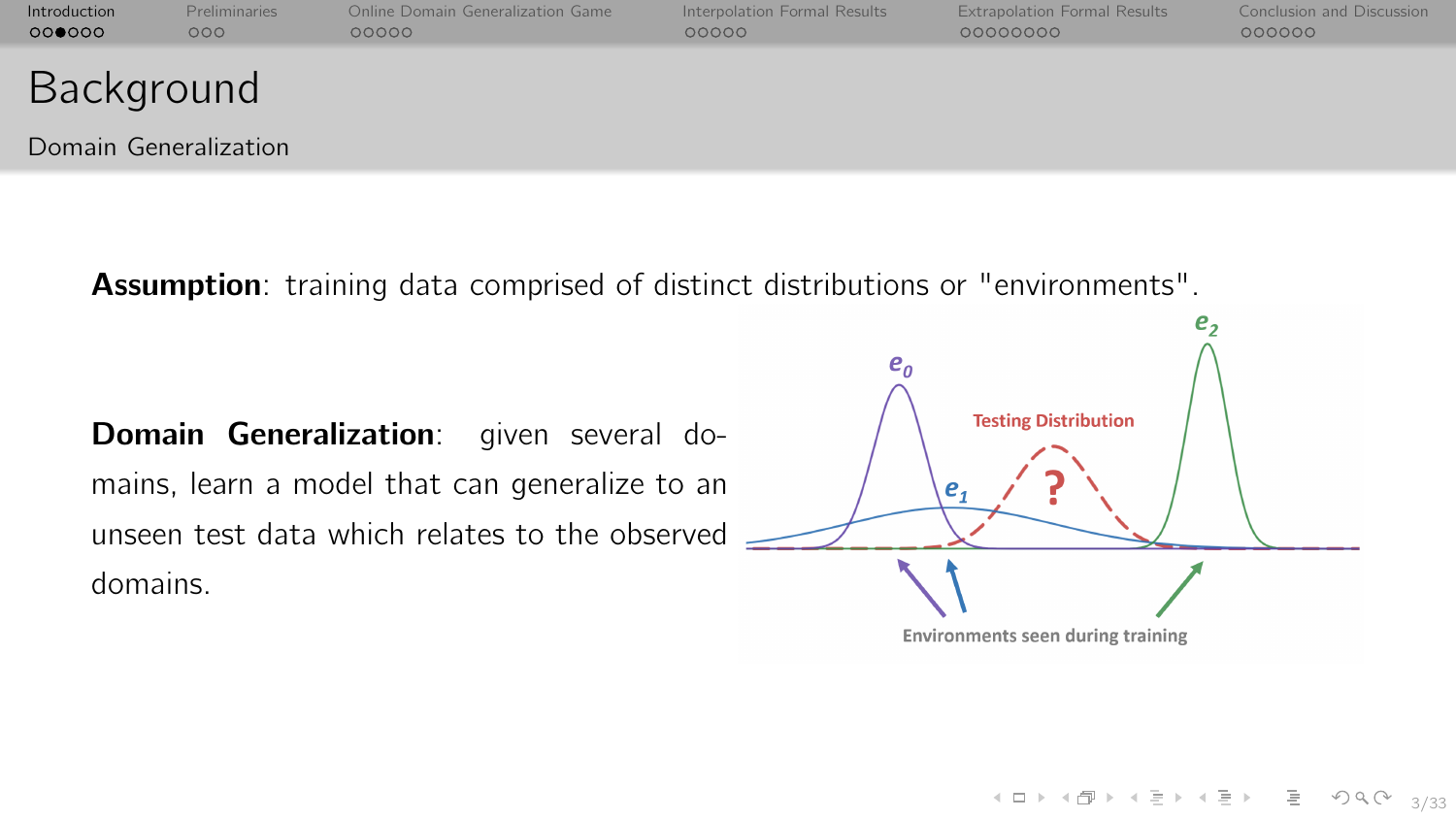| Introduction<br>000000    | <b>Preliminaries</b><br>000 | Online Domain Generalization Game<br>00000 | Interpolation Formal Results<br>00000 | <b>Extrapolation Formal Results</b><br>00000000 | Conclusion and Discussion<br>000000 |
|---------------------------|-----------------------------|--------------------------------------------|---------------------------------------|-------------------------------------------------|-------------------------------------|
| Background<br>Group Shift |                             |                                            |                                       |                                                 |                                     |
|                           |                             |                                            |                                       |                                                 |                                     |

How do future test distributions relate to the groups encountered during training?

- Assumption: test distribution is a re-weighting of observed group likelihoods.
- Also called generalization under sub-population/group shift.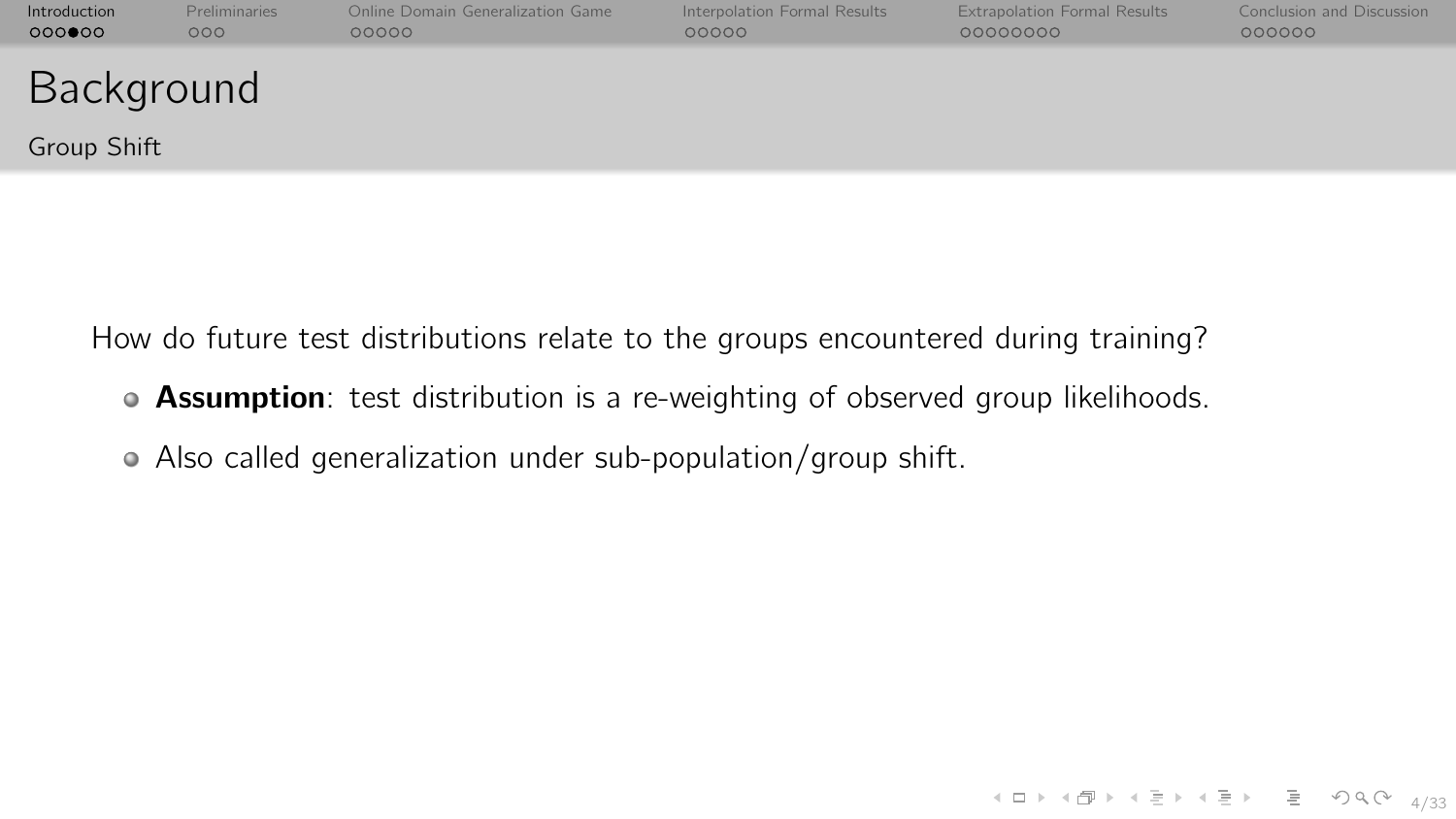| Introduction<br>000000    | <b>Preliminaries</b><br>000 | Online Domain Generalization Game<br>00000 | Interpolation Formal Results<br>00000 | <b>Extrapolation Formal Results</b><br>00000000 | Conclusion and Discussion<br>000000 |
|---------------------------|-----------------------------|--------------------------------------------|---------------------------------------|-------------------------------------------------|-------------------------------------|
| Background<br>Group Shift |                             |                                            |                                       |                                                 |                                     |
|                           |                             |                                            |                                       |                                                 |                                     |

How do future test distributions relate to the groups encountered during training?

- **Assumption**: test distribution is a re-weighting of observed group likelihoods.
- Also called generalization under sub-population/group shift.

How can we ensure good out-of-distribution performance?

**Goal:** minimize risk over worst-case combination of groups.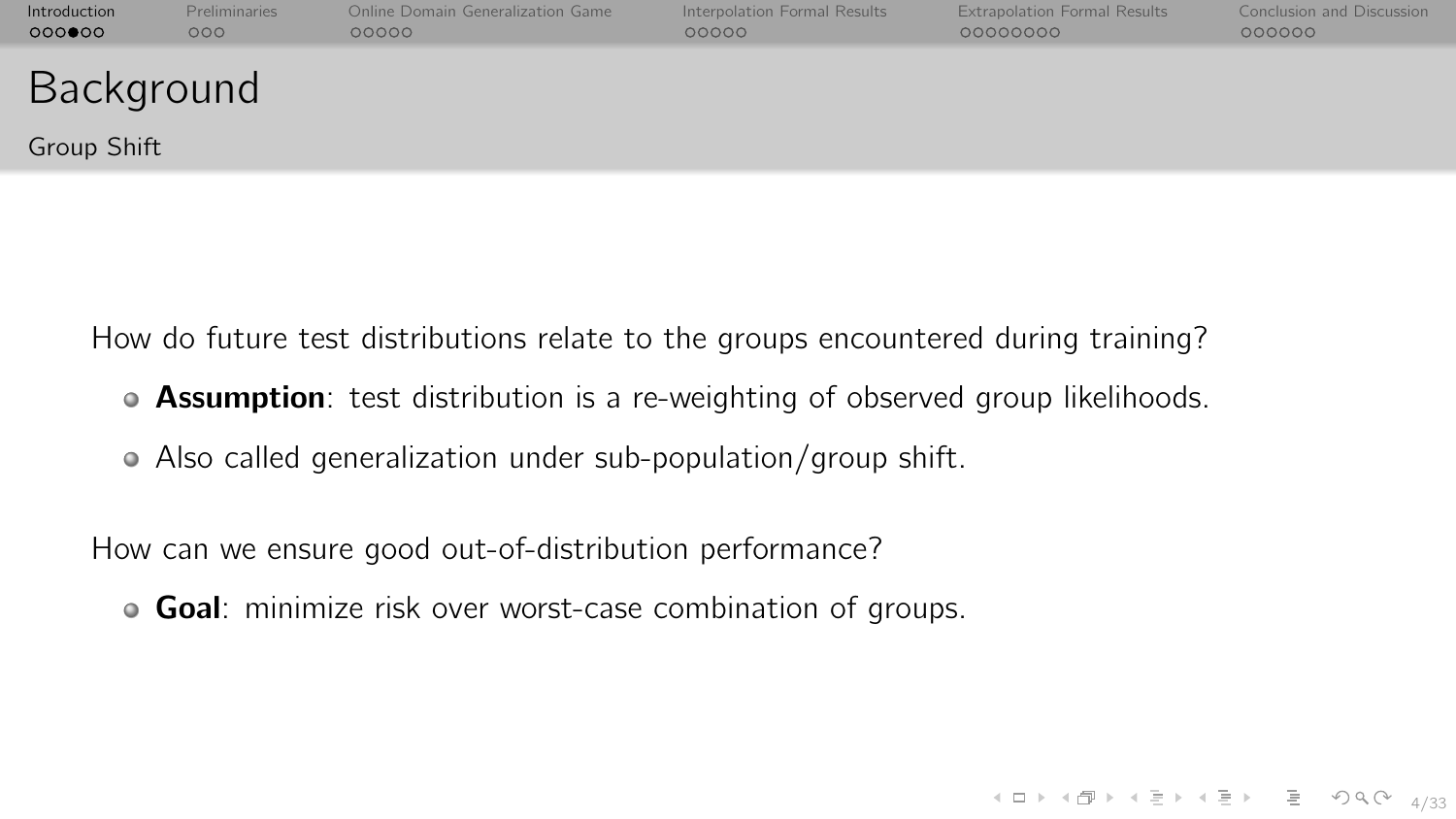| Introduction<br>000000 | Preliminaries<br>000        | Online Domain Generalization Game<br>00000 | Interpolation Formal Results<br>00000 | <b>Extrapolation Formal Results</b><br>00000000 | Conclusion and Discussion<br>000000 |
|------------------------|-----------------------------|--------------------------------------------|---------------------------------------|-------------------------------------------------|-------------------------------------|
| Motivation             |                             |                                            |                                       |                                                 |                                     |
|                        | Shortcomings of Prior Works |                                            |                                       |                                                 |                                     |

Prior work lacks formal justification of Empirical Risk Minimization's (ERM) ability to "interpolate" the training distributions and "extrapolate" beyond them.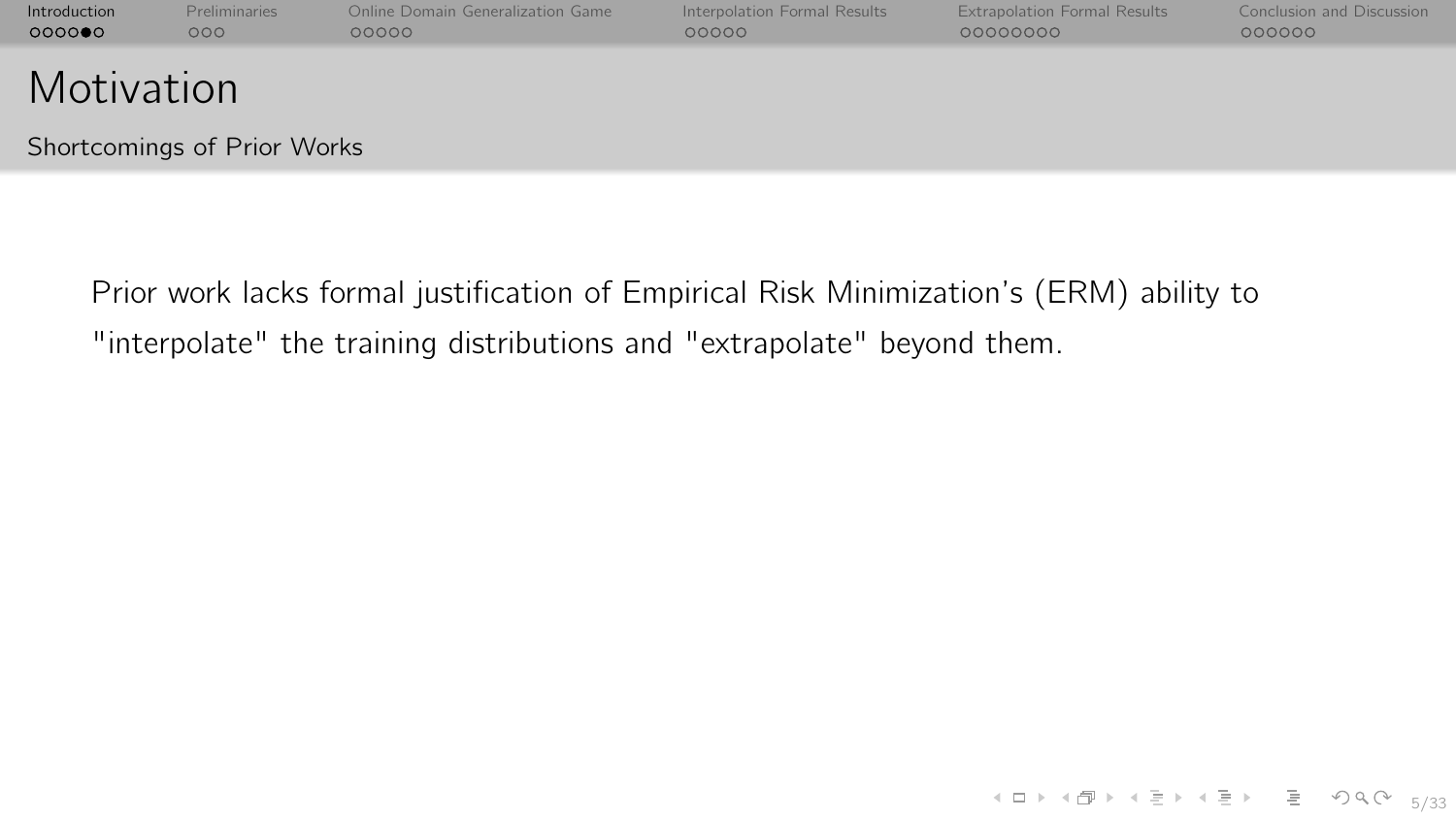| Introduction | <b>Preliminaries</b> | Online Domain Generalization Game | Interpolation Formal Results | <b>Extrapolation Formal Results</b> | Conclusion and Discussion |
|--------------|----------------------|-----------------------------------|------------------------------|-------------------------------------|---------------------------|
| 000000       | 000 <sub>o</sub>     | 00000                             | 00000                        | 00000000                            | 000000                    |
| Motivation   |                      |                                   |                              |                                     |                           |

Shortcomings of Prior Works

Prior work lacks formal justification of Empirical Risk Minimization's (ERM) ability to "interpolate" the training distributions and "extrapolate" beyond them.

Other shortcomings of prior work:

- <sup>1</sup> Lack of theoretical guarantees on replacements to ERM
- <sup>2</sup> Strictly consider worst-case performance, which is not representative of the real-world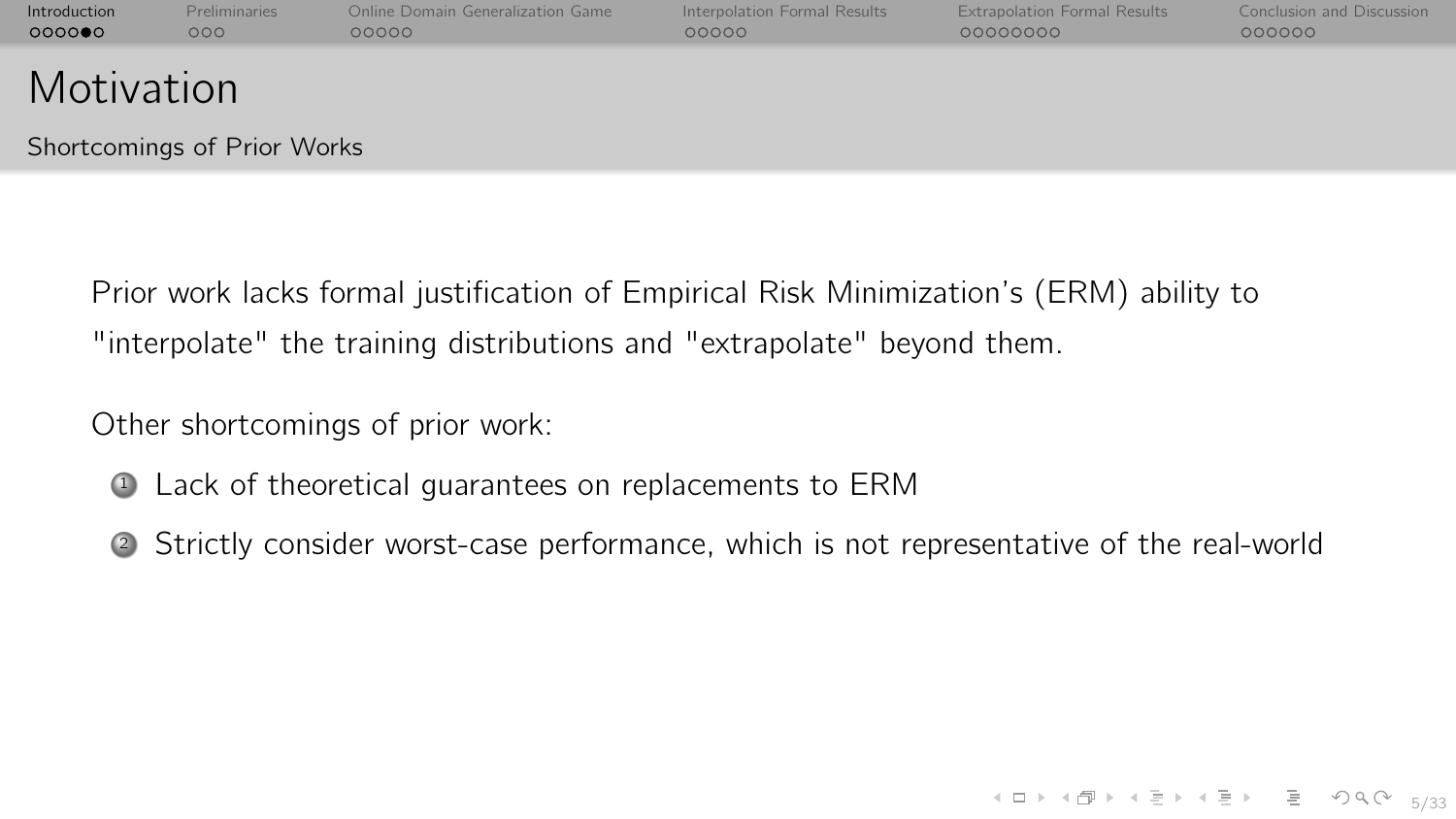| Introduction | <b>Preliminaries</b> | Online Domain Generalization Game | Interpolation Formal Results | <b>Extrapolation Formal Results</b> | Conclusion and Discussion |
|--------------|----------------------|-----------------------------------|------------------------------|-------------------------------------|---------------------------|
| 000000       | 000 <sub>o</sub>     | 00000                             | 00000                        | 00000000                            | 000000                    |
| Motivation   |                      |                                   |                              |                                     |                           |

Shortcomings of Prior Works

Prior work lacks formal justification of Empirical Risk Minimization's (ERM) ability to "interpolate" the training distributions and "extrapolate" beyond them.

Other shortcomings of prior work:

- <sup>1</sup> Lack of theoretical guarantees on replacements to ERM
- <sup>2</sup> Strictly consider worst-case performance, which is not representative of the real-world

There is a need for a robust measure of OOD generalization that allows for a comparison of computational and statistical properties among domain generalization algorithms.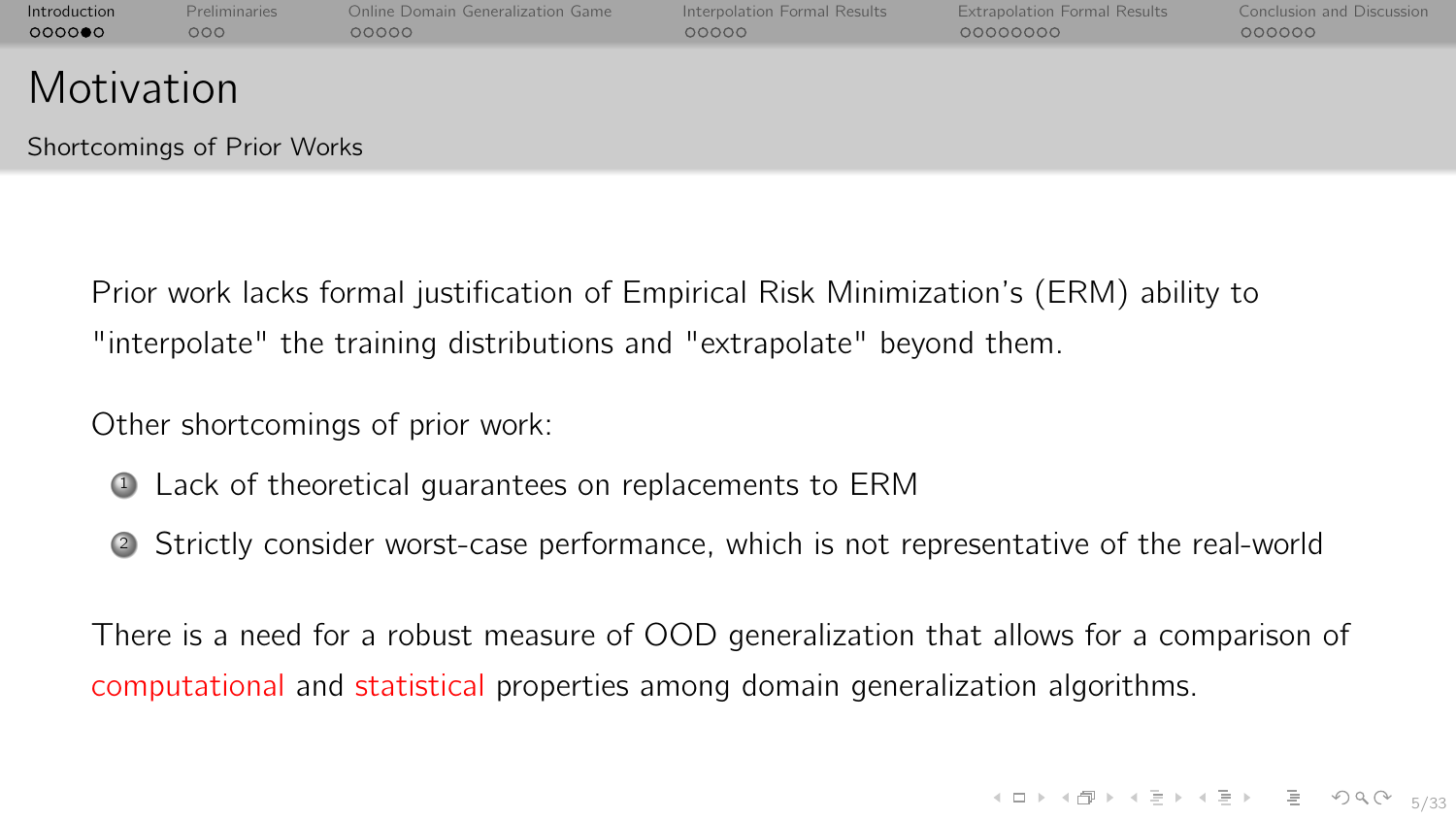| Introduction         | <b>Preliminaries</b> | Online Domain Generalization Game | Interpolation Formal Results | <b>Extrapolation Formal Results</b> | Conclusion and Discussion |
|----------------------|----------------------|-----------------------------------|------------------------------|-------------------------------------|---------------------------|
| 00000                | 000                  | 00000                             | 00000                        | 00000000                            | 000000                    |
| <b>Contributions</b> |                      |                                   |                              |                                     |                           |

Under the notion of inter- and extrapolation based on the re-weighting of sub-groups:

- <sup>1</sup> Extrapolation is computationally harder than interpolation.
- <sup>2</sup> The statistical complexity of inter- and extrapolation not too different.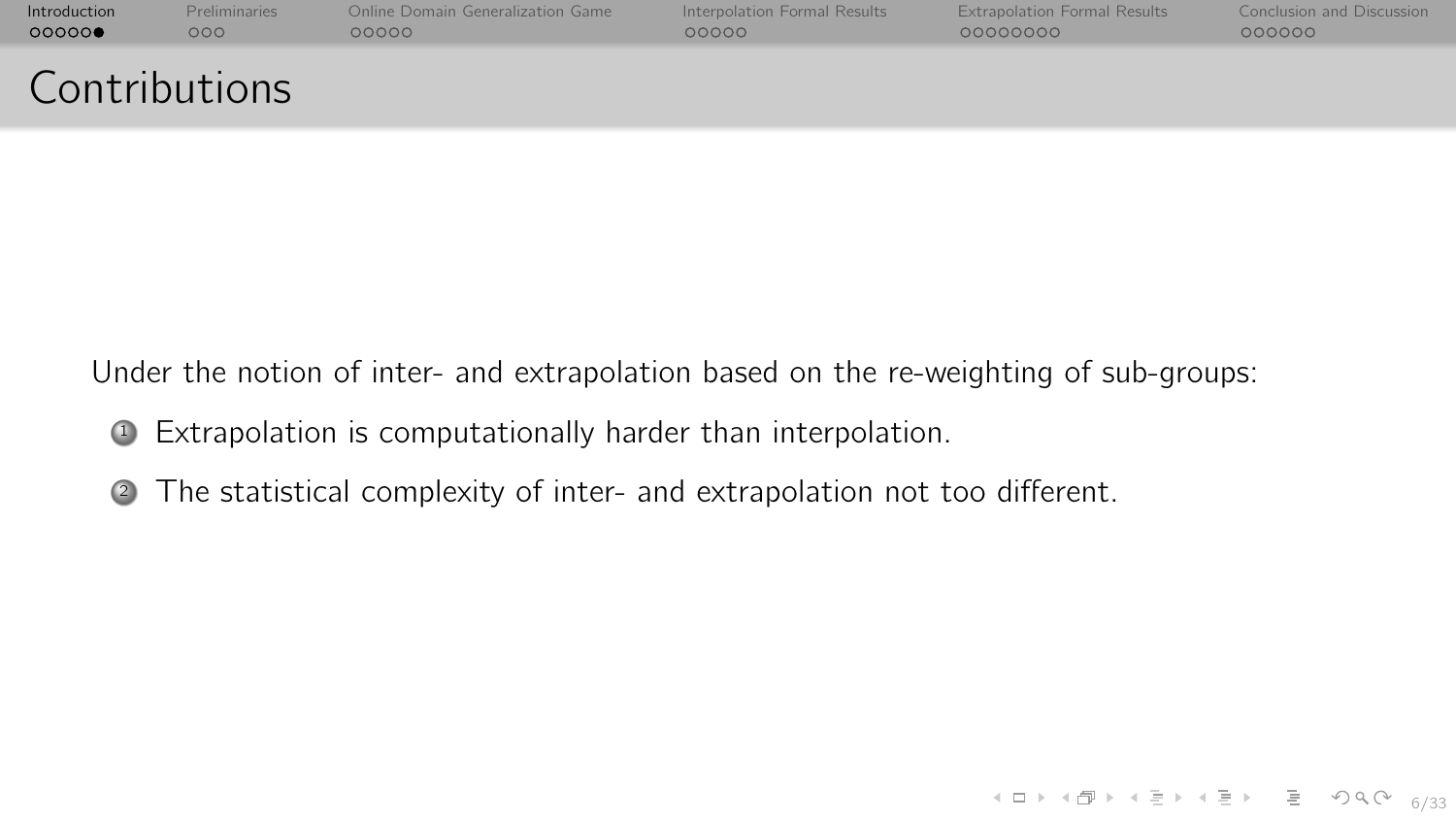<span id="page-10-0"></span>

| Introduction | <b>Preliminaries</b> | Online Domain Generalization Game | Interpolation Formal Results | <b>Extrapolation Formal Results</b> | Conclusion and Discussion |
|--------------|----------------------|-----------------------------------|------------------------------|-------------------------------------|---------------------------|
| 000000       | $\bullet$            | ററററ                              | 00000                        | 00000000                            | 000000                    |
| Outline      |                      |                                   |                              |                                     |                           |



## [Preliminaries](#page-10-0)

[Online Domain Generalization Game](#page-17-0)

[Interpolation Formal Results](#page-30-0)

[Extrapolation Formal Results](#page-41-0)

[Conclusion and Discussion](#page-61-0)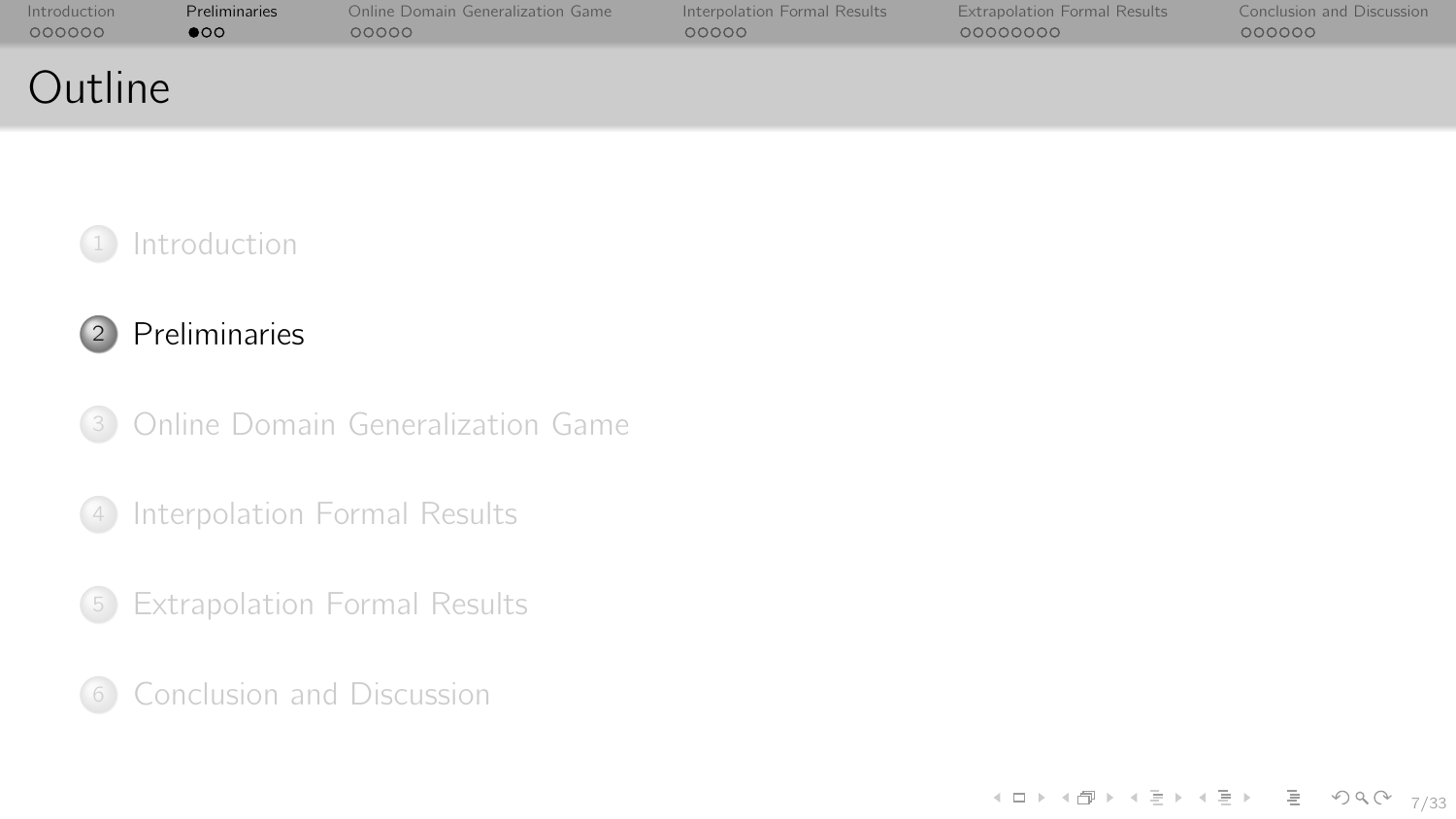| Introduction<br>000000 | Preliminaries<br>$\circ \bullet \circ$ | Online Domain Generalization Game<br>00000 | Interpolation Formal Results<br>00000 | <b>Extrapolation Formal Results</b><br>00000000 | Conclusion and Discussion<br>000000 |
|------------------------|----------------------------------------|--------------------------------------------|---------------------------------------|-------------------------------------------------|-------------------------------------|
| Interpolation          |                                        |                                            |                                       |                                                 |                                     |
| Convex Hull            |                                        |                                            |                                       |                                                 |                                     |

Given a set of E training distributions  $\mathcal{E} = \{e_i\}_{i=1}^E$ , each indexing a probability distribution  $p^e$ .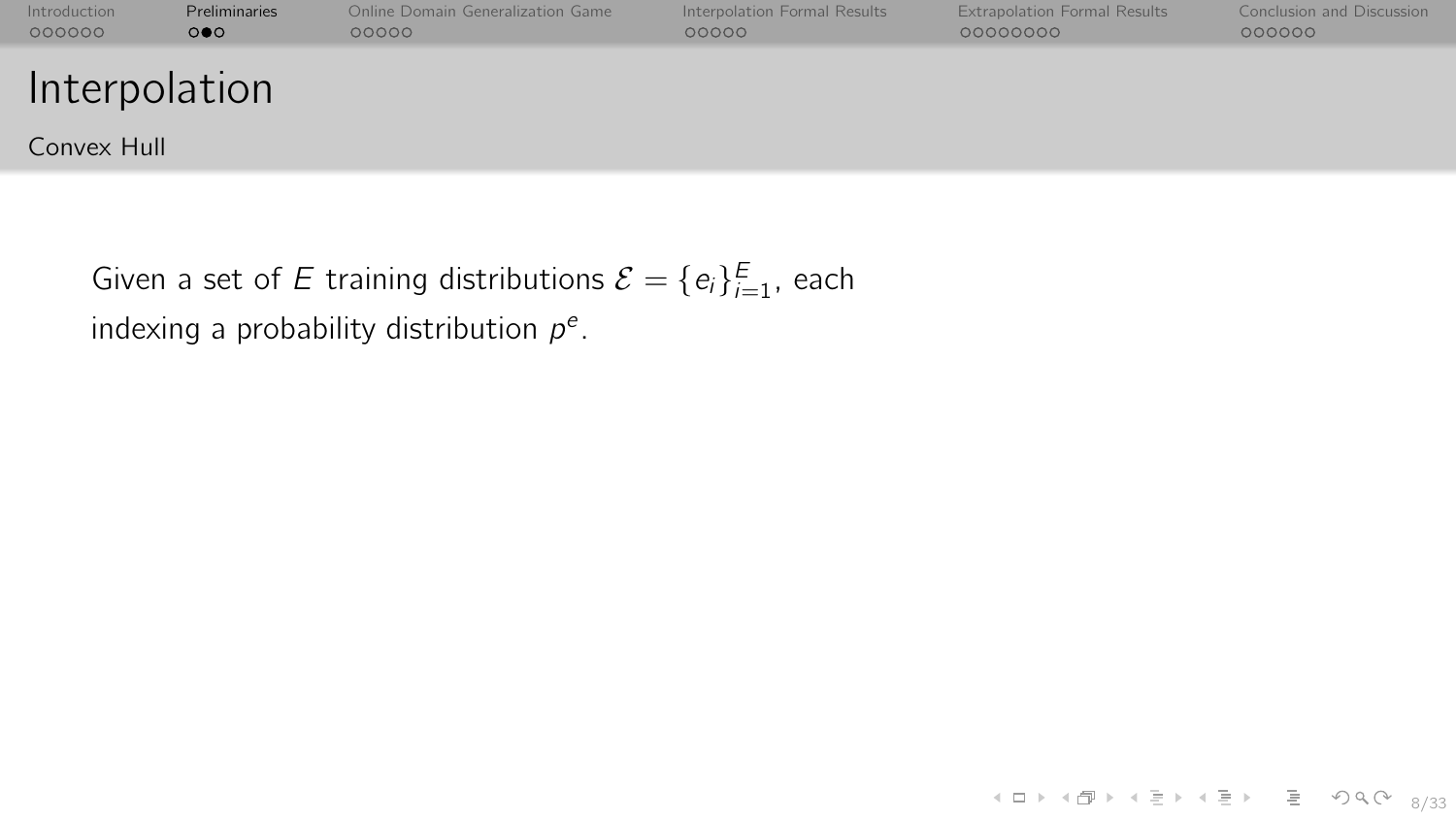| Introduction  | Preliminaries         | Online Domain Generalization Game | Interpolation Formal Results | <b>Extrapolation Formal Results</b> | Conclusion and Discussion |
|---------------|-----------------------|-----------------------------------|------------------------------|-------------------------------------|---------------------------|
| 000000        | $\circ \bullet \circ$ | 00000                             | 00000                        | 00000000                            | 000000                    |
| Interpolation |                       |                                   |                              |                                     |                           |

Convex Hull

Given a set of E training distributions  $\mathcal{E} = \{e_i\}_{i=1}^E$ , each indexing a probability distribution  $p^e$ . Then an interpolation is any distribution that can be written as

$$
p^{\lambda} = \sum_{e \in \mathcal{E}} \lambda_e p^e,
$$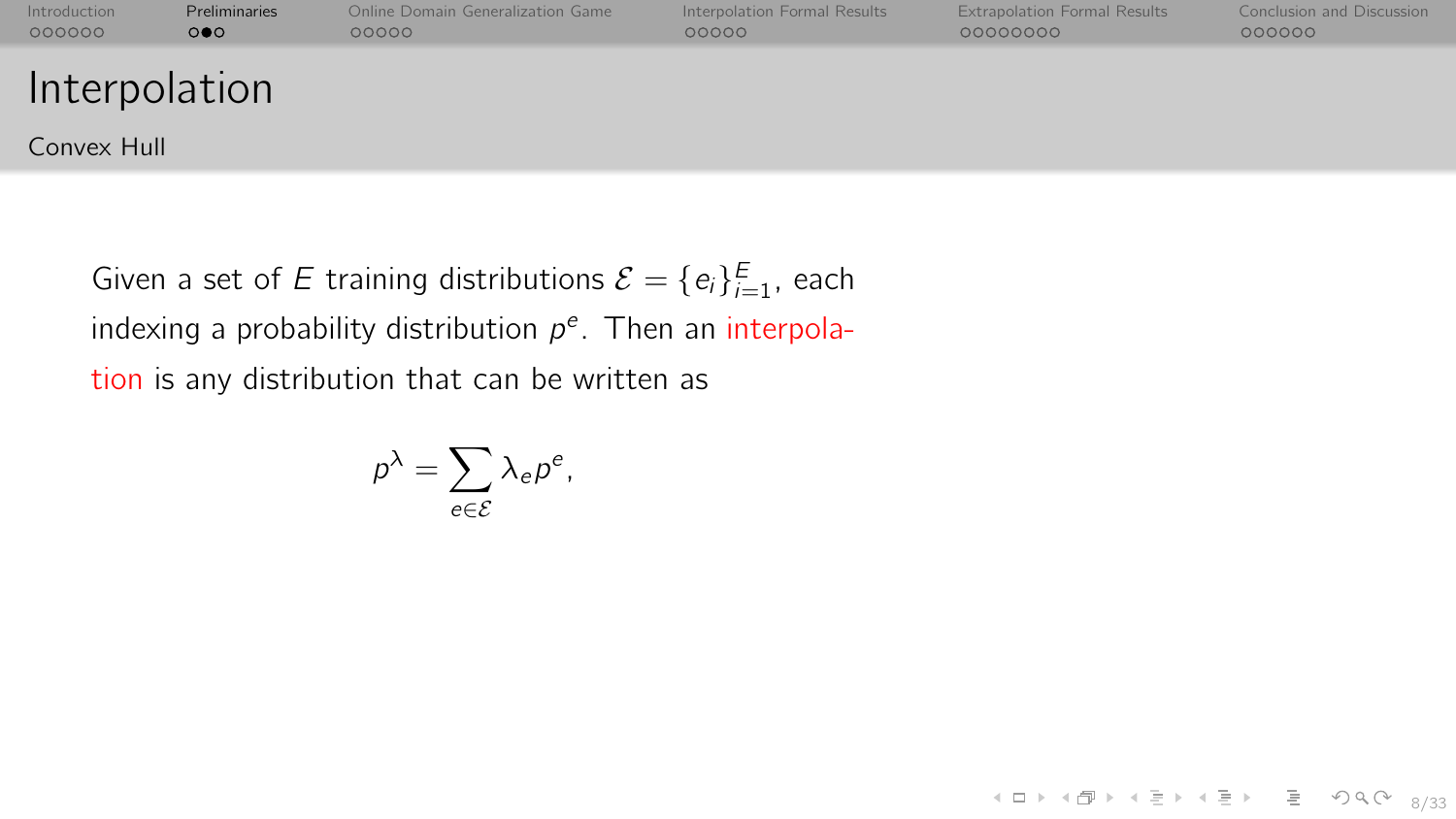| Introduction  | Preliminaries         | Online Domain Generalization Game | Interpolation Formal Results | <b>Extrapolation Formal Results</b> | Conclusion and Discussion |
|---------------|-----------------------|-----------------------------------|------------------------------|-------------------------------------|---------------------------|
| 000000        | $\circ \bullet \circ$ | 00000                             | 00000                        | 00000000                            | 000000                    |
| Interpolation |                       |                                   |                              |                                     |                           |

4 미 > 4 레 > 4 페 > 4 페 > 페 코 > 이익어 8/33

Convex Hull

Given a set of E training distributions  $\mathcal{E} = \{e_i\}_{i=1}^E$ , each indexing a probability distribution  $p^e$ . Then an interpolation is any distribution that can be written as

$$
\rho^{\lambda} = \sum_{e \in \mathcal{E}} \lambda_e \rho^e,
$$

where  $\lambda \in \nabla_F$  is a vector of convex coefficients ( $\nabla_F$  is the  $E - a$  simplex)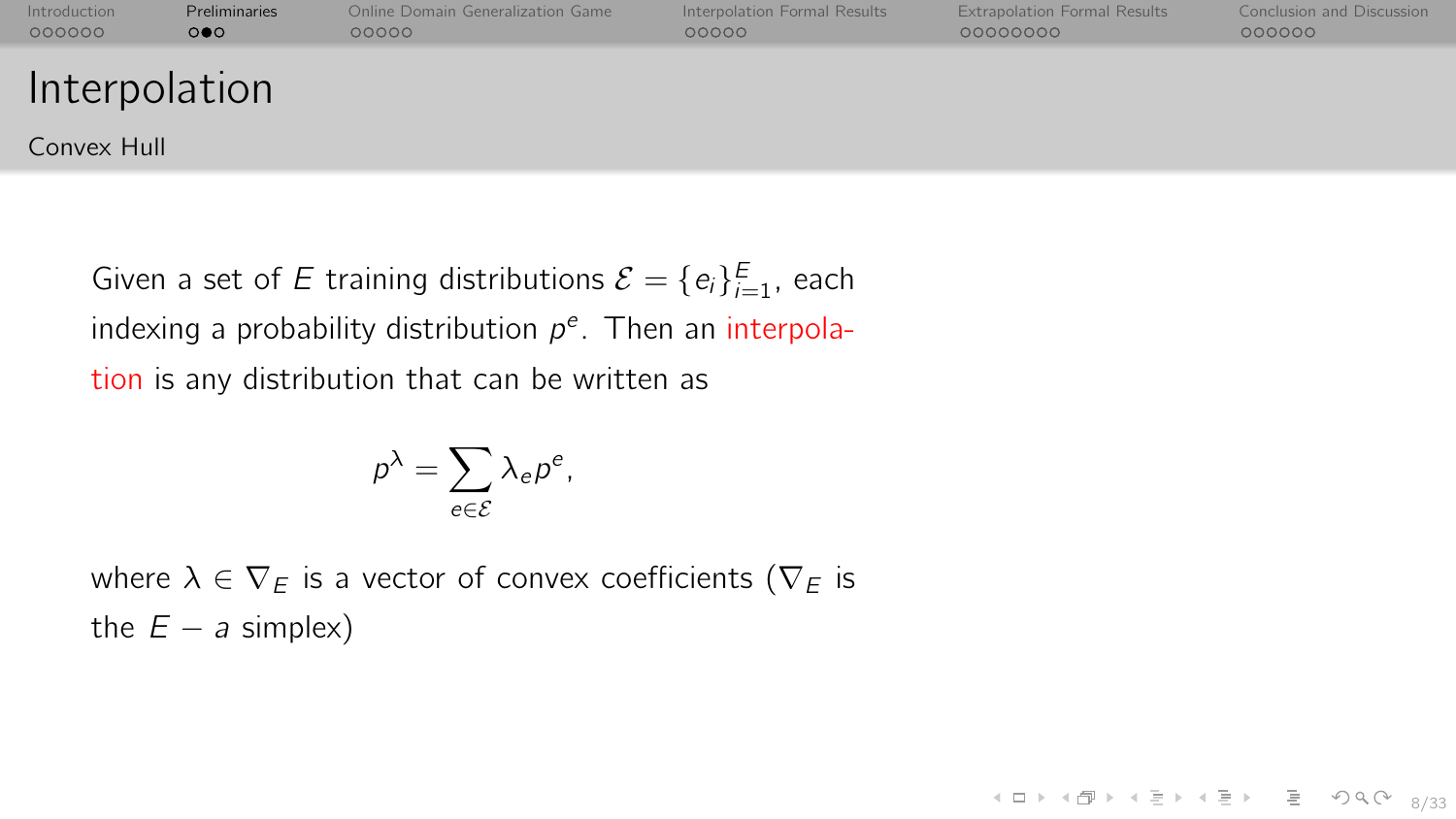| Introduction  | Preliminaries       | Online Domain Generalization Game | Interpolation Formal Results | <b>Extrapolation Formal Results</b> | Conclusion and Discussion |
|---------------|---------------------|-----------------------------------|------------------------------|-------------------------------------|---------------------------|
| 000000        | $\circ\bullet\circ$ | 00000                             | 00000                        | 00000000                            | 000000                    |
| Interpolation |                     |                                   |                              |                                     |                           |

Convex Hull

Given a set of E training distributions  $\mathcal{E} = \{e_i\}_{i=1}^E$ , each indexing a probability distribution  $p^e$ . Then an interpolation is any distribution that can be written as

$$
\rho^{\lambda} = \sum_{e \in \mathcal{E}} \lambda_e \rho^e,
$$

where  $\lambda \in \nabla_F$  is a vector of convex coefficients ( $\nabla_F$  is the  $E - a$  simplex) - in other words, within the convex hull of training distributions.



Figure: convex hull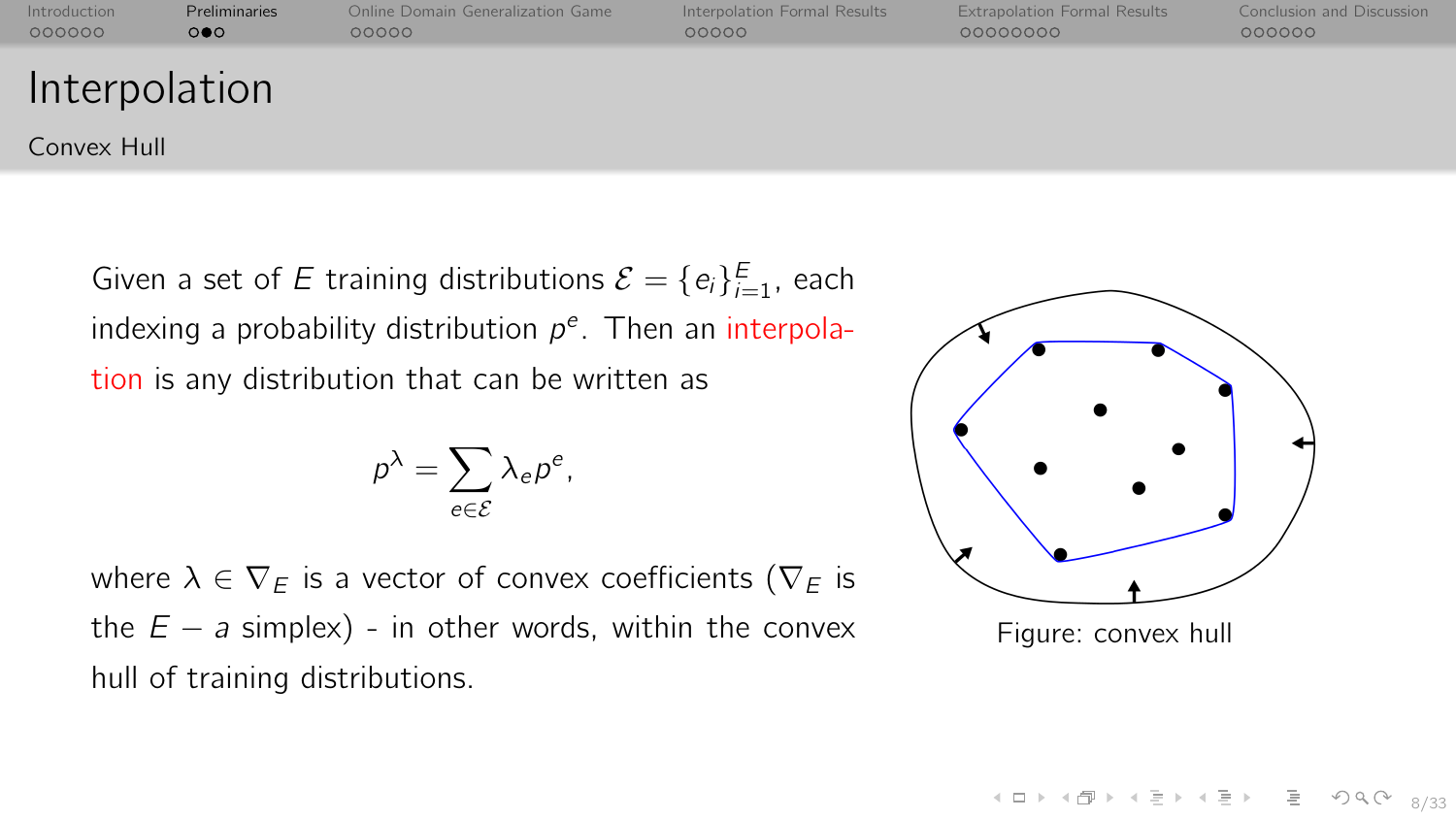| Introduction  | <b>Preliminaries</b> | Online Domain Generalization Game | Interpolation Formal Results | <b>Extrapolation Formal Results</b> | Conclusion and Discussion |
|---------------|----------------------|-----------------------------------|------------------------------|-------------------------------------|---------------------------|
| 000000        | $\circ\circ\bullet$  | 00000                             | 00000                        | 00000000                            | 000000                    |
| Extrapolation |                      |                                   |                              |                                     |                           |

4 ロ → 4 레 → 4 리 → 4 리 → 그리 → 9 이 Q (2 9/33)

Bounded Affine Combinations

Recall that  $\lambda \in \nabla_F$  is a vector of convex coefficients. The proposed test distributions can be defined as bounded affine combinations of the environments:

$$
\sum_{e \in \mathcal{E}} \lambda_e = 1, \lambda_e \geq -\alpha. \forall e \in \mathcal{E}.
$$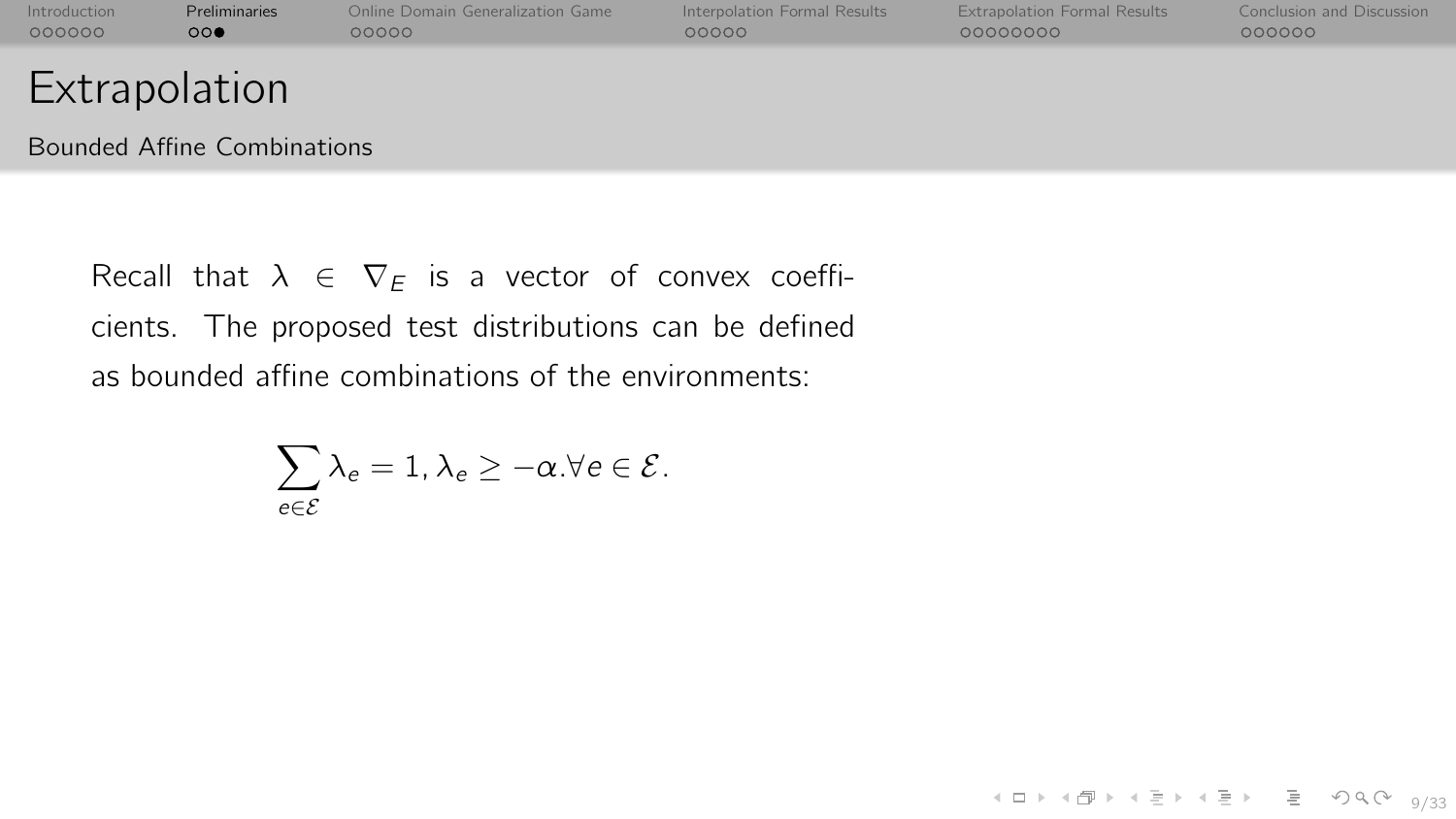| Introduction  | <b>Preliminaries</b> | Online Domain Generalization Game | Interpolation Formal Results | <b>Extrapolation Formal Results</b> | Conclusion and Discussion |
|---------------|----------------------|-----------------------------------|------------------------------|-------------------------------------|---------------------------|
| 000000        | $\circ\circ\bullet$  | 00000                             | 00000                        | 00000000                            | 000000                    |
| Extrapolation |                      |                                   |                              |                                     |                           |

Bounded Affine Combinations

Recall that  $\lambda \in \nabla_F$  is a vector of convex coefficients. The proposed test distributions can be defined as bounded affine combinations of the environments:

$$
\sum_{e \in \mathcal{E}} \lambda_e = 1, \lambda_e \geq -\alpha. \forall e \in \mathcal{E}.
$$

Note: the resulting function is not guaranteed to be a probability distribution, but can be framed as a reweighting of the environment risks.



9/33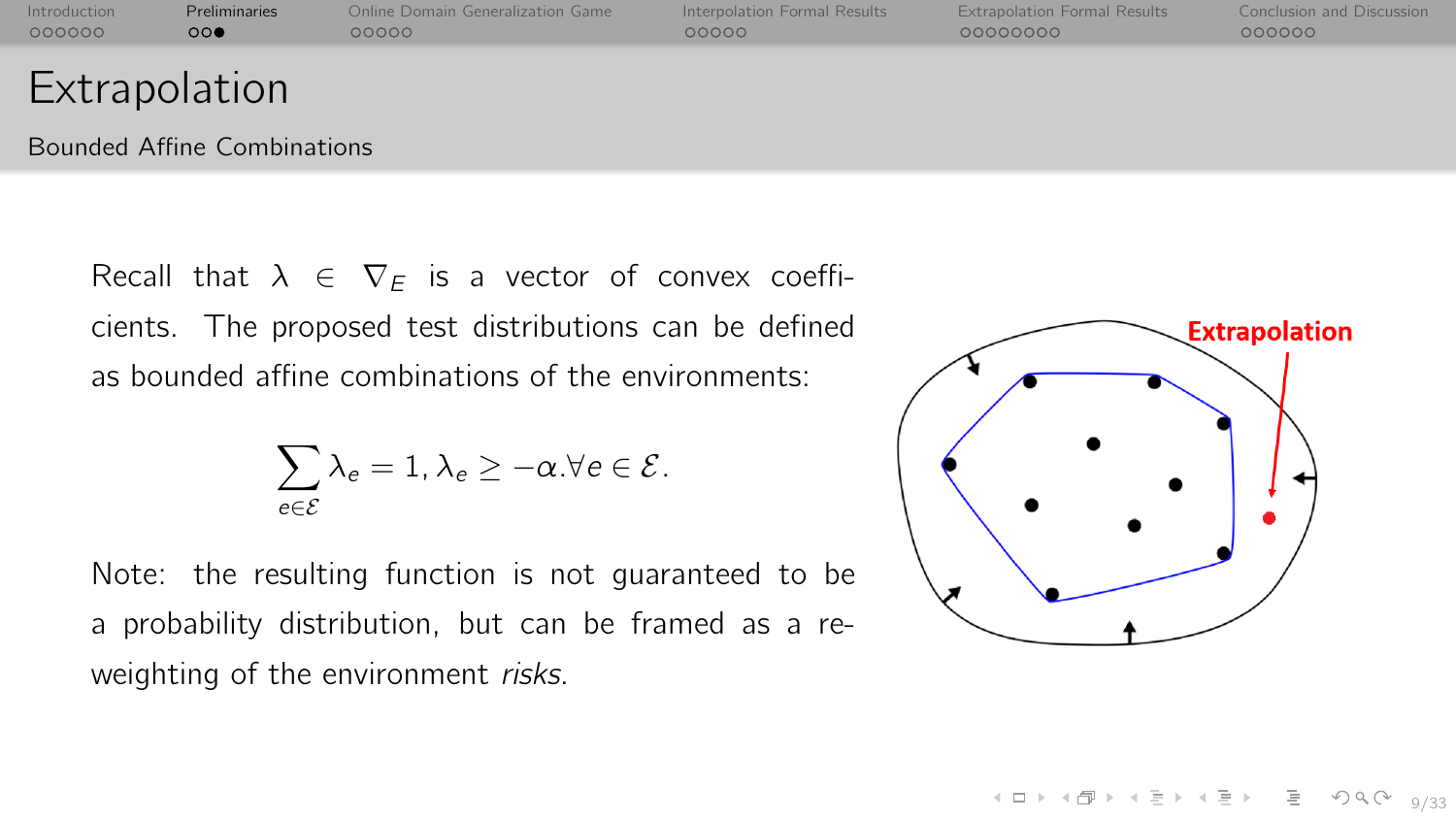<span id="page-17-0"></span>

| Introduction | <b>Preliminaries</b> | Online Domain Generalization Game | Interpolation Formal Results | <b>Extrapolation Formal Results</b> | Conclusion and Discussion |
|--------------|----------------------|-----------------------------------|------------------------------|-------------------------------------|---------------------------|
| 000000       | 000                  | 00000                             | 00000                        | 00000000                            | 000000                    |
| Outline      |                      |                                   |                              |                                     |                           |



## <sup>2</sup> [Preliminaries](#page-10-0)



## <sup>4</sup> [Interpolation Formal Results](#page-30-0)

<sup>5</sup> [Extrapolation Formal Results](#page-41-0)

<sup>6</sup> [Conclusion and Discussion](#page-61-0)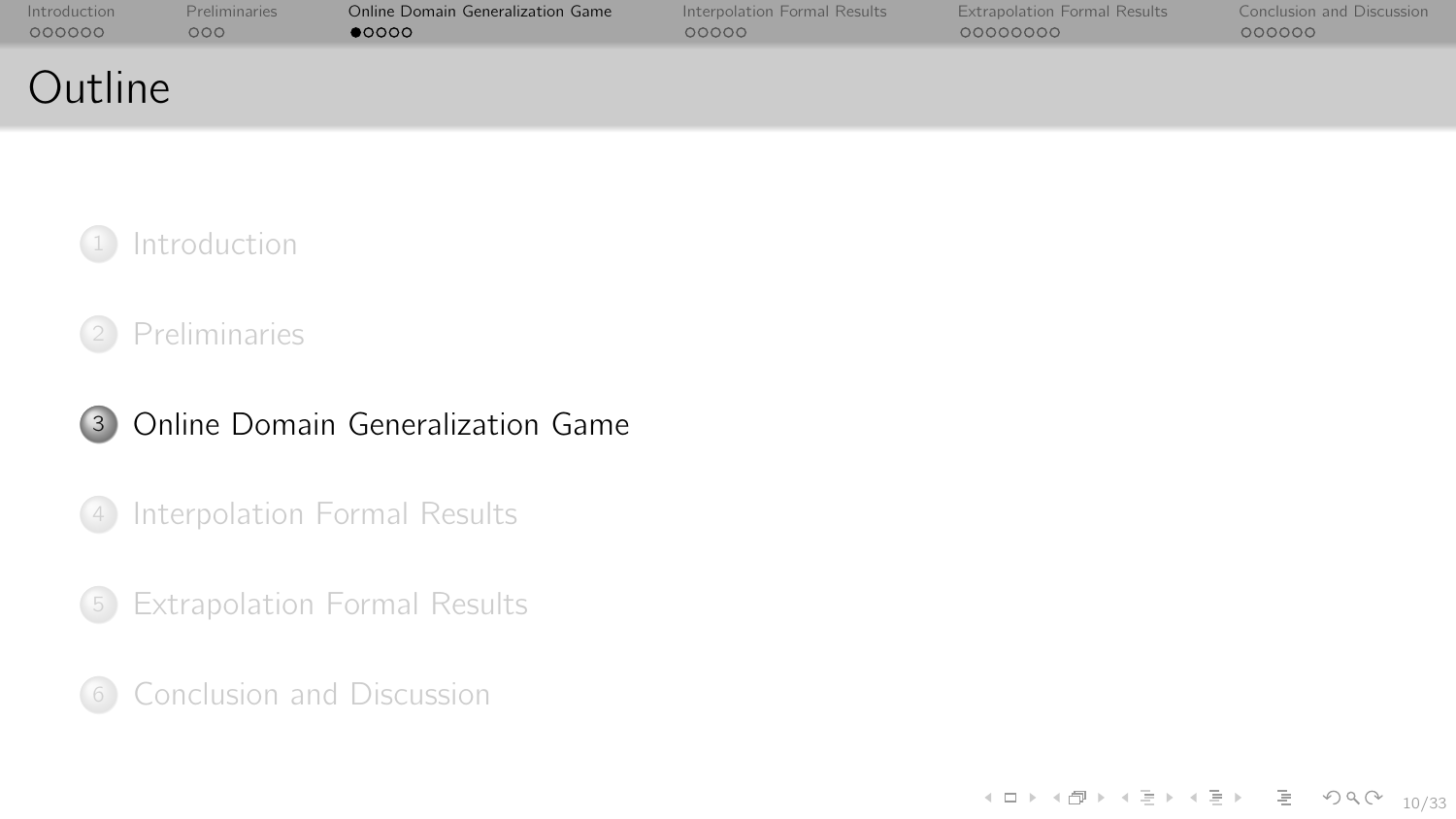[Introduction](#page-0-0) [Preliminaries](#page-10-0) [Online Domain Generalization Game](#page-17-0) [Interpolation Formal Results](#page-30-0) [Extrapolation Formal Results](#page-41-0) [Conclusion and Discussion](#page-61-0)

# Recasting Domain Generalization as a Game

Consider Domain Generalization as a continuous game of online learning - with a player and adversary.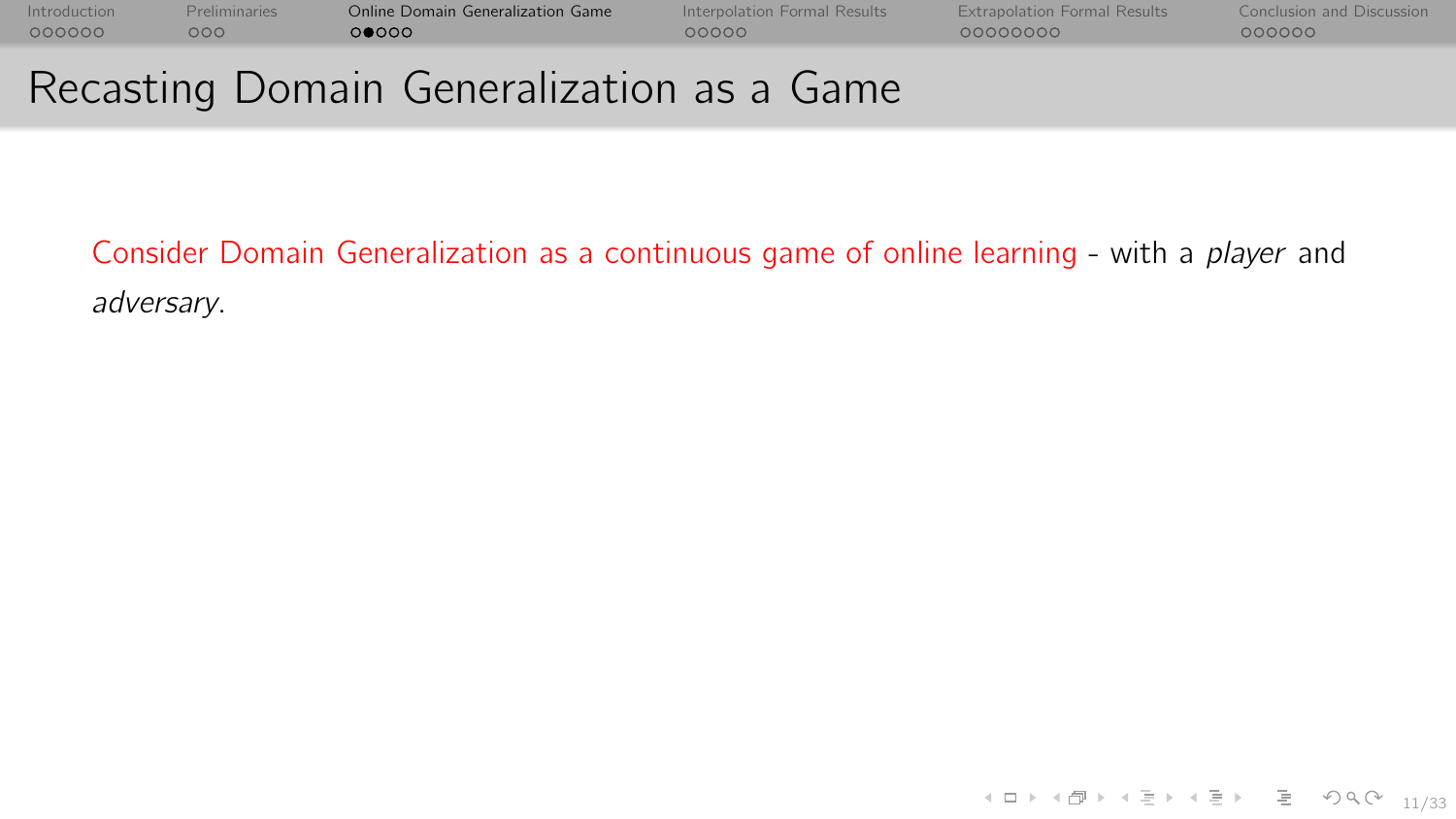COOCOO

[Introduction](#page-0-0) [Preliminaries](#page-10-0) [Online Domain Generalization Game](#page-17-0) [Interpolation Formal Results](#page-30-0) [Extrapolation Formal Results](#page-41-0) [Conclusion and Discussion](#page-61-0)

 $00000$ 

00000000

# Recasting Domain Generalization as a Game

Consider Domain Generalization as a continuous game of online learning - with a player and adversary.

Each Round:

<sup>1</sup> Player is given a new test environment, and

<sup>2</sup> must refine their predictor at each round.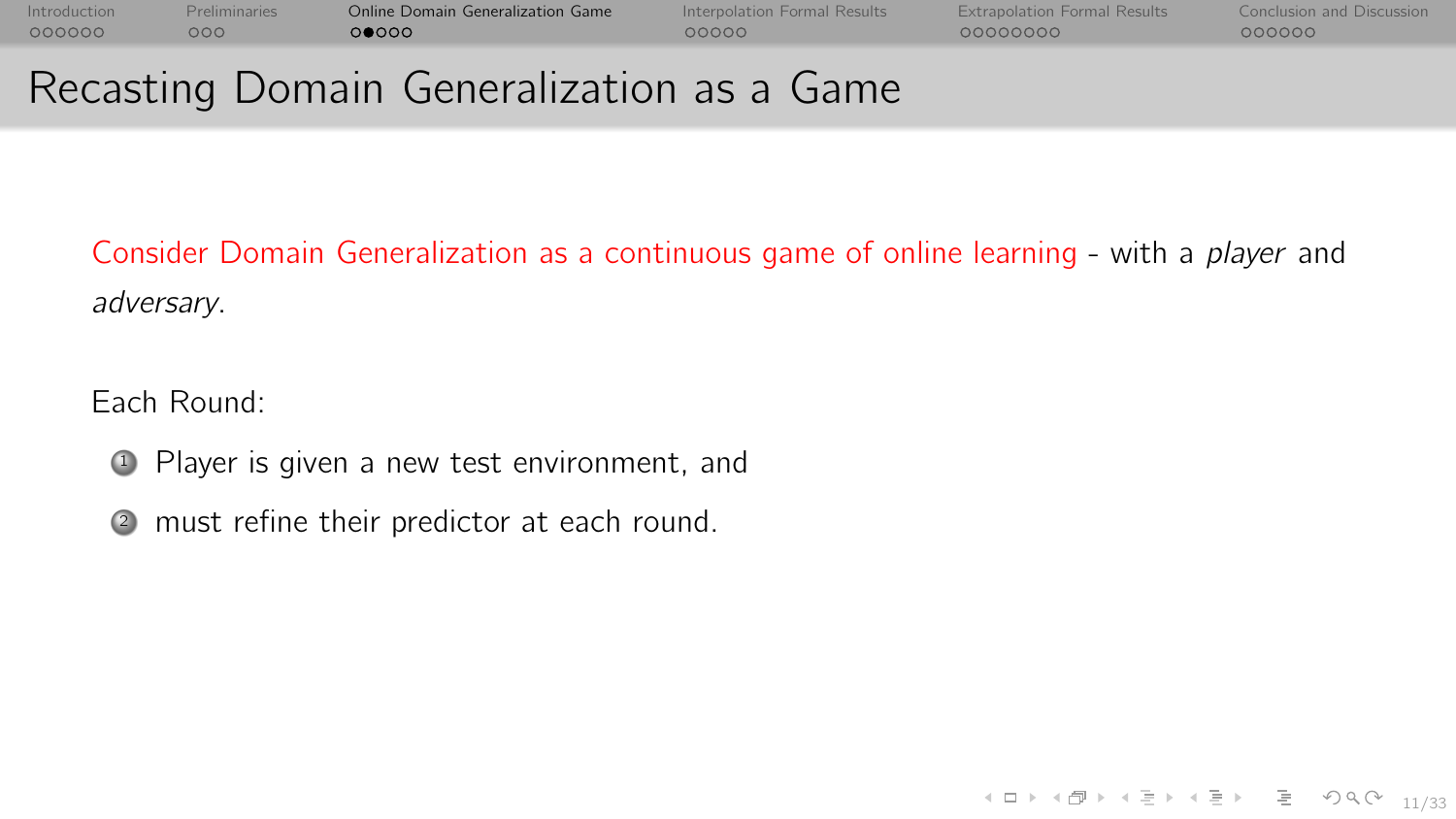COOCOO

[Introduction](#page-0-0) [Preliminaries](#page-10-0) [Online Domain Generalization Game](#page-17-0) [Interpolation Formal Results](#page-30-0) [Extrapolation Formal Results](#page-41-0) [Conclusion and Discussion](#page-61-0)  $00000$ 

 $00000$ 

00000000

# Recasting Domain Generalization as a Game

Consider Domain Generalization as a continuous game of online learning - with a player and adversary.

Each Round:

<sup>1</sup> Player is given a new test environment, and

<sup>2</sup> must refine their predictor at each round.

**Goal:** Adapt better to unseen distributions as more distributions are seen, i.e.  $\downarrow$  per-round regret.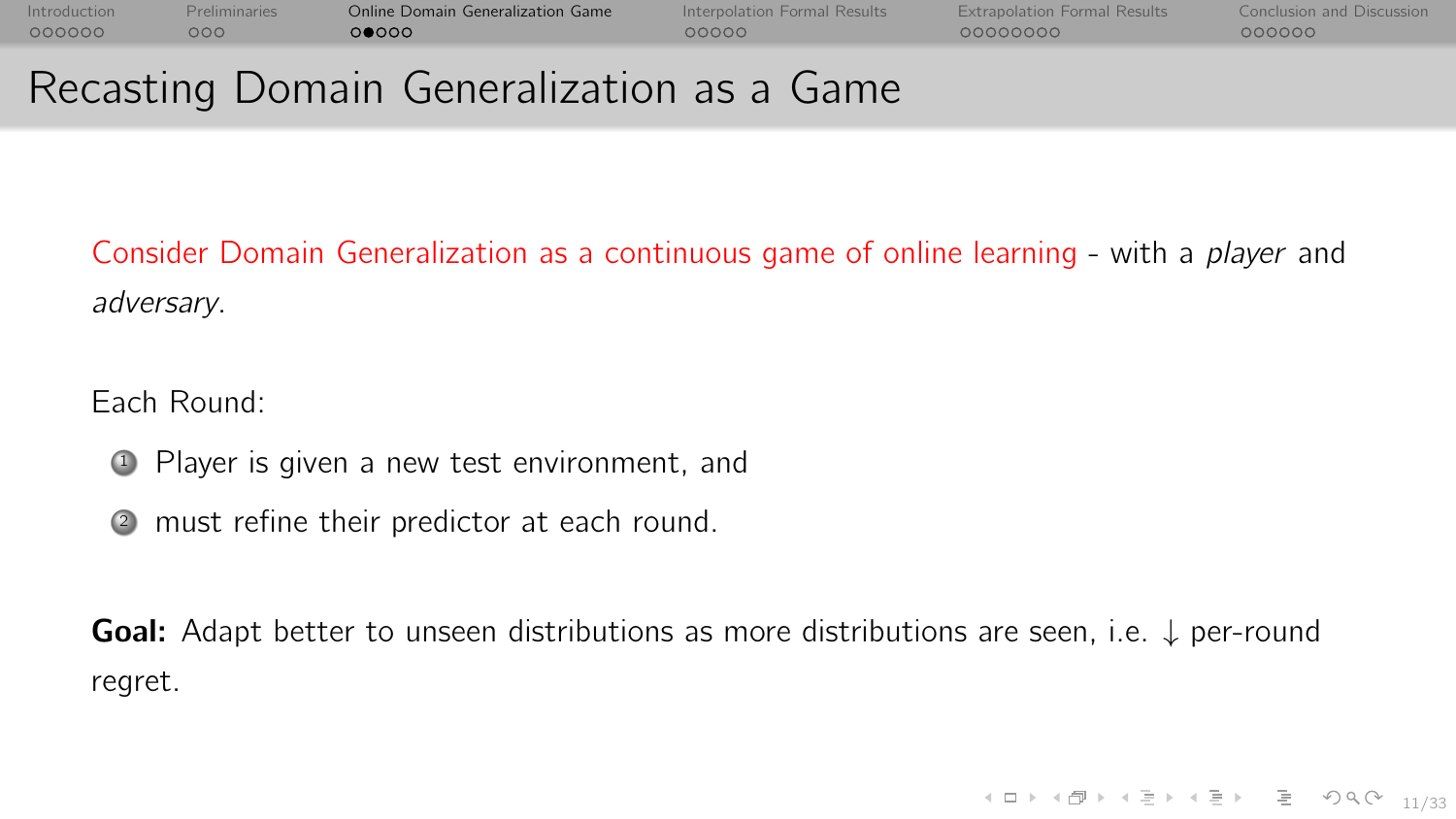| Introduction | <b>Preliminaries</b>      | Online Domain Generalization Game | Interpolation Formal Results | <b>Extrapolation Formal Results</b> | Conclusion and Discussion |
|--------------|---------------------------|-----------------------------------|------------------------------|-------------------------------------|---------------------------|
| 000000       | 000                       | 00000                             | 00000                        | 00000000                            | 000000                    |
|              | <b>Game Preliminaries</b> |                                   |                              |                                     |                           |

 $\bullet$  Let  $B$  be a convex set of potential predictors.

Assume for all  $\lambda \in \Delta_E$ ,  $\beta$  that minimizes  $\rho^\lambda$  is in  $B.$ 

2) For any  $\beta \in B$  and all  $e \in \mathcal{E}$ , the expected loss under  $p^e$  is finite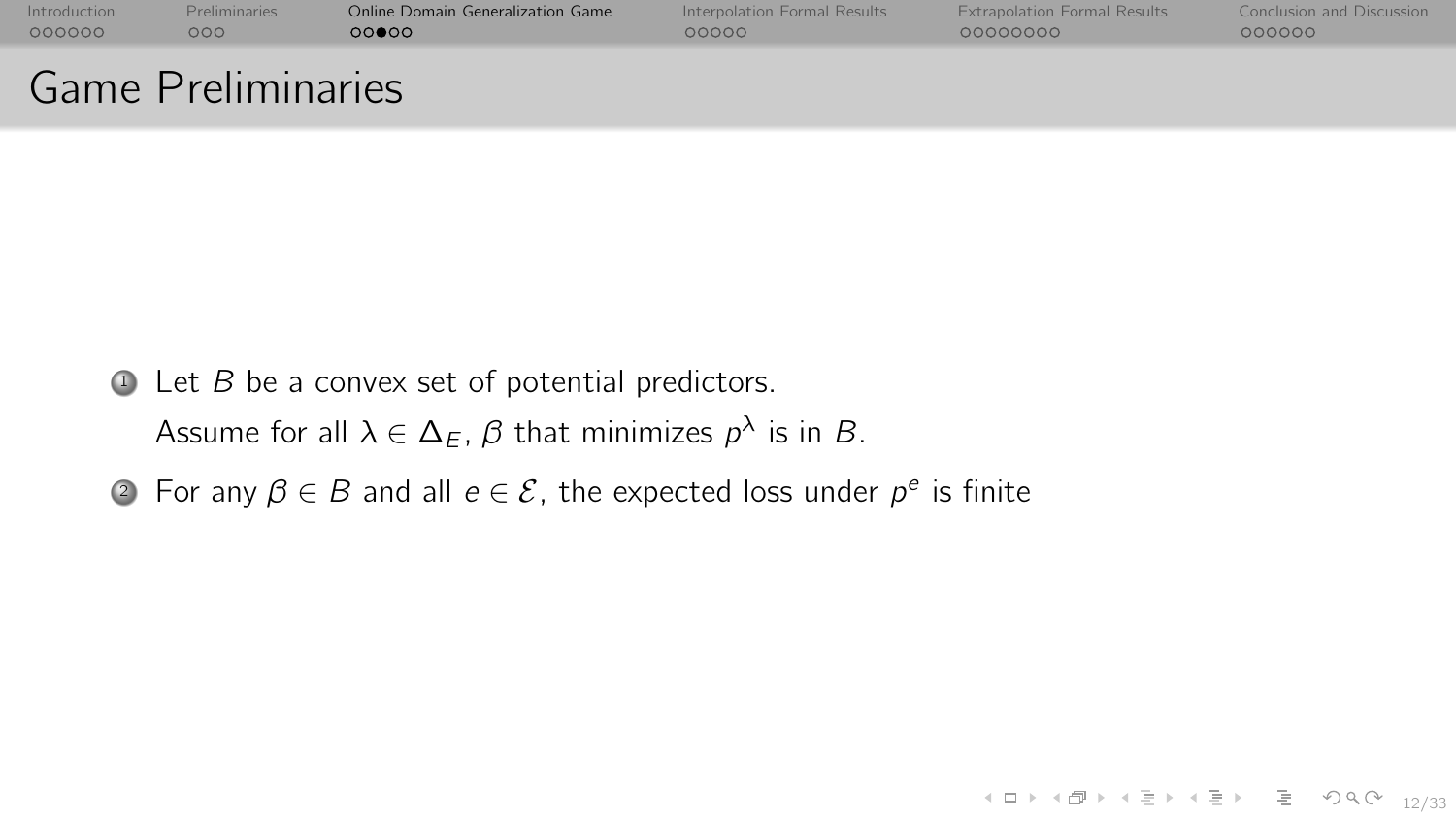| Introduction | Preliminaries | Online Domain Generalization Game | Interpolation Formal Results | <b>Extrapolation Formal Results</b> | <b>Conclusion and Discussion</b> |
|--------------|---------------|-----------------------------------|------------------------------|-------------------------------------|----------------------------------|
| 000000       | 000           | 00000                             | 00000                        | 00000000                            | 000000                           |
| Game         |               |                                   |                              |                                     |                                  |

**Input:** Convex parameter space B, distributions  $\{P_{XY}\}_{e \in \mathcal{E}}$ , strongly convex loss  $\ell : B \times (\mathcal{X} \times \mathcal{Y})$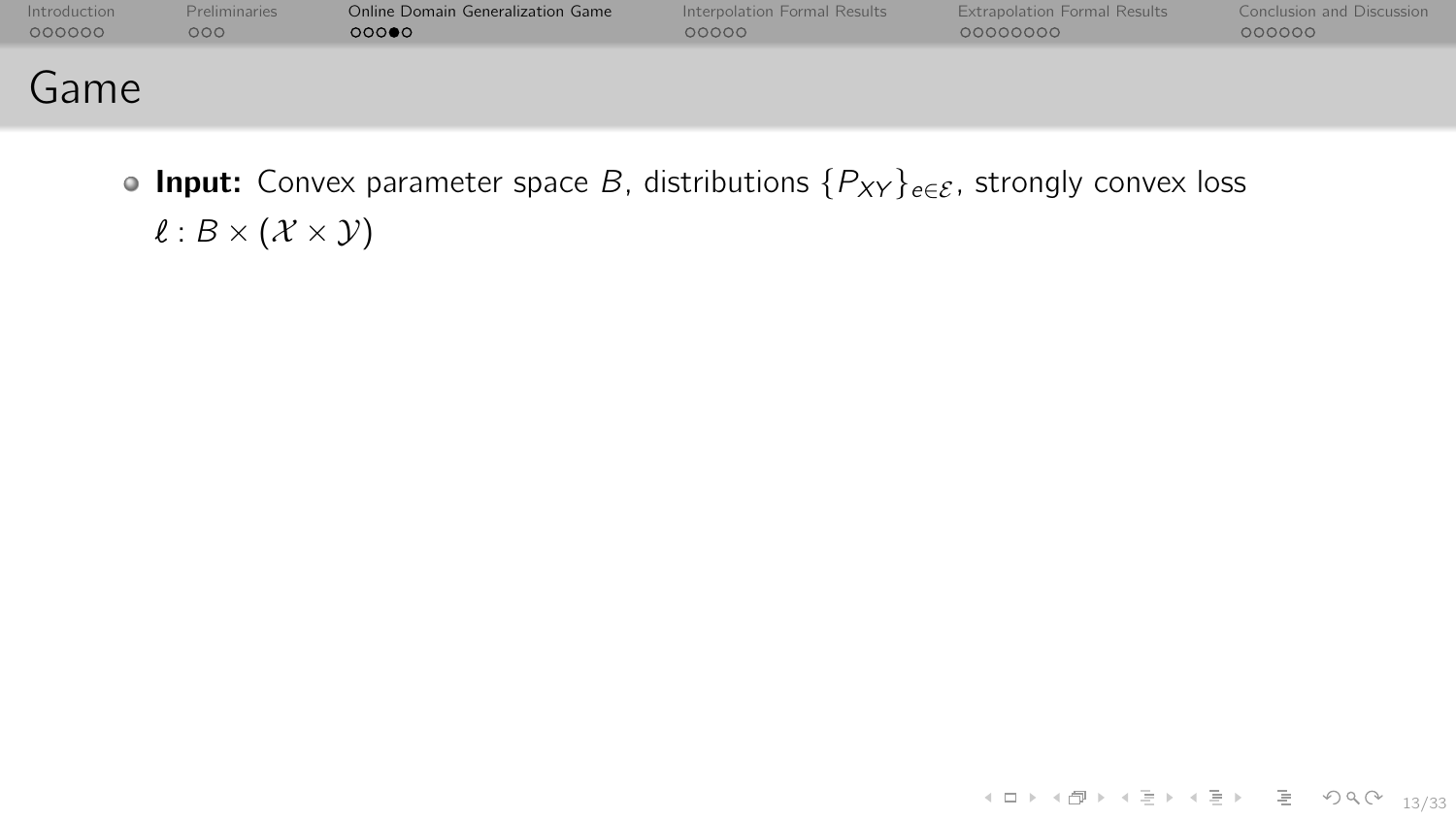| Introduction | <b>Preliminaries</b> | Online Domain Generalization Game | Interpolation Formal Results | <b>Extrapolation Formal Results</b> | Conclusion and Discussion |
|--------------|----------------------|-----------------------------------|------------------------------|-------------------------------------|---------------------------|
| 000000       | 000                  | 000                               | 00000                        | 00000000                            | 000000                    |
| Game         |                      |                                   |                              |                                     |                           |

**Input:** Convex parameter space B, distributions  $\{P_{XY}\}_{e \in \mathcal{E}}$ , strongly convex loss  $\ell : B \times (\mathcal{X} \times \mathcal{Y})$ • for  $t = 1...T$  do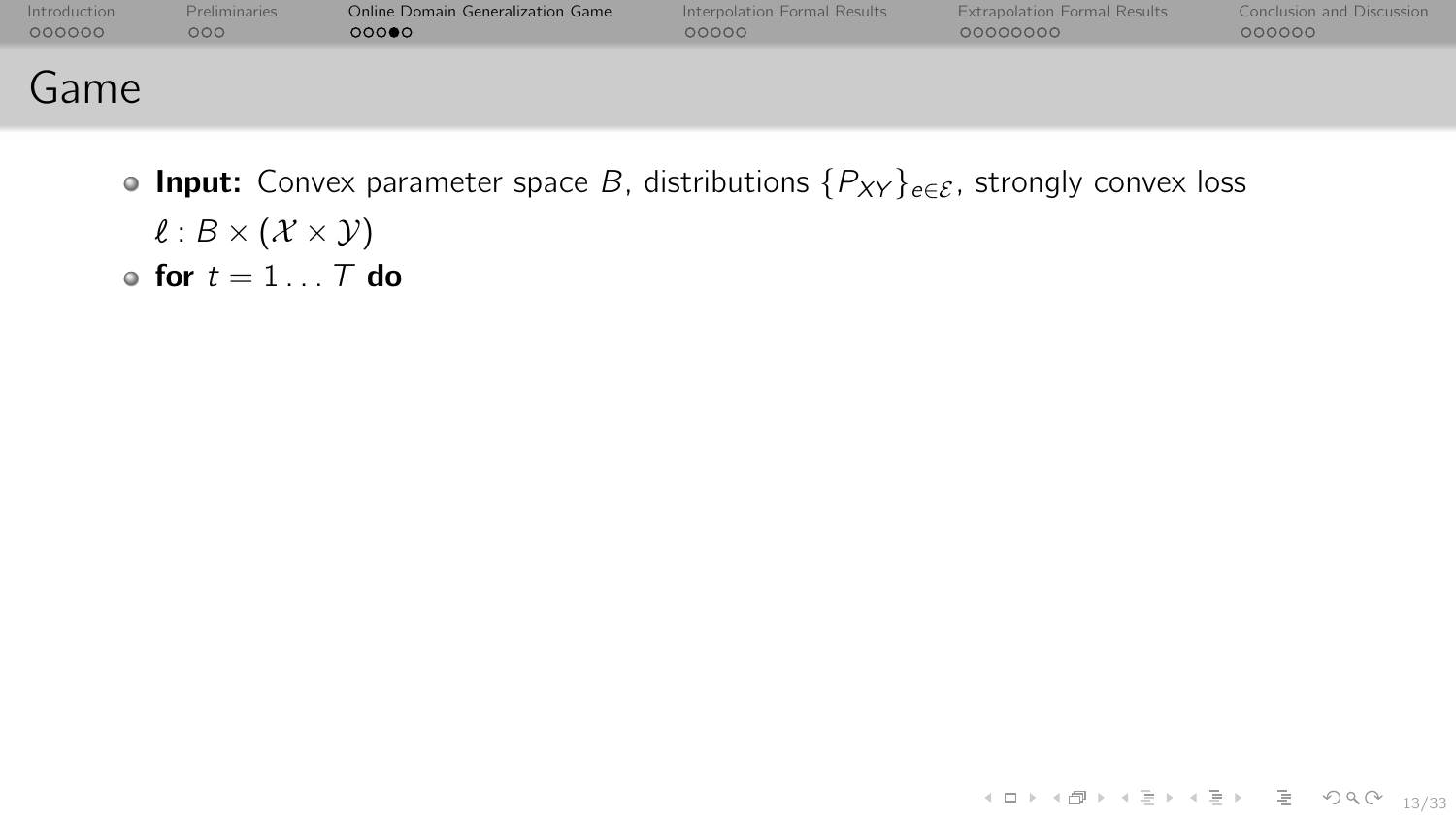| Introduction | <b>Preliminaries</b> | Online Domain Generalization Game | Interpolation Formal Results | <b>Extrapolation Formal Results</b> | <b>Conclusion and Discussion</b> |
|--------------|----------------------|-----------------------------------|------------------------------|-------------------------------------|----------------------------------|
| 000000       | 000                  | 00000                             | 00000                        | 00000000                            | 000000                           |
| Game         |                      |                                   |                              |                                     |                                  |

- **Input:** Convex parameter space B, distributions  $\{P_{XY}\}_{e \in \mathcal{E}}$ , strongly convex loss  $\ell : B \times (\mathcal{X} \times \mathcal{Y})$ • for  $t = 1...T$  do
	- 1 Player chooses  $\hat{\beta}_t \in B$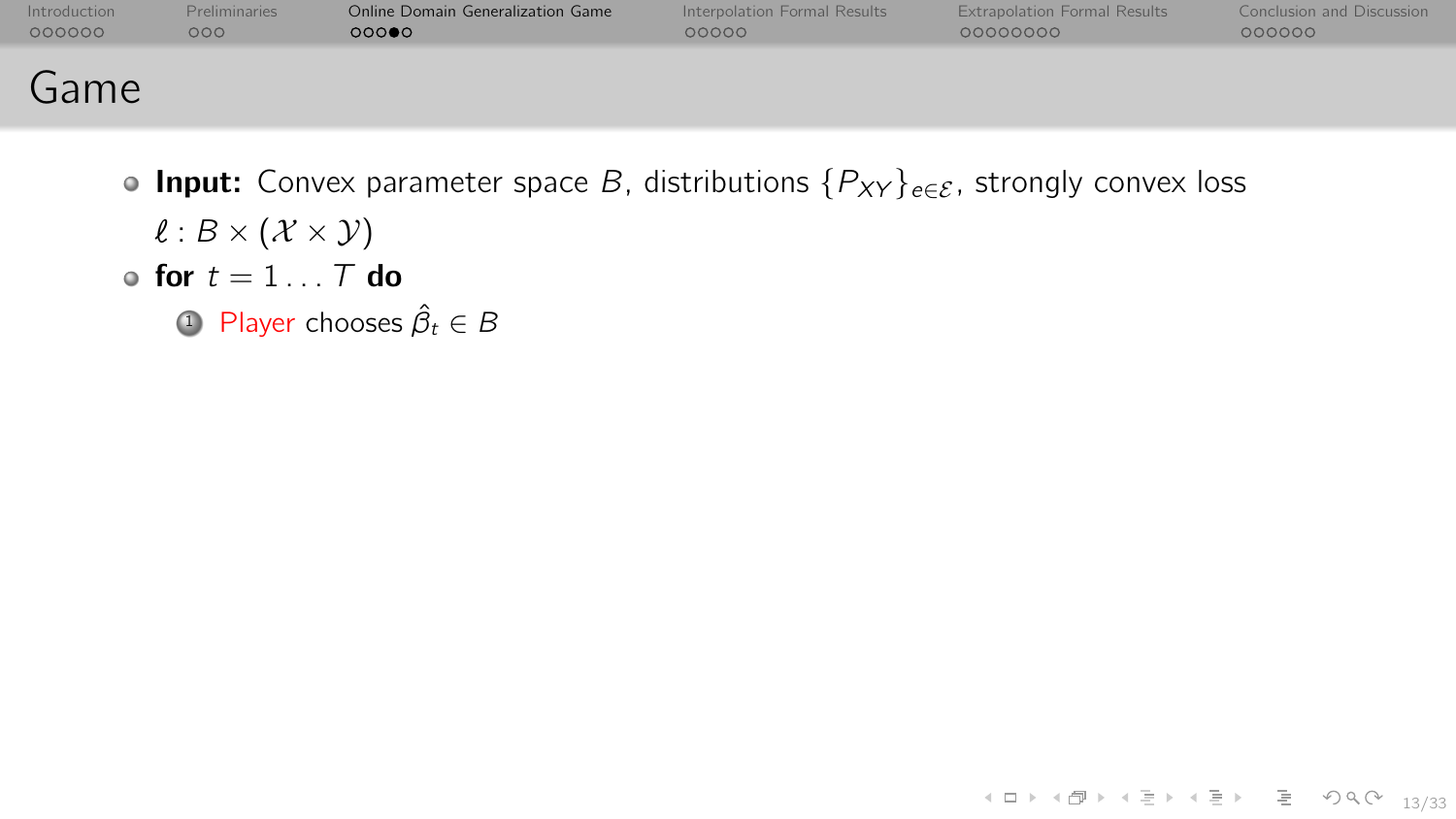| Introduction | <b>Preliminaries</b> | Online Domain Generalization Game | Interpolation Formal Results | <b>Extrapolation Formal Results</b> | <b>Conclusion and Discussion</b> |
|--------------|----------------------|-----------------------------------|------------------------------|-------------------------------------|----------------------------------|
| 000000       | 000                  | 000                               | 00000                        | 00000000                            | 000000                           |
| Game         |                      |                                   |                              |                                     |                                  |

- **Input:** Convex parameter space B, distributions  $\{P_{XY}\}_{e \in \mathcal{E}}$ , strongly convex loss  $\ell : B \times (\mathcal{X} \times \mathcal{Y})$
- for  $t = 1...T$  do
	- 1 Player chooses  $\hat{\beta}_t \in B$
	- <sup>2</sup> Adversary chooses convex coefficients

$$
\lambda_t = \{\lambda_{t,e}\}_{e \in \mathcal{E}}, \lambda_{t,e} \geq 0, \forall e \in \mathcal{E}.
$$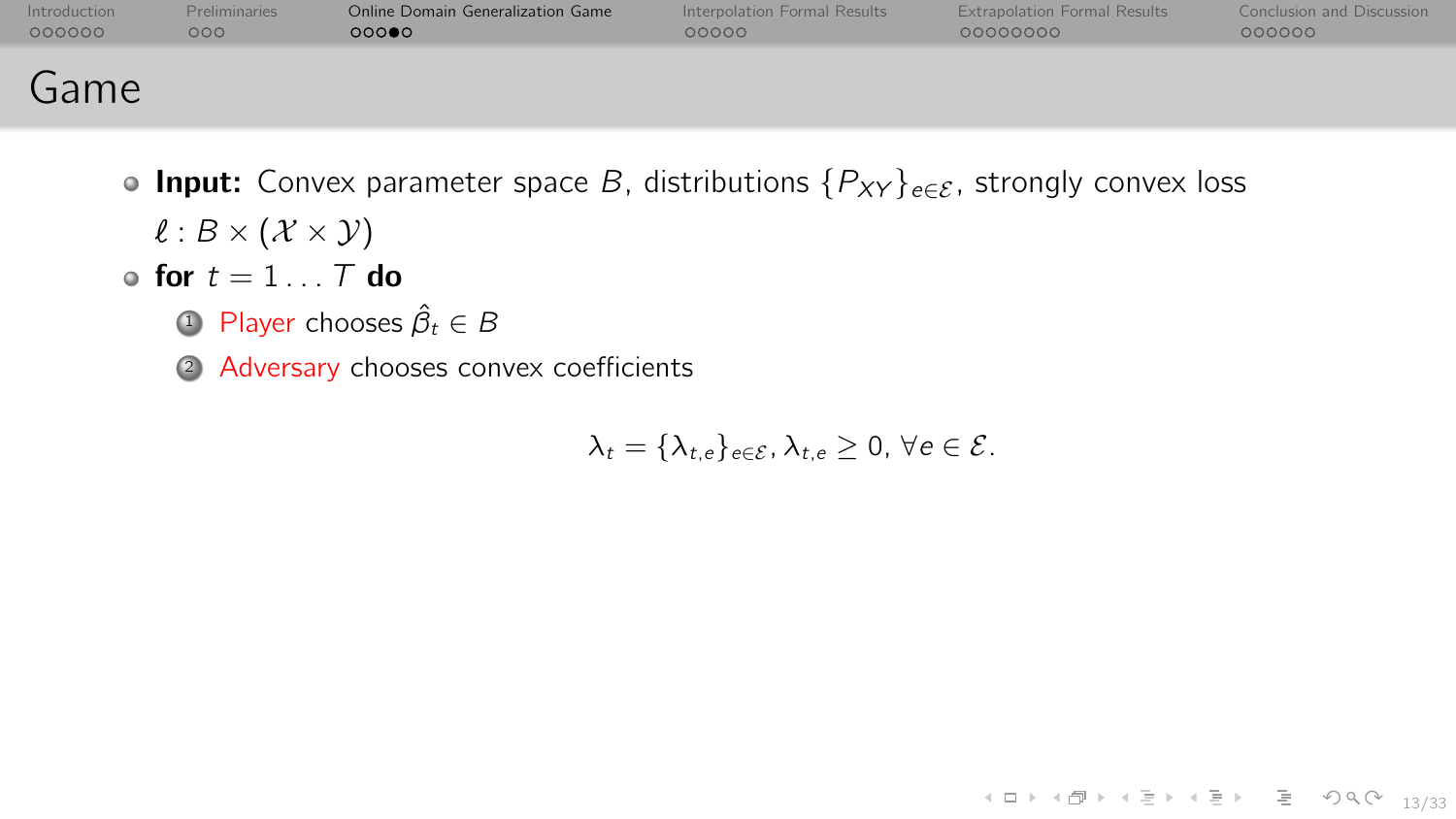| Introduction | <b>Preliminaries</b> | Online Domain Generalization Game | Interpolation Formal Results | <b>Extrapolation Formal Results</b> | <b>Conclusion and Discussion</b> |
|--------------|----------------------|-----------------------------------|------------------------------|-------------------------------------|----------------------------------|
| 000000       | 000                  | 000                               | 00000                        | 00000000                            | 000000                           |
| Game         |                      |                                   |                              |                                     |                                  |

- **Input:** Convex parameter space B, distributions  $\{P_{XY}\}_{e \in \mathcal{E}}$ , strongly convex loss  $\ell : B \times (\mathcal{X} \times \mathcal{Y})$
- for  $t = 1...T$  do
	- 1 Player chooses  $\hat{\beta}_t \in B$
	- <sup>2</sup> Adversary chooses convex coefficients

$$
\lambda_t = \{\lambda_{t,e}\}_{e \in \mathcal{E}}, \lambda_{t,e} \geq 0, \forall e \in \mathcal{E}.
$$

3) Define  $f_t(\beta)\coloneqq\mathbb{E}_{(\mathsf{x},\mathsf{y})\sim p^{\lambda_t}}\left[\ell(\beta,(\mathsf{x},\mathsf{y}))\right]$ , where  $p^{\lambda_t}=\sum_{e\in\mathcal{E}}\lambda_{t,e}p^e$ . end for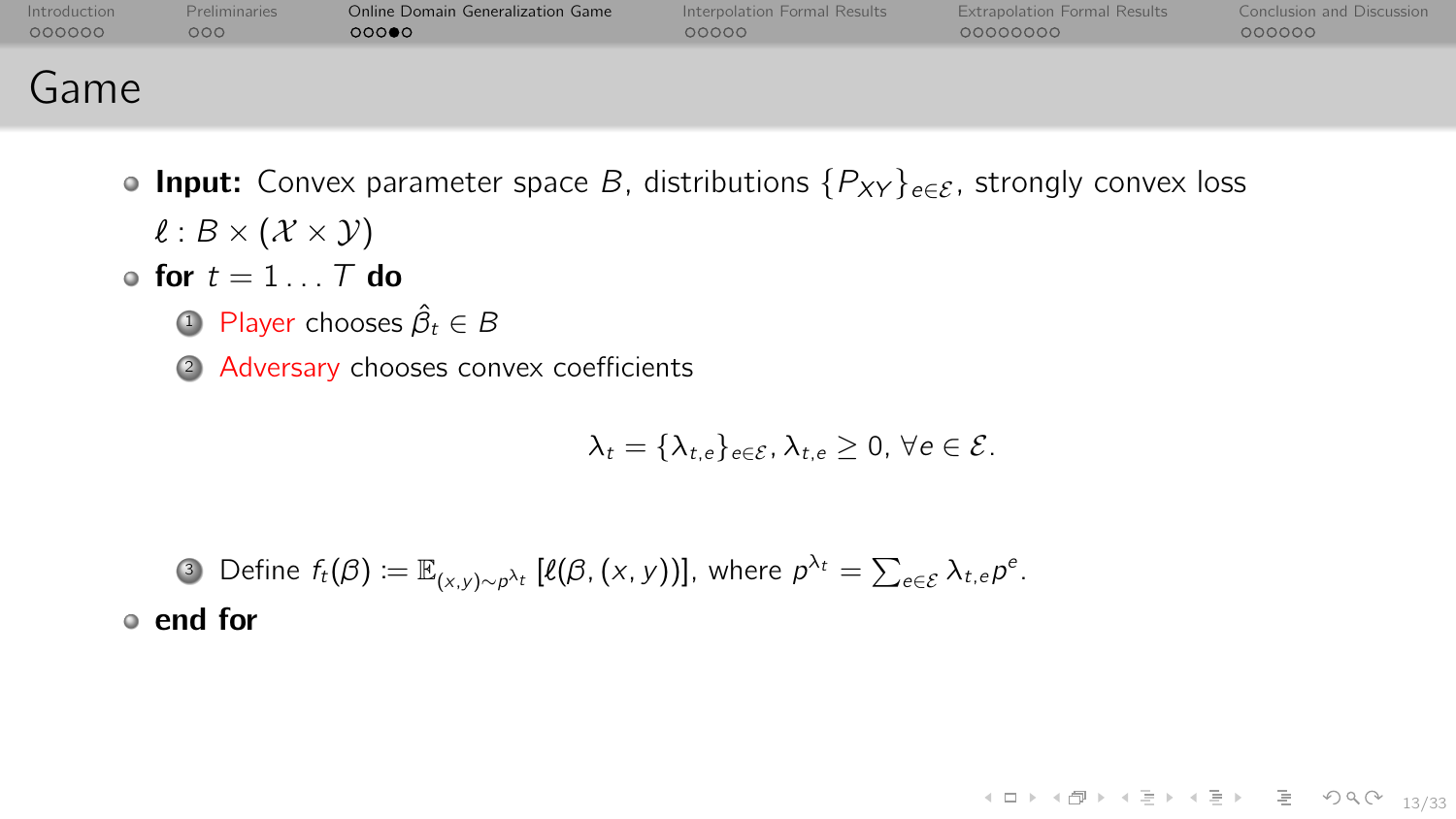| Introduction | <b>Preliminaries</b> | Online Domain Generalization Game | Interpolation Formal Results | <b>Extrapolation Formal Results</b> | <b>Conclusion and Discussion</b> |
|--------------|----------------------|-----------------------------------|------------------------------|-------------------------------------|----------------------------------|
| 000000       | 000                  | 00000                             | 00000                        | 00000000                            | 000000                           |
| Game         |                      |                                   |                              |                                     |                                  |

- **Input:** Convex parameter space B, distributions  $\{P_{XY}\}_{e \in \mathcal{E}}$ , strongly convex loss  $\ell : B \times (\mathcal{X} \times \mathcal{Y})$
- for  $t = 1...T$  do
	- 1 Player chooses  $\hat{\beta}_t \in B$
	- <sup>2</sup> Adversary chooses convex coefficients

$$
\lambda_t = \{\lambda_{t,e}\}_{e \in \mathcal{E}}, \lambda_{t,e} \geq 0, \forall e \in \mathcal{E}.
$$

\n- Define 
$$
f_t(\beta) := \mathbb{E}_{(x,y)\sim p^{\lambda_t}} [\ell(\beta, (x, y))]
$$
, where  $p^{\lambda_t} = \sum_{e \in \mathcal{E}} \lambda_{t,e} p^e$ .
\n- end for
\n

Player suffers regret

$$
R_{\mathcal{T}} = \sum_{t=1}^T f_t(\hat{\beta}_t) - \min_{\beta \in B} \sum_{t=1}^T f_t(\beta).
$$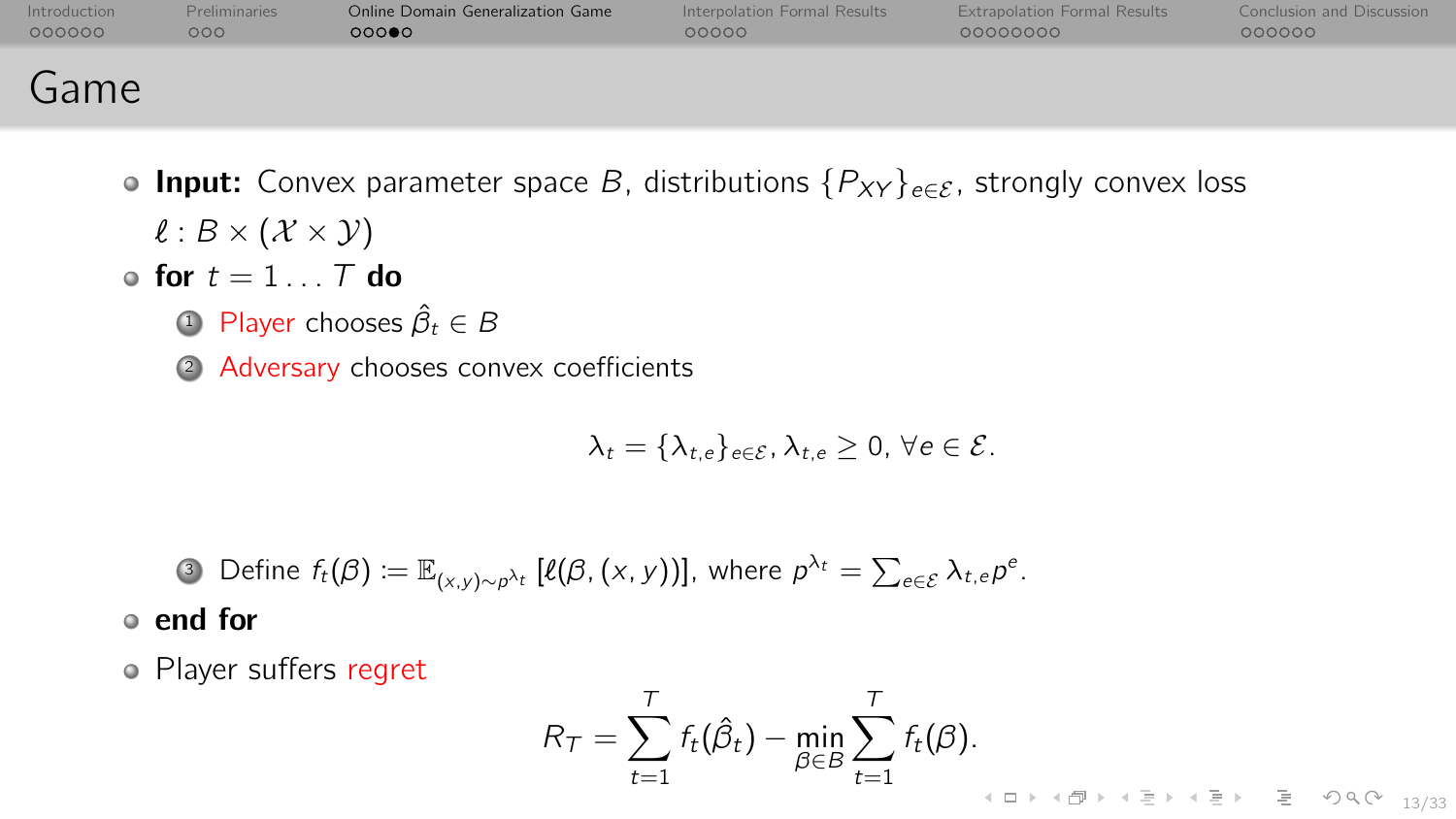[Introduction](#page-0-0) [Preliminaries](#page-10-0) [Online Domain Generalization Game](#page-17-0) [Interpolation Formal Results](#page-30-0) [Extrapolation Formal Results](#page-41-0) [Conclusion and Discussion](#page-61-0)  $00000$ 

00000000

# Some Intuition Behind the Game

The proposed online approach allows for improvements over time, rather than overemphasizing minimax performance for single-rounds.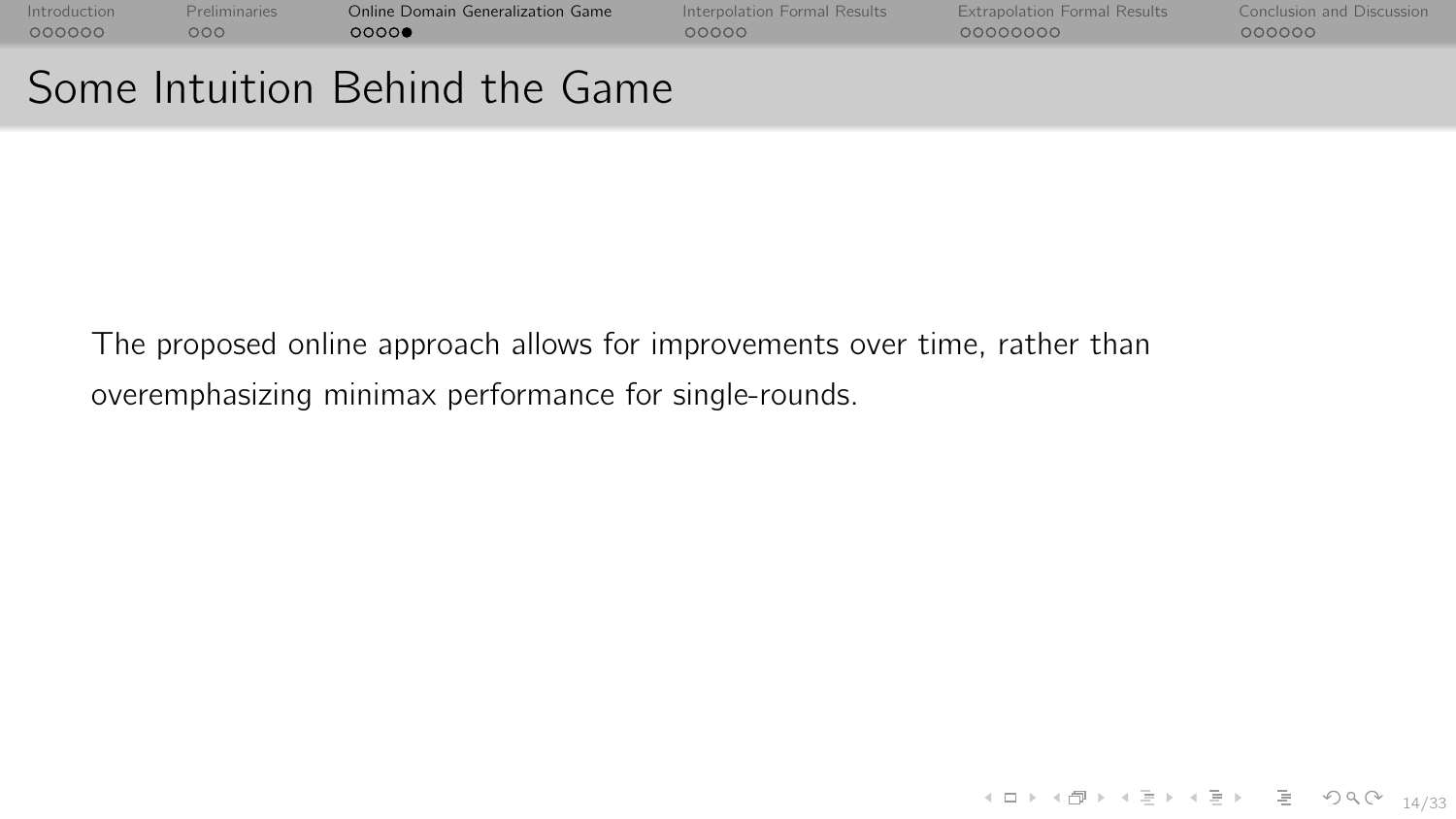[Introduction](#page-0-0) [Preliminaries](#page-10-0) [Online Domain Generalization Game](#page-17-0) [Interpolation Formal Results](#page-30-0) [Extrapolation Formal Results](#page-41-0) [Conclusion and Discussion](#page-61-0)

# Some Intuition Behind the Game

COOCOO

The proposed online approach allows for improvements over time, rather than overemphasizing minimax performance for single-rounds.

Single-round loss guarantees good performance in the worst-case, but this is not representative of future test environments in the real-world.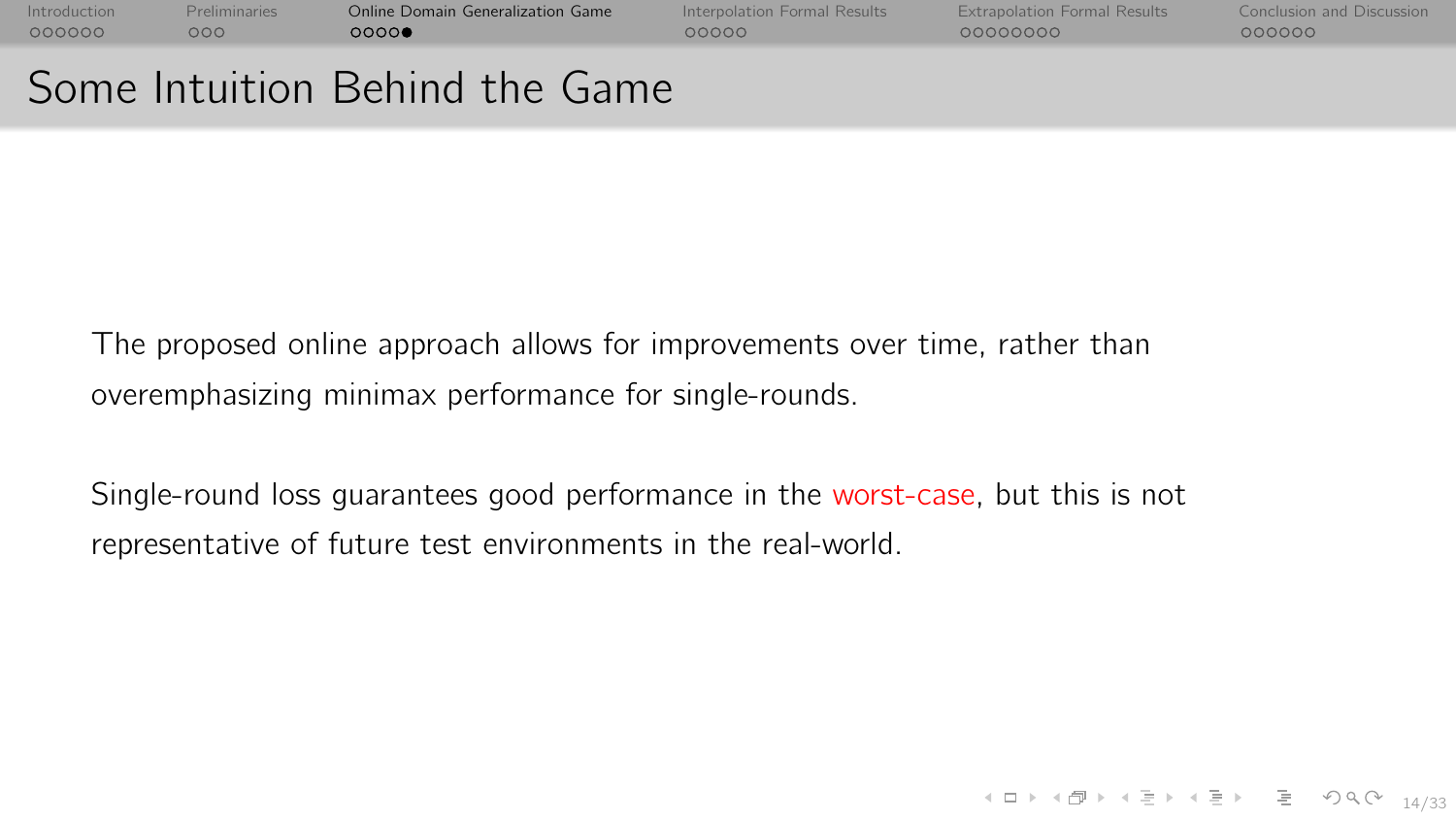<span id="page-30-0"></span>

| Introduction | Preliminaries    | Online Domain Generalization Game | Interpolation Formal Results | <b>Extrapolation Formal Results</b> | Conclusion and Discussion |
|--------------|------------------|-----------------------------------|------------------------------|-------------------------------------|---------------------------|
| 000000       | 000 <sub>o</sub> | 00000                             | 00000                        | 00000000                            | 000000                    |
| Outline      |                  |                                   |                              |                                     |                           |



## <sup>2</sup> [Preliminaries](#page-10-0)

<sup>3</sup> [Online Domain Generalization Game](#page-17-0)

## <sup>4</sup> [Interpolation Formal Results](#page-30-0)

<sup>5</sup> [Extrapolation Formal Results](#page-41-0)

<sup>6</sup> [Conclusion and Discussion](#page-61-0)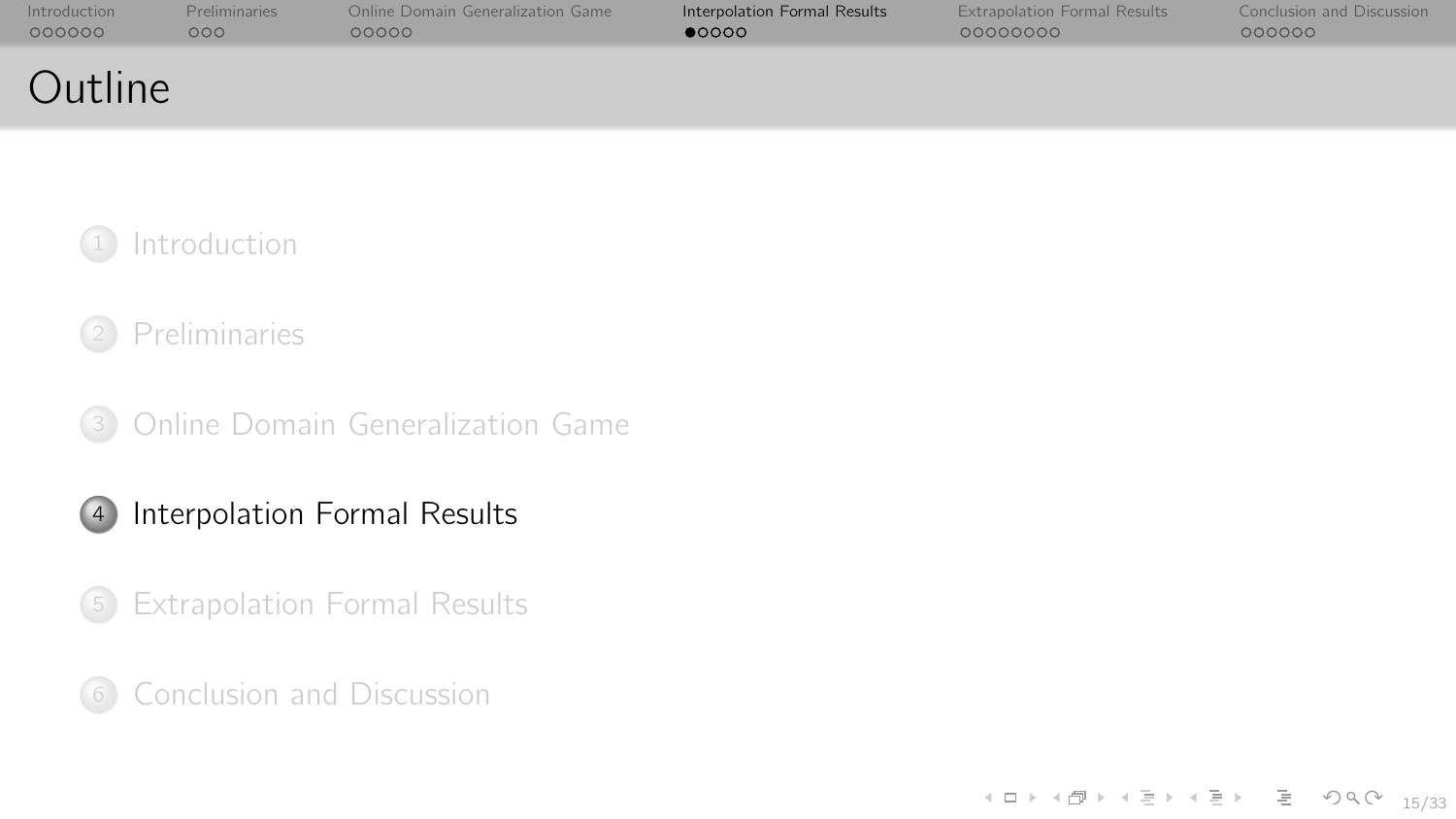| Introduction | <b>Preliminaries</b> | Online Domain Generalization Game | Interpolation Formal Results | <b>Extrapolation Formal Results</b> | Conclusion and Discussion |
|--------------|----------------------|-----------------------------------|------------------------------|-------------------------------------|---------------------------|
| 000000       | 000 <sub>o</sub>     | 00000                             | 00000                        | 00000000                            | 000000                    |
| Goal         |                      |                                   |                              |                                     |                           |

When can we achieve sublinear regret rates?

Sublinear regret implies recovery of model with best average over all distributions in limit minimax.

Recovers invariant predictor if it is indeed the best.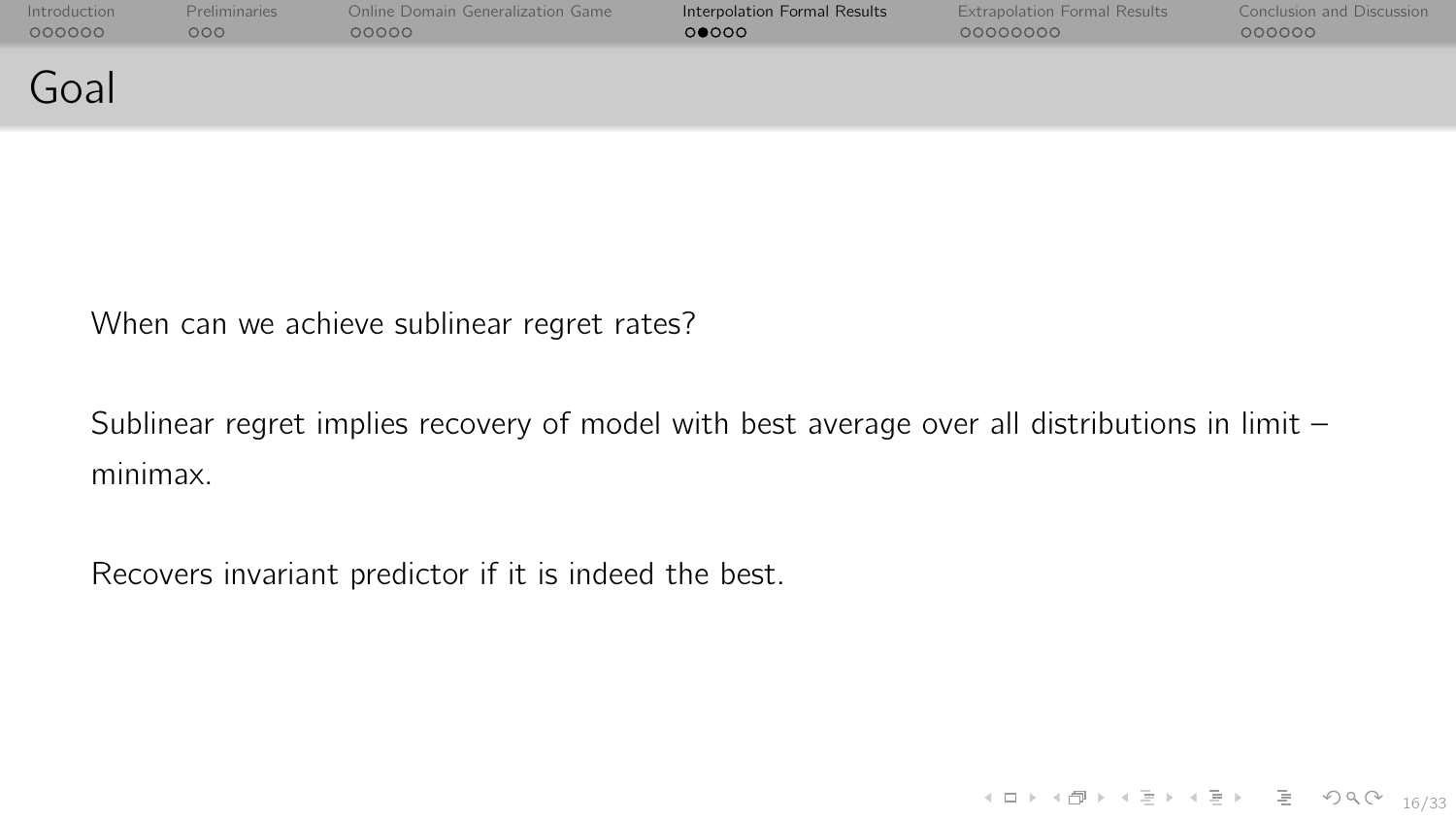| Introduction<br>000000          | <b>Preliminaries</b><br>000 | Online Domain Generalization Game<br>00000 | Interpolation Formal Results<br>00000 | <b>Extrapolation Formal Results</b><br>00000000 | Conclusion and Discussion<br>000000 |  |  |
|---------------------------------|-----------------------------|--------------------------------------------|---------------------------------------|-------------------------------------------------|-------------------------------------|--|--|
|                                 |                             |                                            |                                       |                                                 |                                     |  |  |
| <b>Theoretical Contribution</b> |                             |                                            |                                       |                                                 |                                     |  |  |
| Regret Rates                    |                             |                                            |                                       |                                                 |                                     |  |  |

They show that if we divide domain generalization into two tasks i) interpolation and ii) extrapolation: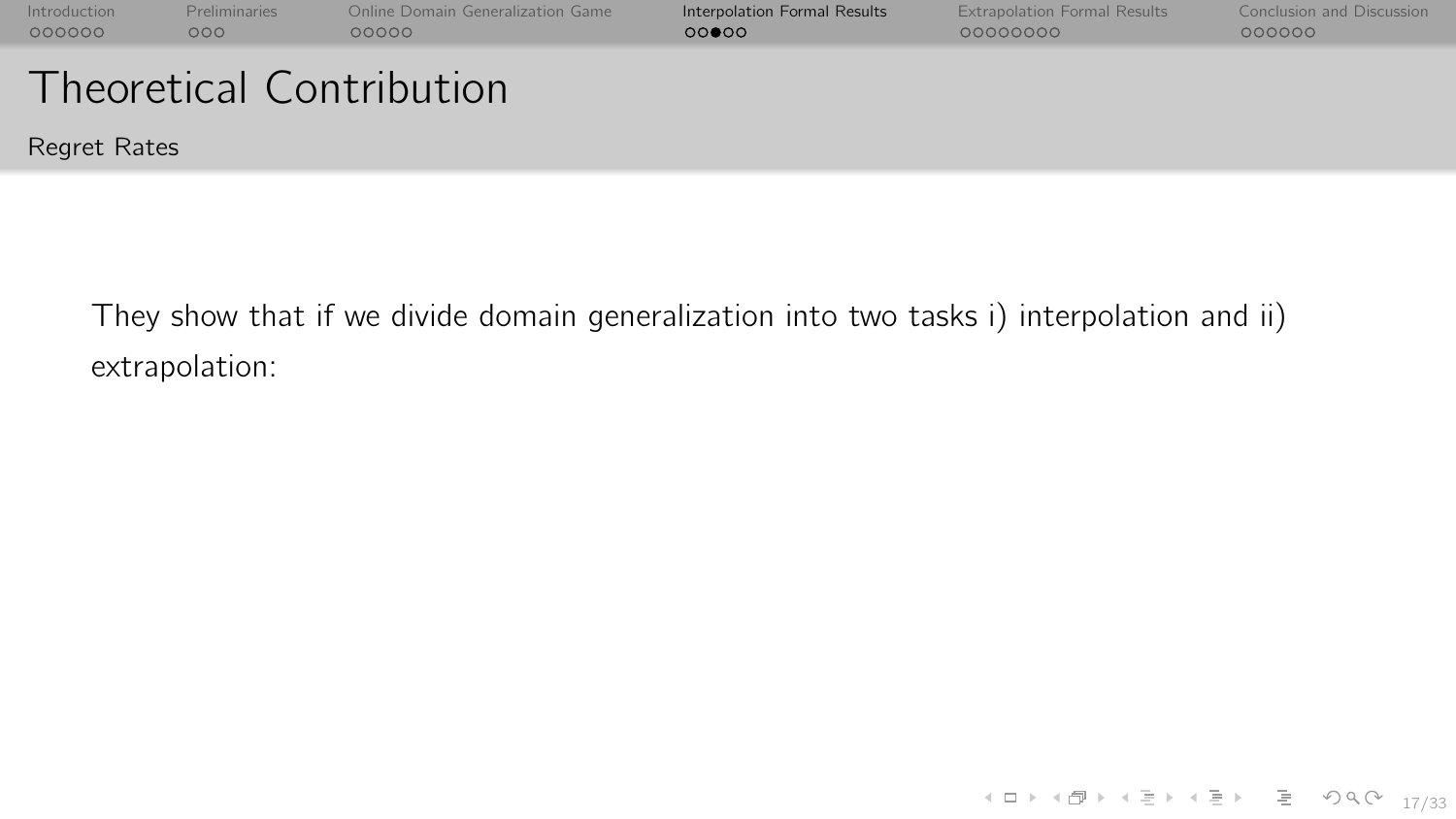| Introduction<br>000000 | <b>Preliminaries</b><br>000 | Online Domain Generalization Game<br>00000 | Interpolation Formal Results<br>00000 | <b>Extrapolation Formal Results</b><br>00000000 | Conclusion and Discussion<br>000000 |
|------------------------|-----------------------------|--------------------------------------------|---------------------------------------|-------------------------------------------------|-------------------------------------|
|                        |                             | <b>Theoretical Contribution</b>            |                                       |                                                 |                                     |
| Regret Rates           |                             |                                            |                                       |                                                 |                                     |

They show that if we divide domain generalization into two tasks i) interpolation and ii) extrapolation:

<sup>1</sup> the computation complexity difference between the two is exponential, but

 $\bullet$  the statistical complexity (minimax)  $\Theta(\log\mathcal{T})$ ,  $\Theta(\sqrt{\mathcal{T}})$  respectively, is not too different.

unclear in what sense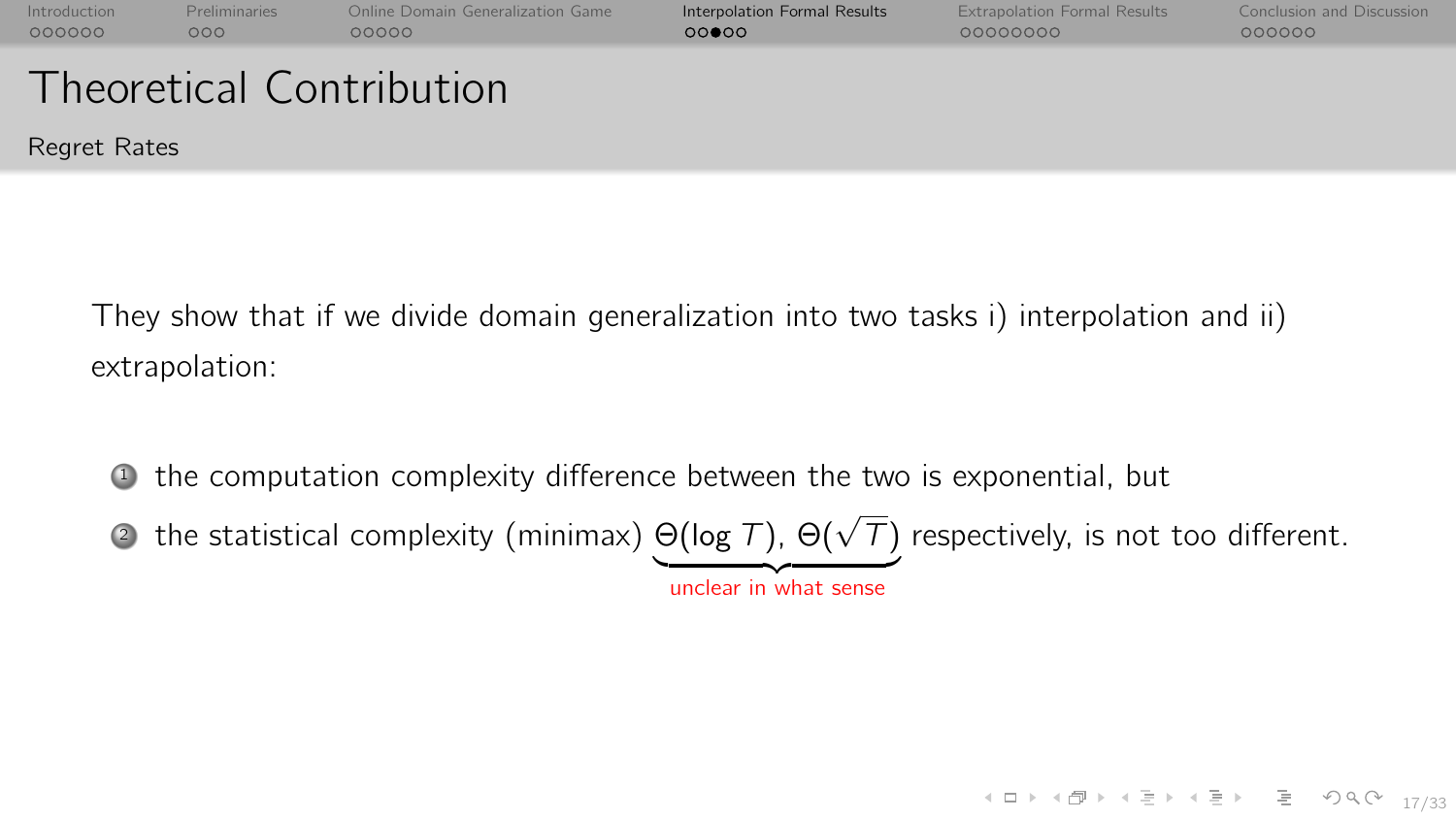| Introduction<br>000000 | <b>Preliminaries</b><br>000 | Online Domain Generalization Game<br>00000 | Interpolation Formal Results<br>00000 | <b>Extrapolation Formal Results</b><br>00000000 | Conclusion and Discussion<br>000000 |
|------------------------|-----------------------------|--------------------------------------------|---------------------------------------|-------------------------------------------------|-------------------------------------|
|                        |                             | <b>Theoretical Contribution</b>            |                                       |                                                 |                                     |
| Regret Rates           |                             |                                            |                                       |                                                 |                                     |

They show that if we divide domain generalization into two tasks i) interpolation and ii) extrapolation:

<sup>1</sup> the computation complexity difference between the two is exponential, but

 $\bullet$  the statistical complexity (minimax)  $\Theta(\log\mathcal{T})$ ,  $\Theta(\sqrt{\mathcal{T}})$  respectively, is not too different.

unclear in what sense

Conclude that ERM is minimax for both interpolation and extrapolation.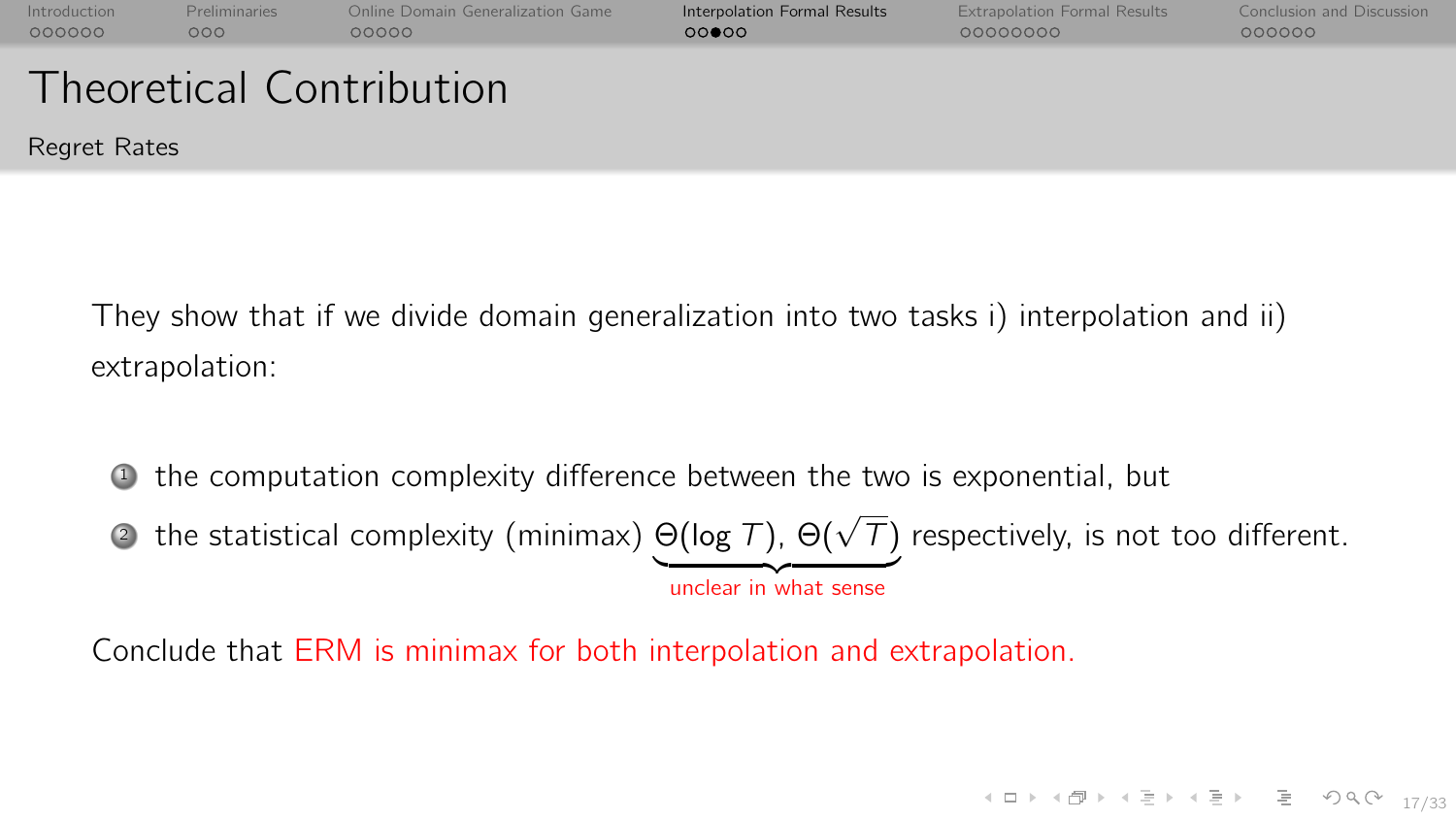| Introduction | <b>Preliminaries</b> | Online Domain Generalization Game | Interpolation Formal Results | <b>Extrapolation Formal Results</b> | Conclusion and Discussion |
|--------------|----------------------|-----------------------------------|------------------------------|-------------------------------------|---------------------------|
| 000000       | 000 <sub>o</sub>     | 00000                             | 000                          | 00000000                            | 000000                    |
| $L$ emma $J$ |                      |                                   |                              |                                     |                           |

#### Lemma

Recall that  $\mathcal{R}^{\lambda}(\beta)$  is defined as the risk of  $\beta$  on the distribution  $p^e$ . Then for all finite  $\lambda$ ,

$$
R^{\lambda}(\beta)=\sum_{e\in\mathcal{E}}\lambda_e\mathcal{R}^e(\beta).
$$

 $\mathcal{A} \subseteq \mathcal{A} \Rightarrow \mathcal{A} \subseteq \mathcal{B} \Rightarrow \mathcal{A} \subseteq \mathcal{B} \Rightarrow \mathcal{B} \subseteq \mathcal{B} \Rightarrow \mathcal{B} \subseteq \mathcal{A} \Rightarrow \mathcal{B} \Rightarrow \mathcal{B} \subseteq \mathcal{B} \Rightarrow \mathcal{B} \Rightarrow \mathcal{B} \subseteq \mathcal{B} \Rightarrow \mathcal{B} \Rightarrow \mathcal{B} \Rightarrow \mathcal{B} \Rightarrow \mathcal{B} \Rightarrow \mathcal{B} \Rightarrow \mathcal{B} \Rightarrow \mathcal{B} \Rightarrow \mathcal{B} \Rightarrow \mathcal{B} \Rightarrow \mathcal{B} \Rightarrow \mathcal{B} \Rightarrow \mathcal{$ 18/33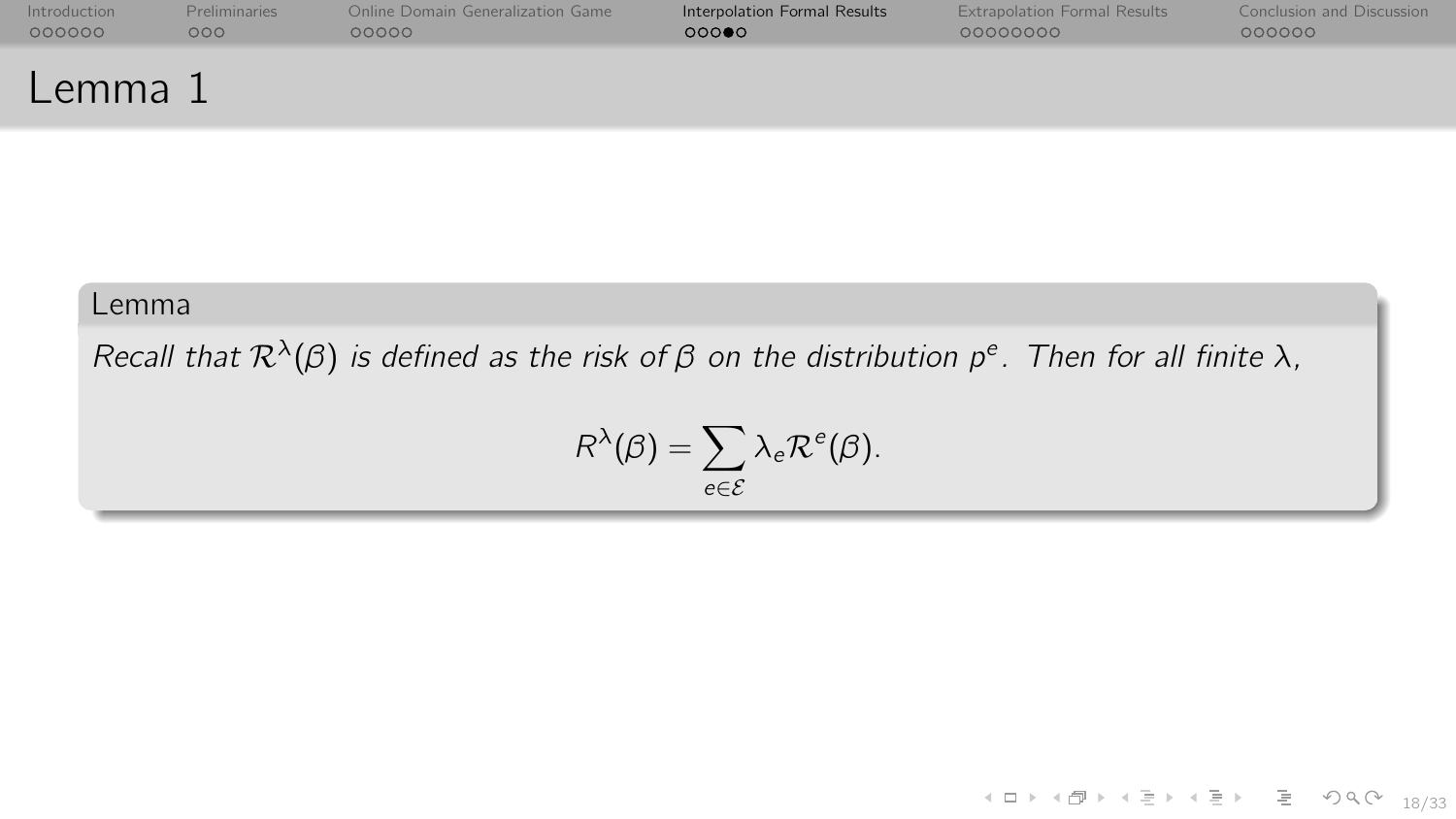| Introduction | <b>Preliminaries</b> | Online Domain Generalization Game | Interpolation Formal Results | <b>Extrapolation Formal Results</b> | Conclusion and Discussion |
|--------------|----------------------|-----------------------------------|------------------------------|-------------------------------------|---------------------------|
| 000000       | 000                  | 00000                             | 00000                        | 00000000                            | 000000                    |
| Lemma 1      |                      |                                   |                              |                                     |                           |

#### Lemma

Recall that  $\mathcal{R}^{\lambda}(\beta)$  is defined as the risk of  $\beta$  on the distribution  $p^e$ . Then for all finite  $\lambda$ ,

$$
R^{\lambda}(\beta)=\sum_{e\in\mathcal{E}}\lambda_e\mathcal{R}^e(\beta).
$$

Takeaway: When an adversary chooses convex coefficients, they are equivalently choosing a loss function  $f_t$  that is a convex combination of individual environment risks  $\{f_e\}_{e=1}^E$ .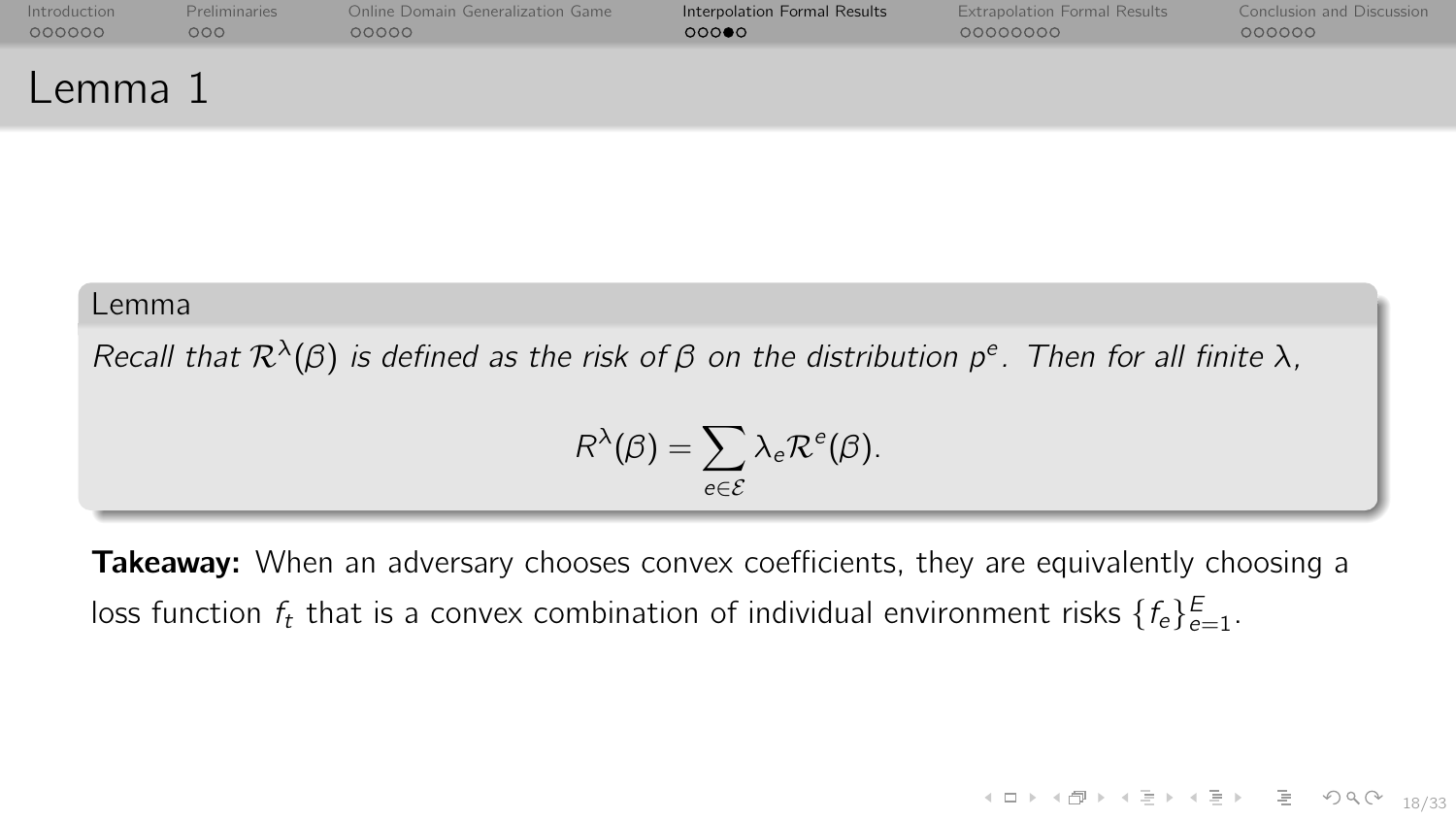| Introduction | <b>Preliminaries</b> | Online Domain Generalization Game | Interpolation Formal Results | <b>Extrapolation Formal Results</b> | Conclusion and Discussion |
|--------------|----------------------|-----------------------------------|------------------------------|-------------------------------------|---------------------------|
| 000000       | 000                  | 00000                             | 0000                         | 00000000                            | 000000                    |
| Theorem 1    |                      |                                   |                              |                                     |                           |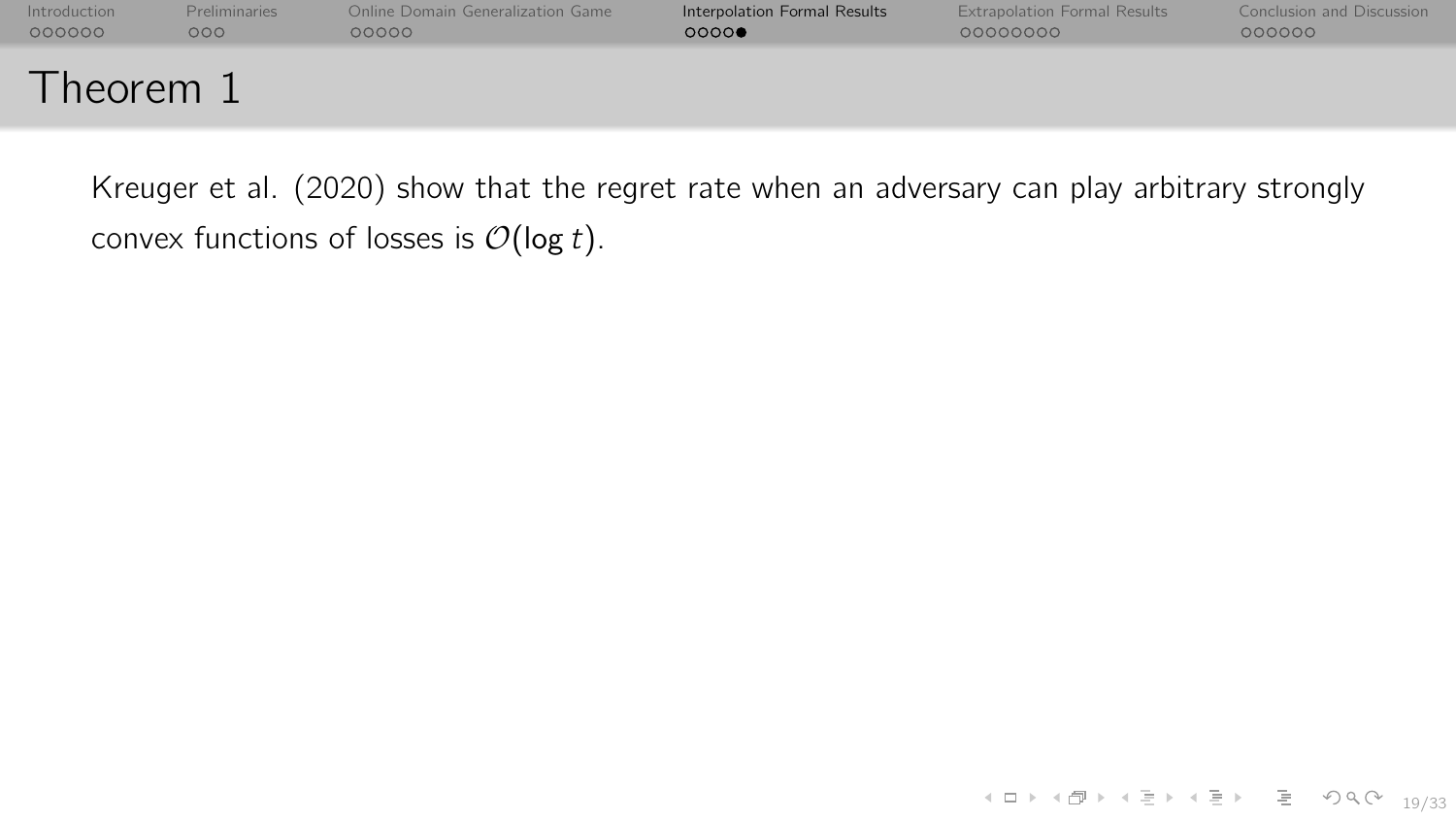| Introduction           | <b>Preliminaries</b> | Online Domain Generalization Game | Interpolation Formal Results | <b>Extrapolation Formal Results</b> | Conclusion and Discussion |
|------------------------|----------------------|-----------------------------------|------------------------------|-------------------------------------|---------------------------|
| 000000                 | 000 <sub>o</sub>     | 00000                             | 0000                         | 00000000                            | 000000                    |
| Theorem $\overline{L}$ |                      |                                   |                              |                                     |                           |

#### Theorem

If we relax the constraint on the adversary, specifically, can choose  $f_t$  to be any convex combination of risks, then the minimax optimal regret rate is  $\mathcal{O}(\log t)$ .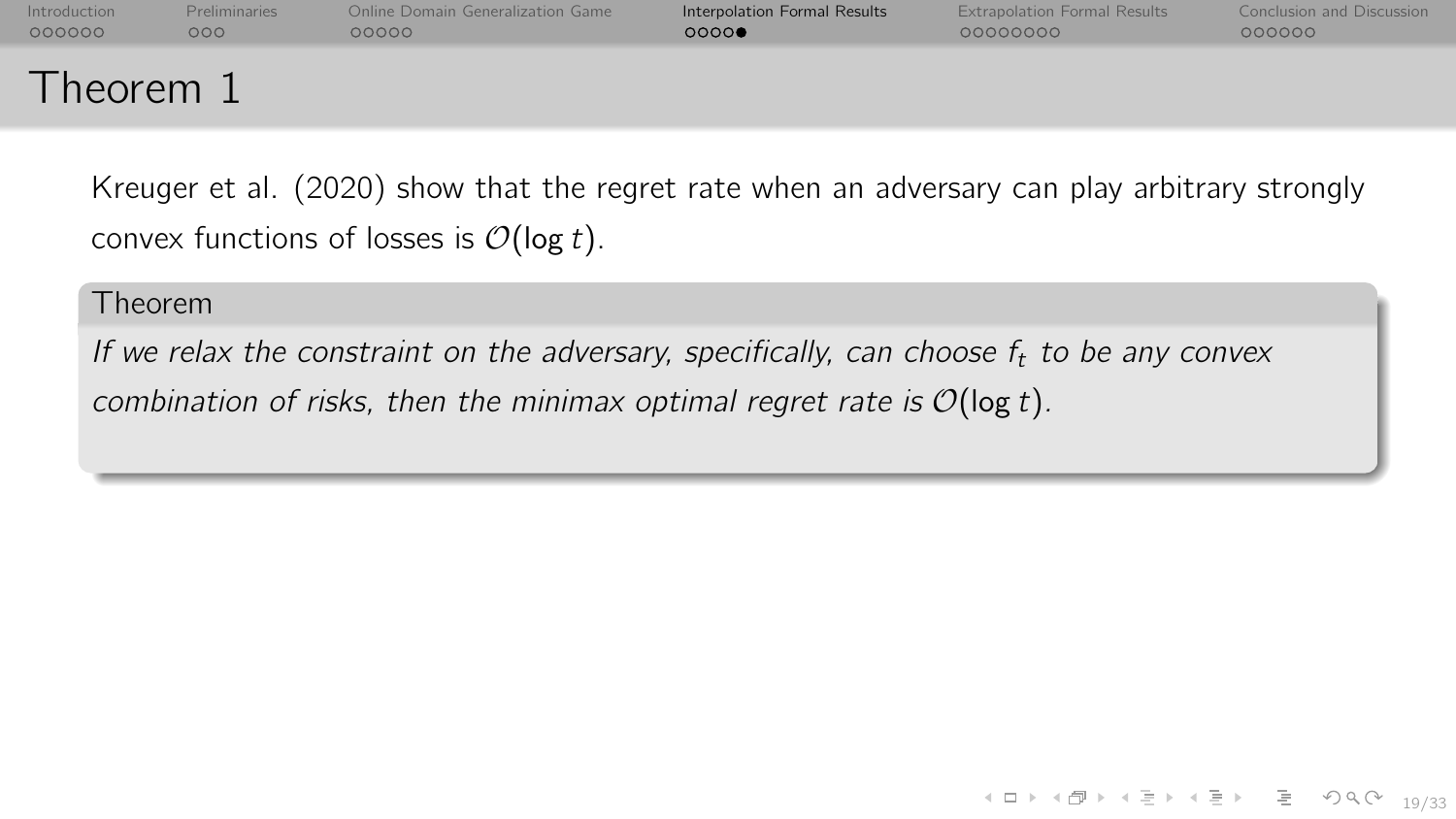| Introduction | <b>Preliminaries</b> | Online Domain Generalization Game | Interpolation Formal Results | <b>Extrapolation Formal Results</b> | Conclusion and Discussion |
|--------------|----------------------|-----------------------------------|------------------------------|-------------------------------------|---------------------------|
| 000000       | 000                  | 00000                             | 0000                         | 00000000                            | 000000                    |
| Theorem 1    |                      |                                   |                              |                                     |                           |

#### Theorem

If we relax the constraint on the adversary, specifically, can choose  $f_t$  to be any convex combination of risks, then the minimax optimal regret rate is  $\mathcal{O}(\log t)$ .

**Takeaway:** We may expect that restricting the adversary to playing within the convex hull of a limited number of functions might be expected to affect the asymptotic statistical complexity.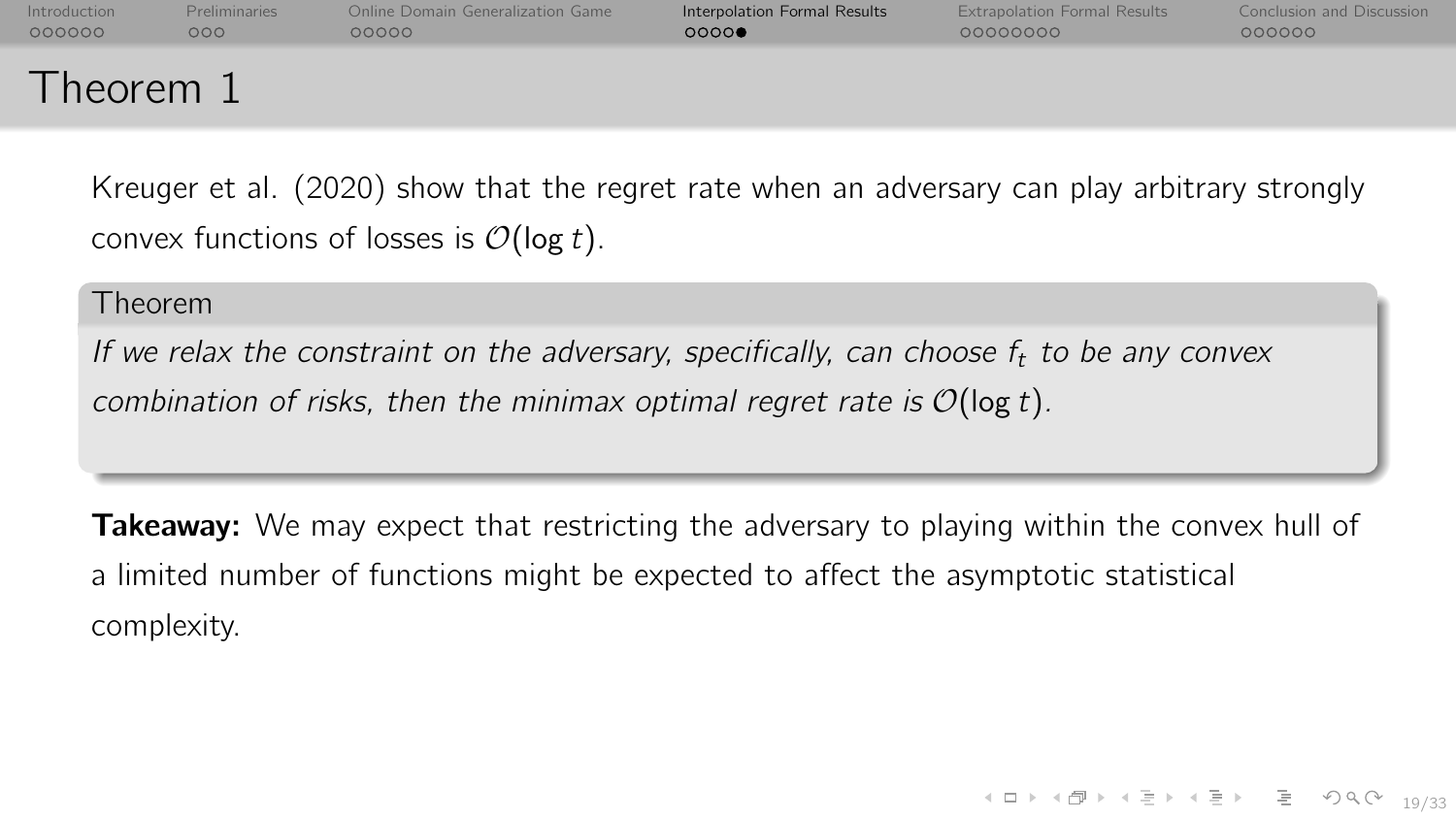| Introduction   | <b>Preliminaries</b> | Online Domain Generalization Game | Interpolation Formal Results | <b>Extrapolation Formal Results</b> | Conclusion and Discussion |
|----------------|----------------------|-----------------------------------|------------------------------|-------------------------------------|---------------------------|
| 000000         | 000                  | 00000                             | 0000                         | 00000000                            | 000000                    |
| <b>Theorem</b> |                      |                                   |                              |                                     |                           |

#### Theorem

If we relax the constraint on the adversary, specifically, can choose  $f_t$  to be any convex combination of risks, then the minimax optimal regret rate is  $\mathcal{O}(\log t)$ .

**Takeaway:** We may expect that restricting the adversary to playing within the convex hull of a limited number of functions might be expected to affect the asymptotic statistical complexity.

 $\begin{array}{rclclclcl} \mathbf{1}_{1} & \mathbf{1}_{2} & \mathbf{1}_{3} & \mathbf{1}_{4} \\ \mathbf{1}_{2} & \mathbf{1}_{3} & \mathbf{1}_{4} & \mathbf{1}_{5} & \mathbf{1}_{6} \end{array} \end{array} \begin{array}{rclclcl} \mathbf{1}_{2} & \mathbf{1}_{3} & \mathbf{1}_{5} & \mathbf{1}_{6} \\ \mathbf{1}_{3} & \mathbf{1}_{5} & \mathbf{1}_{7} & \mathbf{1}_{8} \\ \mathbf{1}_{7} & \mathbf{1}_{8} & \mathbf{1}_{9} & \mathbf{1}_{10} \$ Even with full knowledge of the adversary's limited selection, no algorithm can surpass  $O(\log t)$  – achieved by Follow-The-Leader (ERM).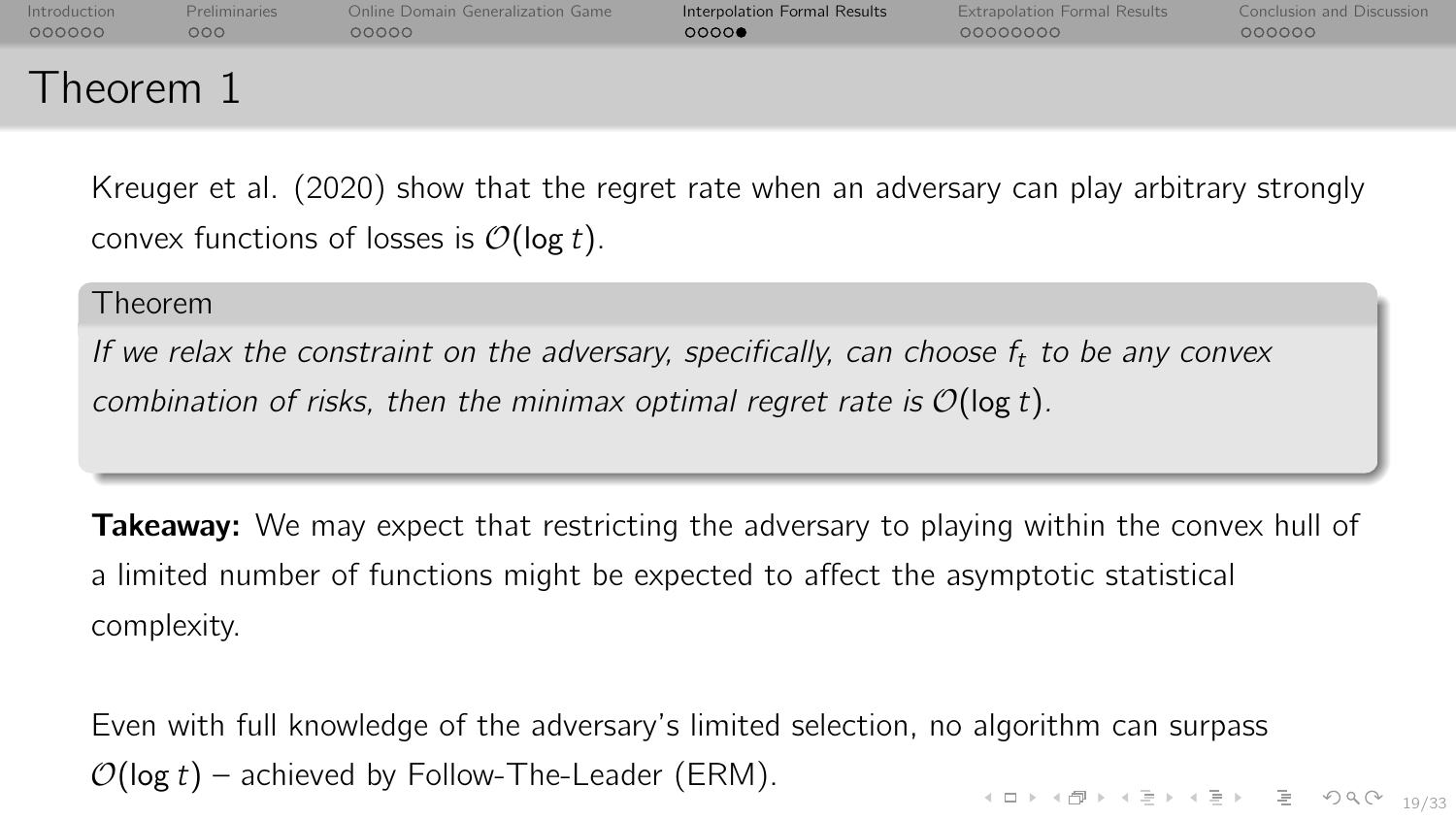<span id="page-41-0"></span>

| Introduction | <b>Preliminaries</b> | Online Domain Generalization Game | Interpolation Formal Results | <b>Extrapolation Formal Results</b> | Conclusion and Discussion |
|--------------|----------------------|-----------------------------------|------------------------------|-------------------------------------|---------------------------|
| 000000       | 000                  | റററററ                             | 00000                        | •00000000                           | 000000                    |
| Outline      |                      |                                   |                              |                                     |                           |



## [Preliminaries](#page-10-0)

[Online Domain Generalization Game](#page-17-0)

[Interpolation Formal Results](#page-30-0)



[Conclusion and Discussion](#page-61-0)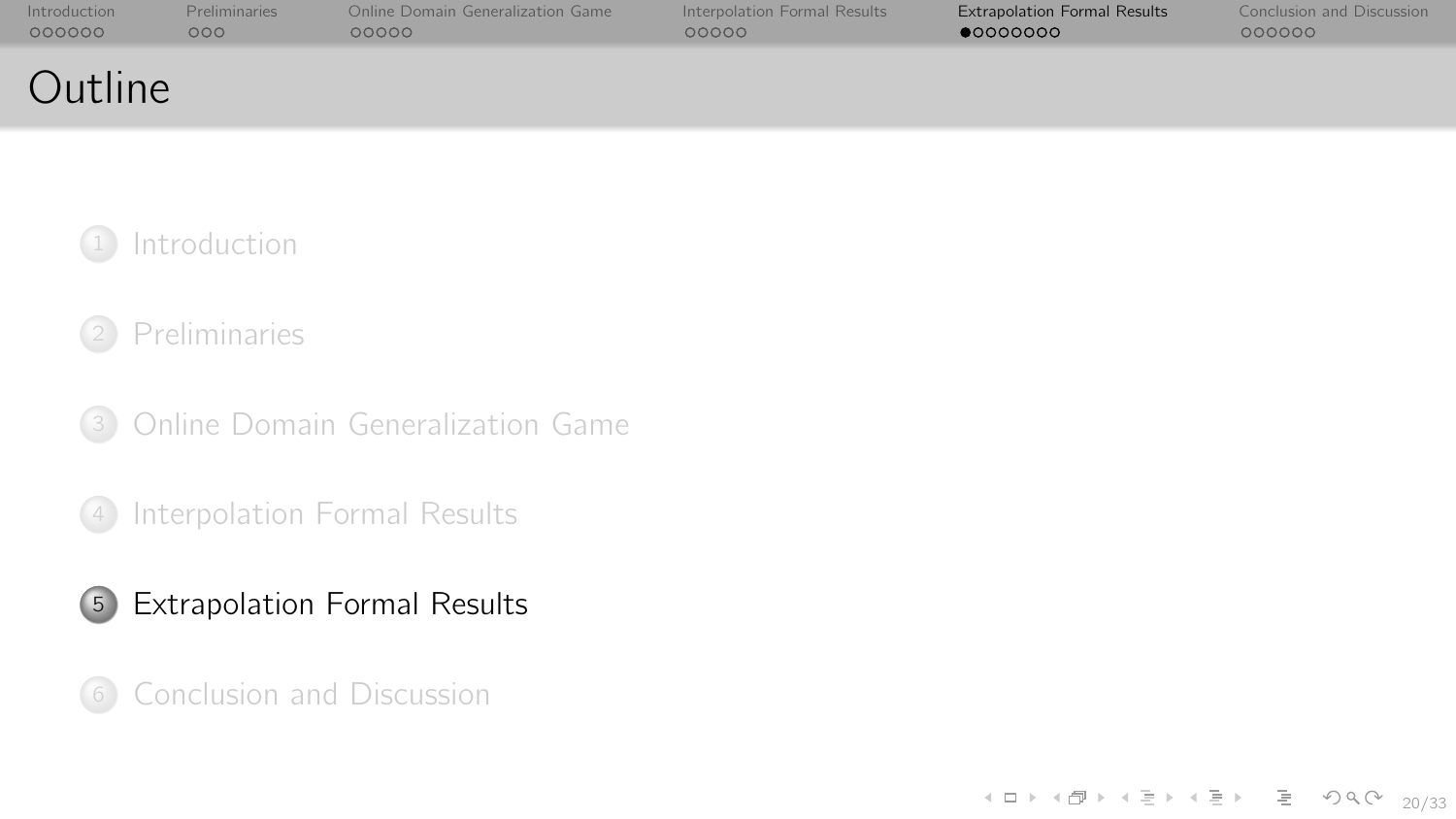| Introduction | <b>Preliminaries</b> | Online Domain Generalization Game | Interpolation Formal Results | <b>Extrapolation Formal Results</b> | Conclusion and Discussion |
|--------------|----------------------|-----------------------------------|------------------------------|-------------------------------------|---------------------------|
| 000000       | 000                  | 00000                             | 00000                        | റ●റററററ                             | 000000                    |
|              |                      | Bounded Affine Combinations       |                              |                                     |                           |

# Suppose, instead of only convex combinations, the adversary can play any bounded affine

combinations of environments (may lie outside train convex hull, i.e. extraploate).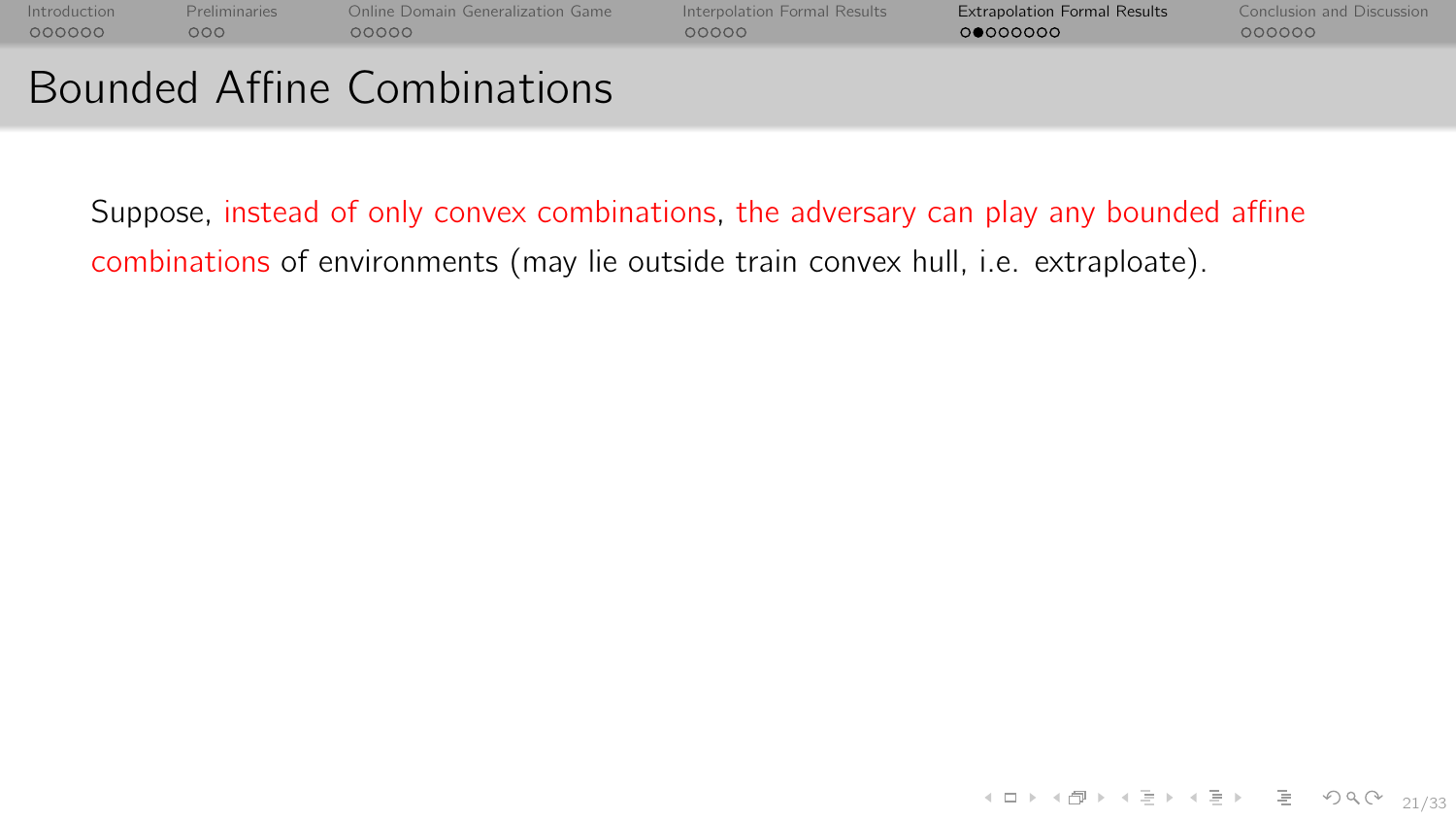| Introduction | <b>Preliminaries</b> | Online Domain Generalization Game | Interpolation Formal Results | <b>Extrapolation Formal Results</b> | <b>Conclusion and Discussion</b> |
|--------------|----------------------|-----------------------------------|------------------------------|-------------------------------------|----------------------------------|
| 000000       | റററ                  | റററററ                             | 00000                        | 00000000                            | 000000                           |
|              |                      |                                   |                              |                                     |                                  |

# Bounded Affine Combinations

Suppose, instead of only convex combinations, the adversary can play any bounded affine combinations of environments (may lie outside train convex hull, i.e. extraploate).

Consider an "oblivious" adversary (sequence of loss functions selected at start of game).

For general Lipschitz functions, against an oblivious adversary:

- o no deterministic strategy can guarantee sublinear regret,
- attaining sublinear regret with randomized strategy is NP-hard.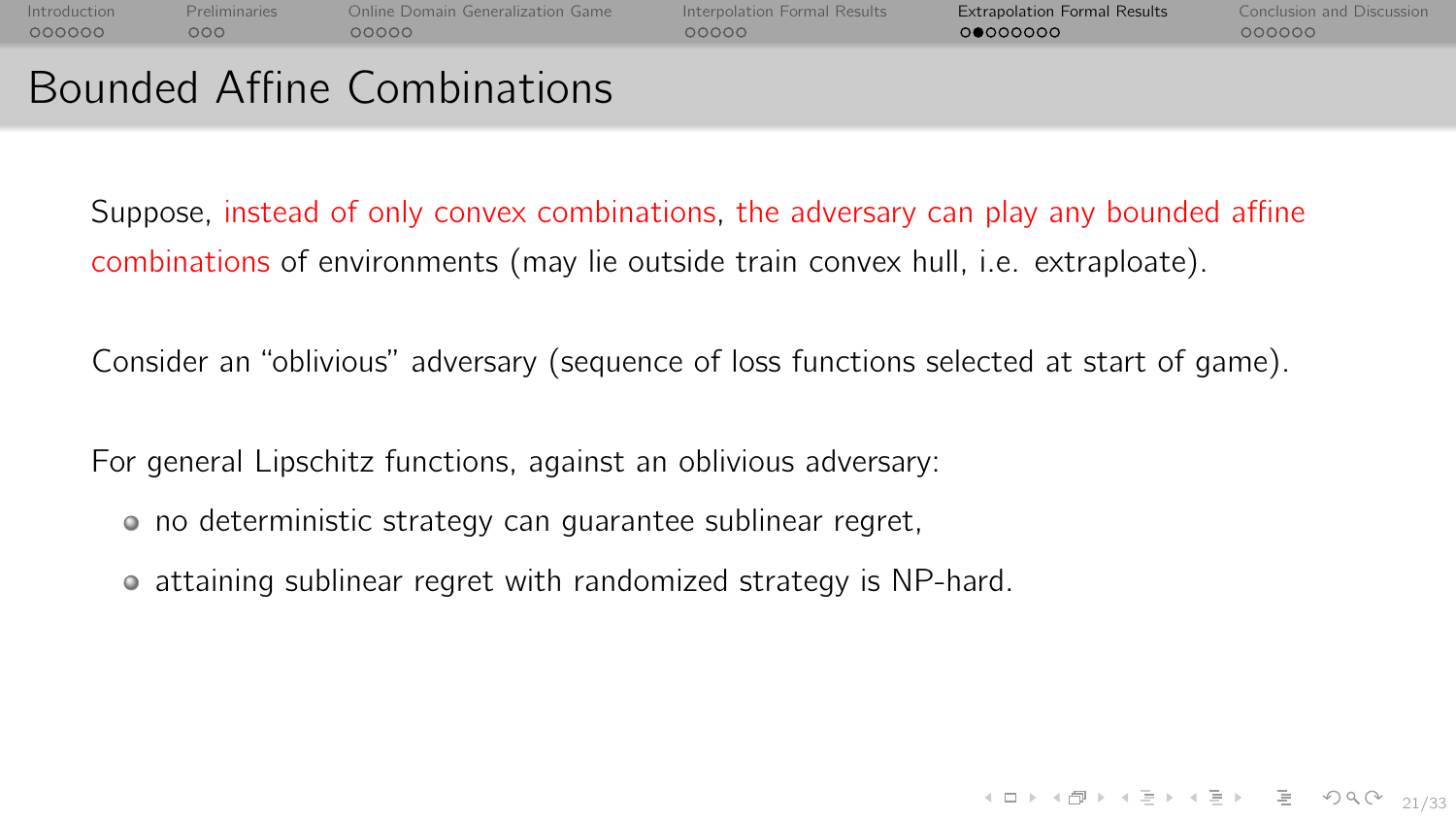| Introduction | <b>Preliminaries</b> | Online Domain Generalization Game | Interpolation Formal Results | <b>Extrapolation Formal Results</b> | <b>Conclusion and Discussion</b> |
|--------------|----------------------|-----------------------------------|------------------------------|-------------------------------------|----------------------------------|
| 000000       | റററ                  | 00000                             | COOOO                        | 00000000                            | 000000                           |
|              |                      |                                   |                              |                                     |                                  |

# Bounded Affine Combinations

Suppose, instead of only convex combinations, the adversary can play any bounded affine combinations of environments (may lie outside train convex hull, i.e. extraploate).

Consider an "oblivious" adversary (sequence of loss functions selected at start of game).

For general Lipschitz functions, against an oblivious adversary:

- o no deterministic strategy can guarantee sublinear regret,
- attaining sublinear regret with randomized strategy is NP-hard.

Follow–The–Perturbed–Leader (FTPL) can achieve Information-Theoretic regret lower bound  $\overline{C}$  of Ω( $\sqrt{T}$ ) (Suggala & Netrapalli, 2020).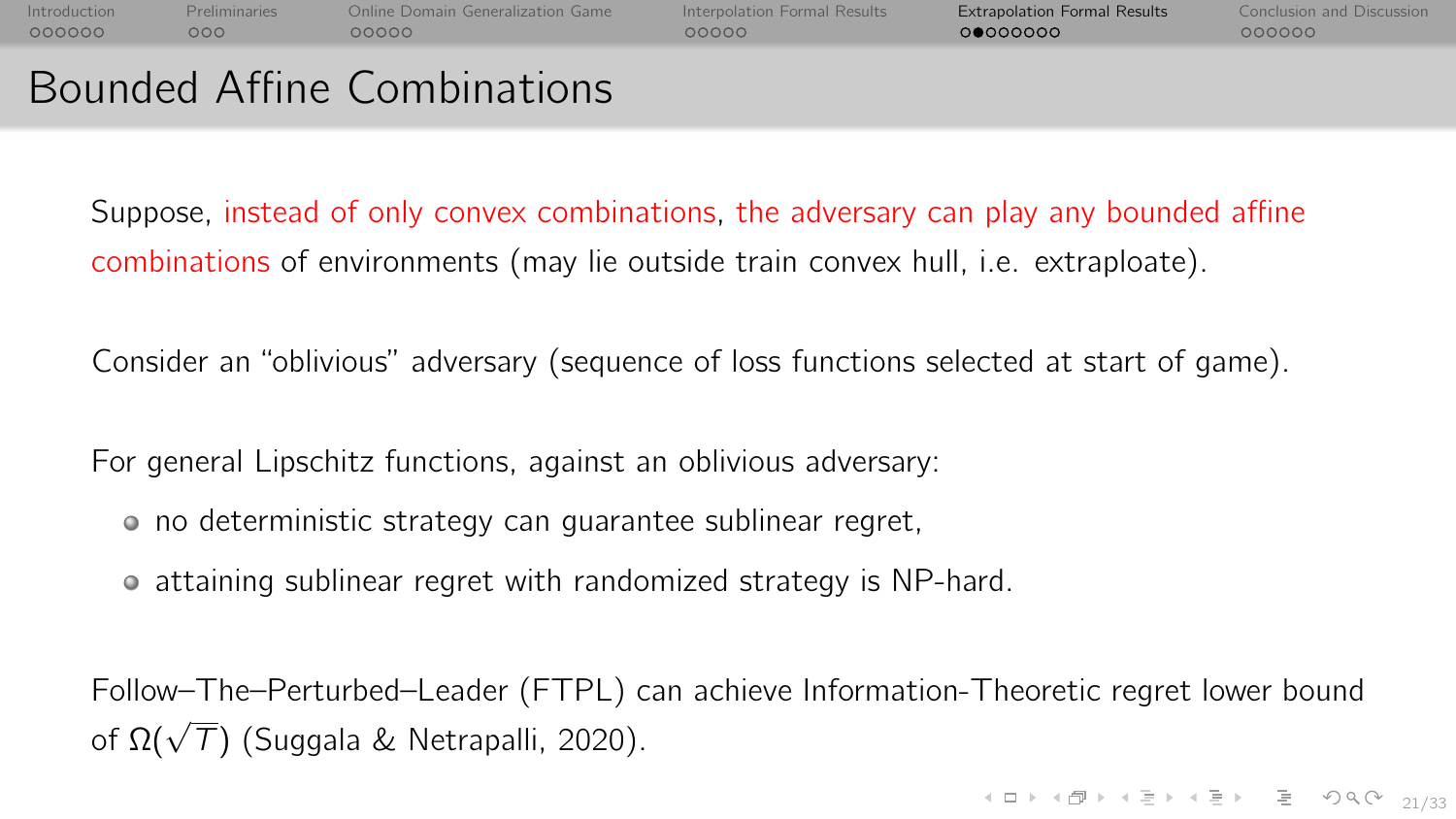| Introduction | <b>Preliminaries</b> | Online Domain Generalization Game | Interpolation Formal Results | <b>Extrapolation Formal Results</b> | Conclusion and Discussion |
|--------------|----------------------|-----------------------------------|------------------------------|-------------------------------------|---------------------------|
| 000000       | 000                  | 00000                             | 00000                        | 00000000                            | 000000                    |
| Theorem 2    |                      |                                   |                              |                                     |                           |

No deterministic algorithm can guarantee sublinear regret against bounded affine combinations of a finite set of strongly convex losses.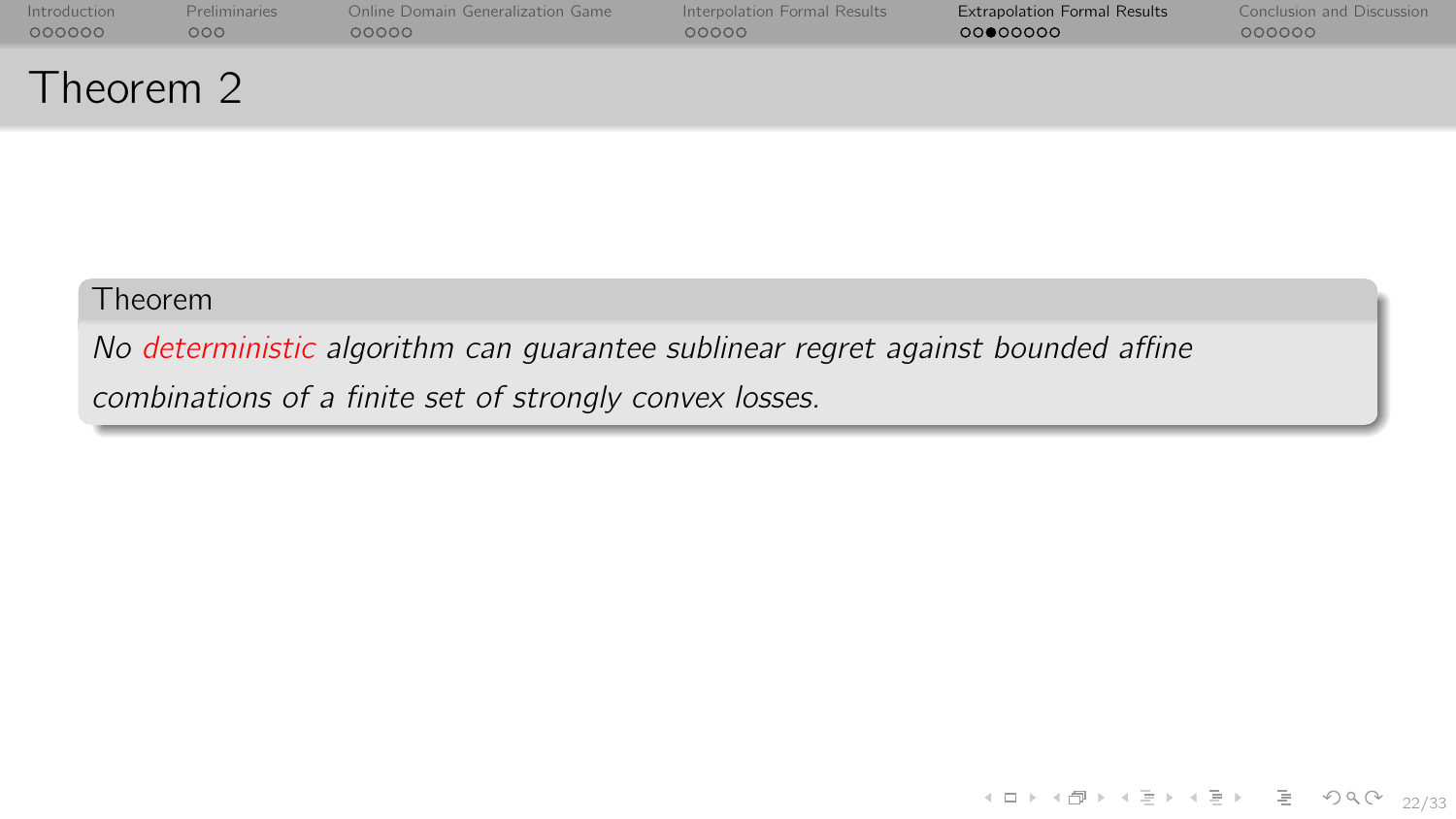| Introduction | <b>Preliminaries</b> | Online Domain Generalization Game | Interpolation Formal Results | <b>Extrapolation Formal Results</b> | <b>Conclusion and Discussion</b> |
|--------------|----------------------|-----------------------------------|------------------------------|-------------------------------------|----------------------------------|
| 000000       | 000 <sub>o</sub>     | 00000                             | 00000                        | 00000000                            | 000000                           |
| Theorem 2    |                      |                                   |                              |                                     |                                  |

No deterministic algorithm can guarantee sublinear regret against bounded affine combinations of a finite set of strongly convex losses.

**Takeaway:** Surprisingly, even with relaxing the general Lipschitz function to bounded affine combinations of strongly convex losses - fully know by the player - the game remains equally hard.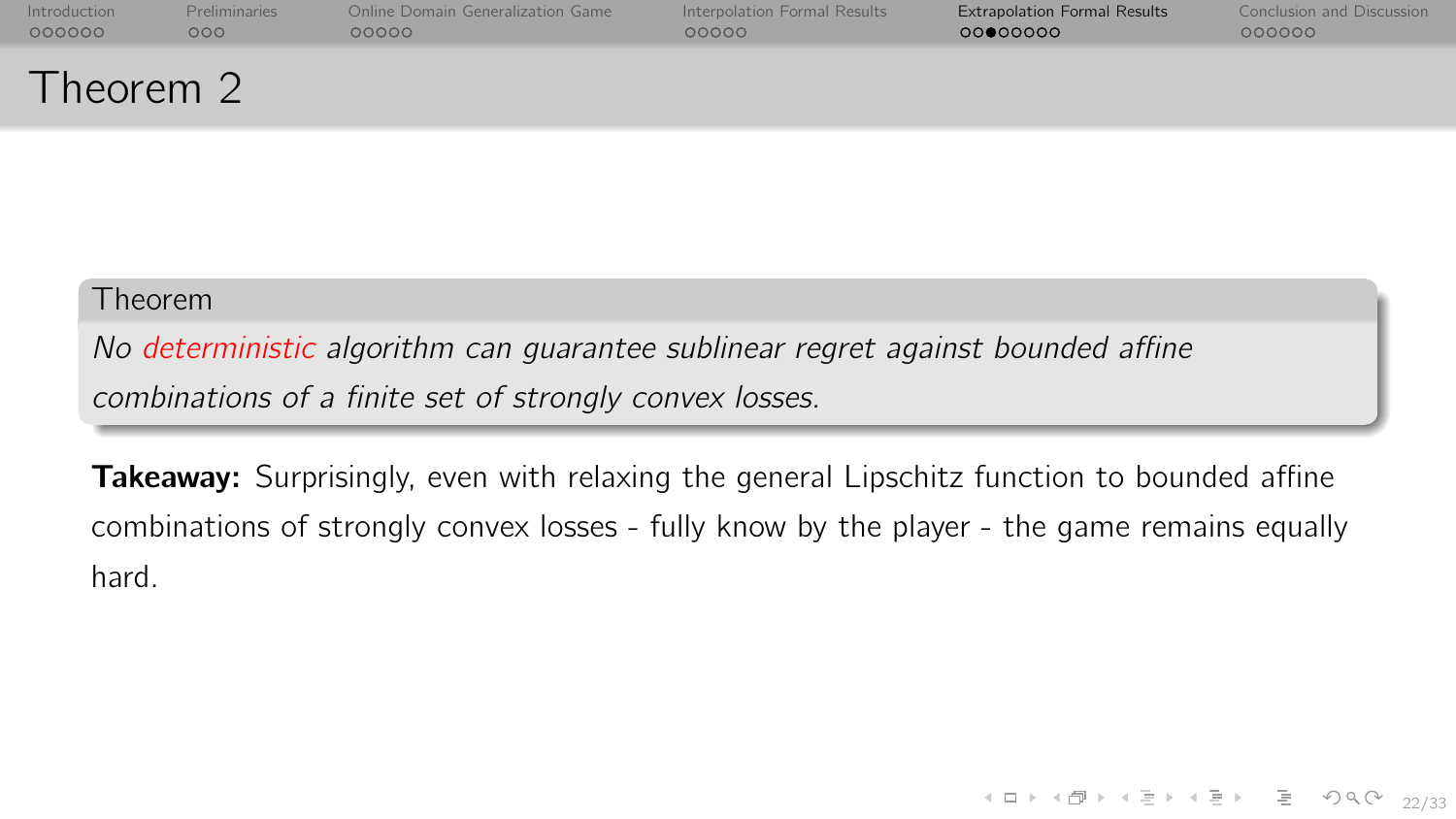| Introduction | <b>Preliminaries</b> | Online Domain Generalization Game | Interpolation Formal Results | <b>Extrapolation Formal Results</b> | Conclusion and Discussion |
|--------------|----------------------|-----------------------------------|------------------------------|-------------------------------------|---------------------------|
| 000000       | 000                  | ററററ                              | റററററ                        | 00000000                            | 000000                    |
|              | Proof of Theorem 2   |                                   |                              |                                     |                           |

Part 1/2. We will show that for any deterministic algorithm, there exists a sequence of loss functions with regret bounded by  $\mathcal{O}(\mathcal{T})$ . Assume  $\lambda_e > -\alpha \forall e$ . Define

$$
f_{e_1}(x) = x^2
$$
,  $f_{e_2} = x^4 + \frac{1}{2\alpha}x^2$ .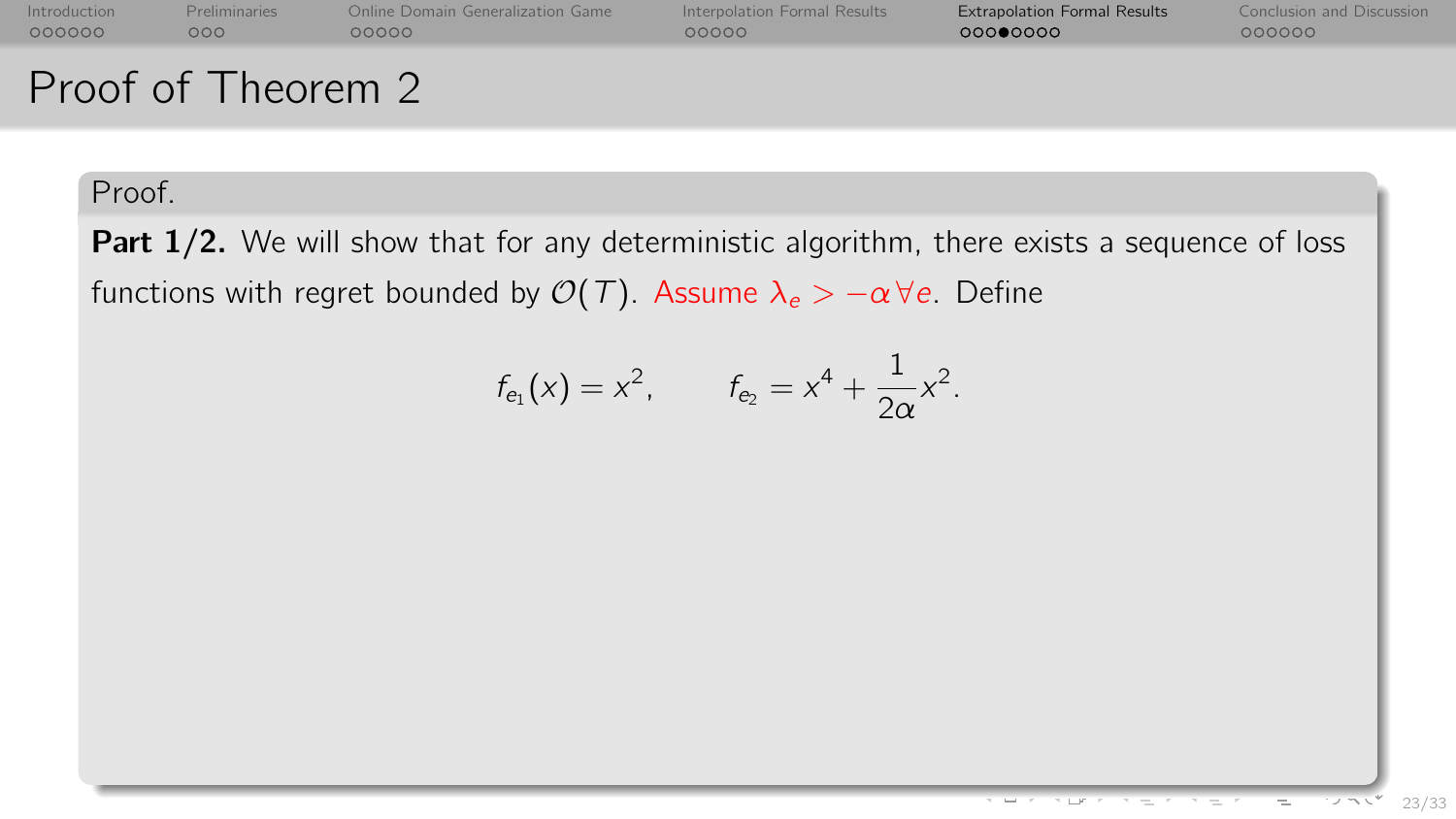| Introduction | <b>Preliminaries</b> | Online Domain Generalization Game | Interpolation Formal Results | <b>Extrapolation Formal Results</b> | Conclusion and Discussion |
|--------------|----------------------|-----------------------------------|------------------------------|-------------------------------------|---------------------------|
| 000000       | റററ                  | ററററ                              | റററററ                        | 00000000                            | 000000                    |
|              | Proof of Theorem 2   |                                   |                              |                                     |                           |

Part 1/2. We will show that for any deterministic algorithm, there exists a sequence of loss functions with regret bounded by  $\mathcal{O}(\mathcal{T})$ . Assume  $\lambda_e > -\alpha \forall e$ . Define

$$
f_{e_1}(x) = x^2
$$
,  $f_{e_2} = x^4 + \frac{1}{2\alpha}x^2$ .

On round t, the player chooses  $x \in \mathbb{R}$ .

The loss is as follows (adversary):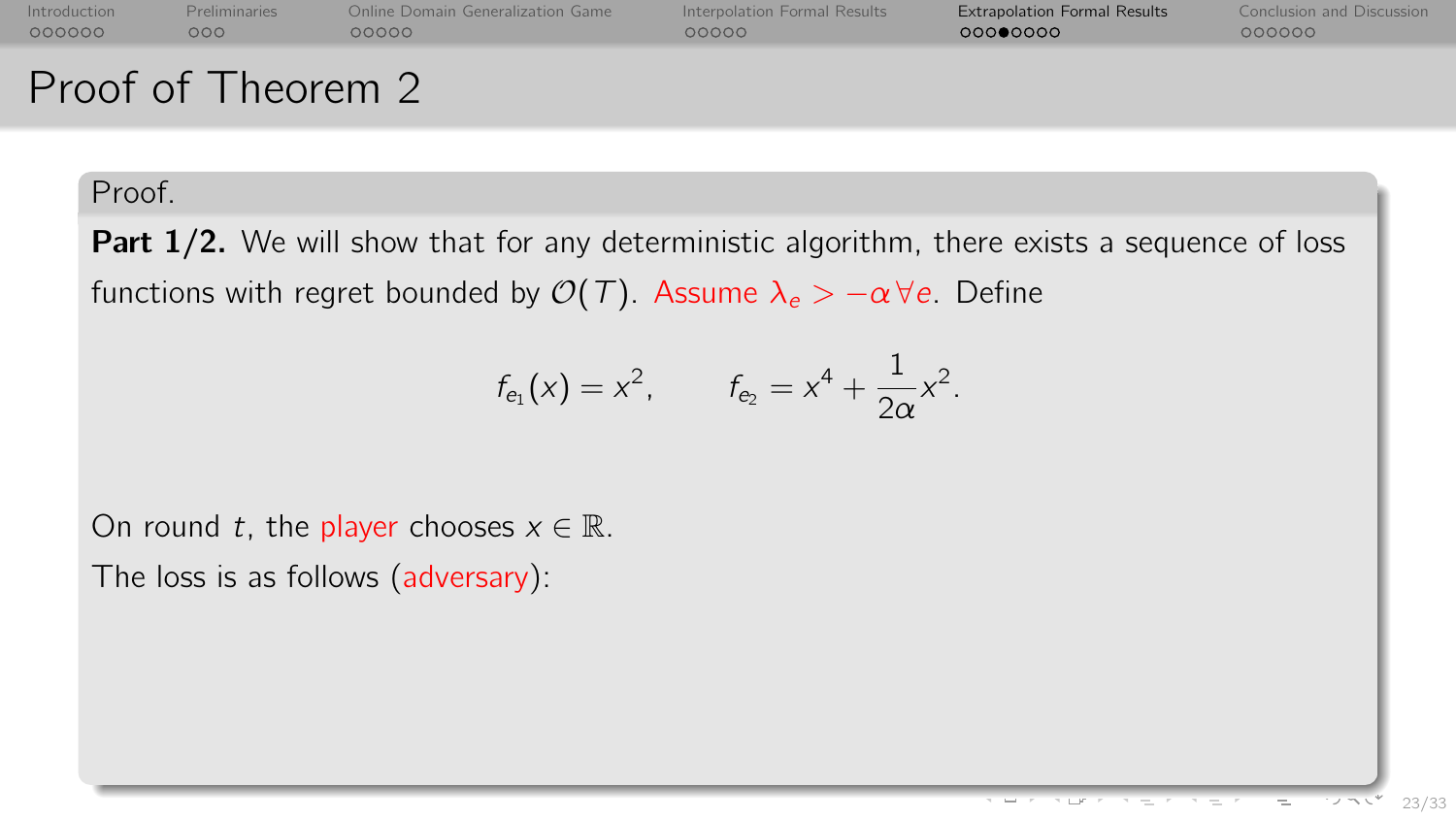| Introduction | <b>Preliminaries</b> | Online Domain Generalization Game | Interpolation Formal Results | <b>Extrapolation Formal Results</b> | Conclusion and Discussion |
|--------------|----------------------|-----------------------------------|------------------------------|-------------------------------------|---------------------------|
| 000000       | റററ                  | ററററ                              | റററററ                        | 00000000                            | 000000                    |
|              | Proof of Theorem 2   |                                   |                              |                                     |                           |

Part 1/2. We will show that for any deterministic algorithm, there exists a sequence of loss functions with regret bounded by  $\mathcal{O}(\mathcal{T})$ . Assume  $\lambda_e > -\alpha \forall e$ . Define

$$
f_{e_1}(x) = x^2
$$
,  $f_{e_2} = x^4 + \frac{1}{2\alpha}x^2$ .

On round t, the player chooses  $x \in \mathbb{R}$ .

The loss is as follows (adversary):

$$
\bullet \quad \text{if } |x| < 1, \text{ then } f_t = (1 + \alpha)f_{e_1} - \alpha f_{e_2},
$$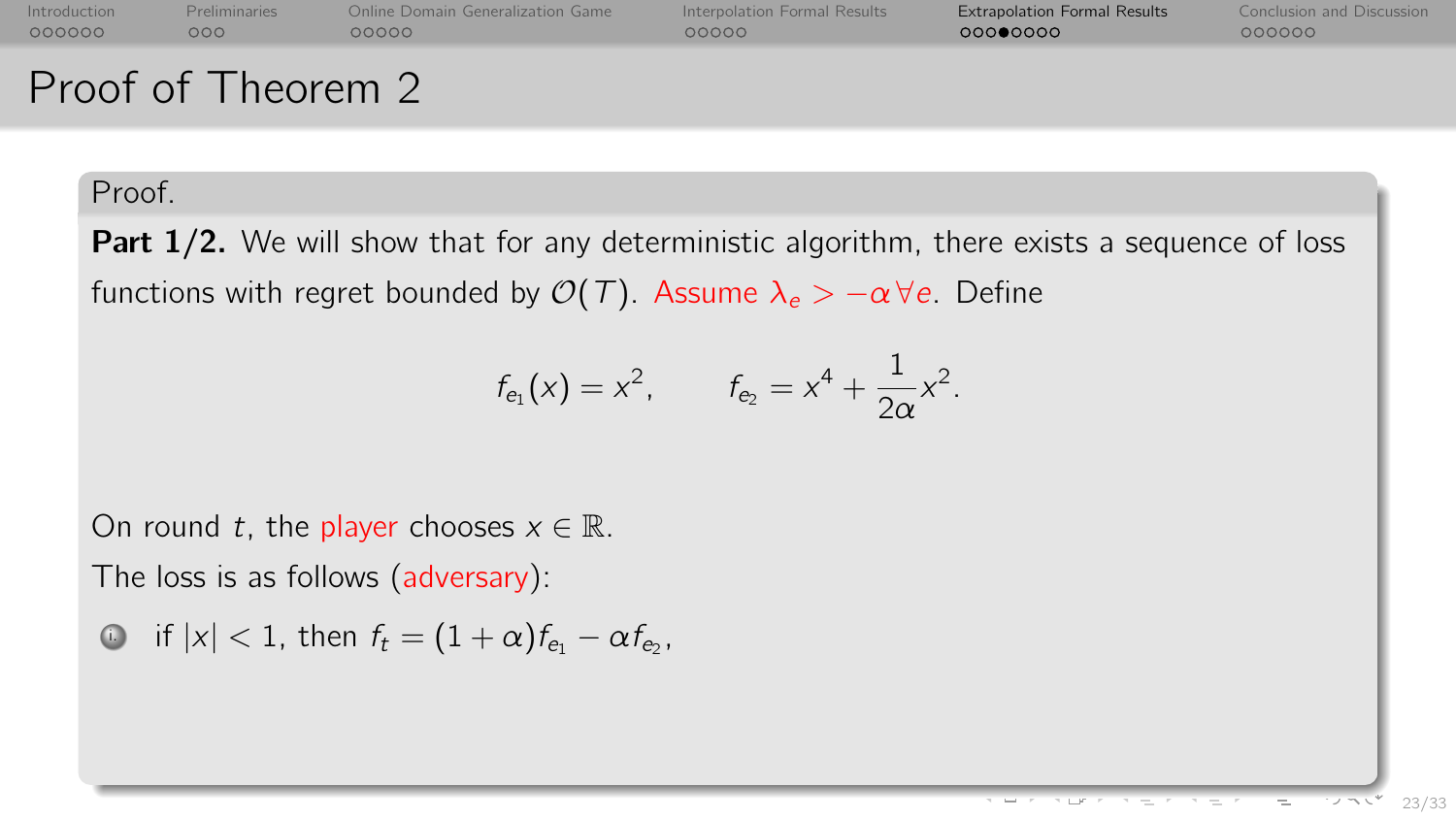| Introduction | <b>Preliminaries</b> | Online Domain Generalization Game | Interpolation Formal Results | <b>Extrapolation Formal Results</b> | Conclusion and Discussion |
|--------------|----------------------|-----------------------------------|------------------------------|-------------------------------------|---------------------------|
| 000000       | 000                  | nnnnn                             | റററററ                        | റററ⊜റററ                             | 000000                    |
|              | Proof of Theorem 2   |                                   |                              |                                     |                           |

Part 1/2. We will show that for any deterministic algorithm, there exists a sequence of loss functions with regret bounded by  $\mathcal{O}(\mathcal{T})$ . Assume  $\lambda_e > -\alpha \forall e$ . Define

$$
f_{e_1}(x) = x^2
$$
,  $f_{e_2} = x^4 + \frac{1}{2\alpha}x^2$ .

On round t, the player chooses  $x \in \mathbb{R}$ .

The loss is as follows (adversary):

$$
\bullet \quad \text{if } |x| < 1, \text{ then } f_t = (1 + \alpha)f_{e_1} - \alpha f_{e_2},
$$

.

$$
\bullet \quad \text{if } |x| \geq 1 \text{, then } f_t = f_{e_1}
$$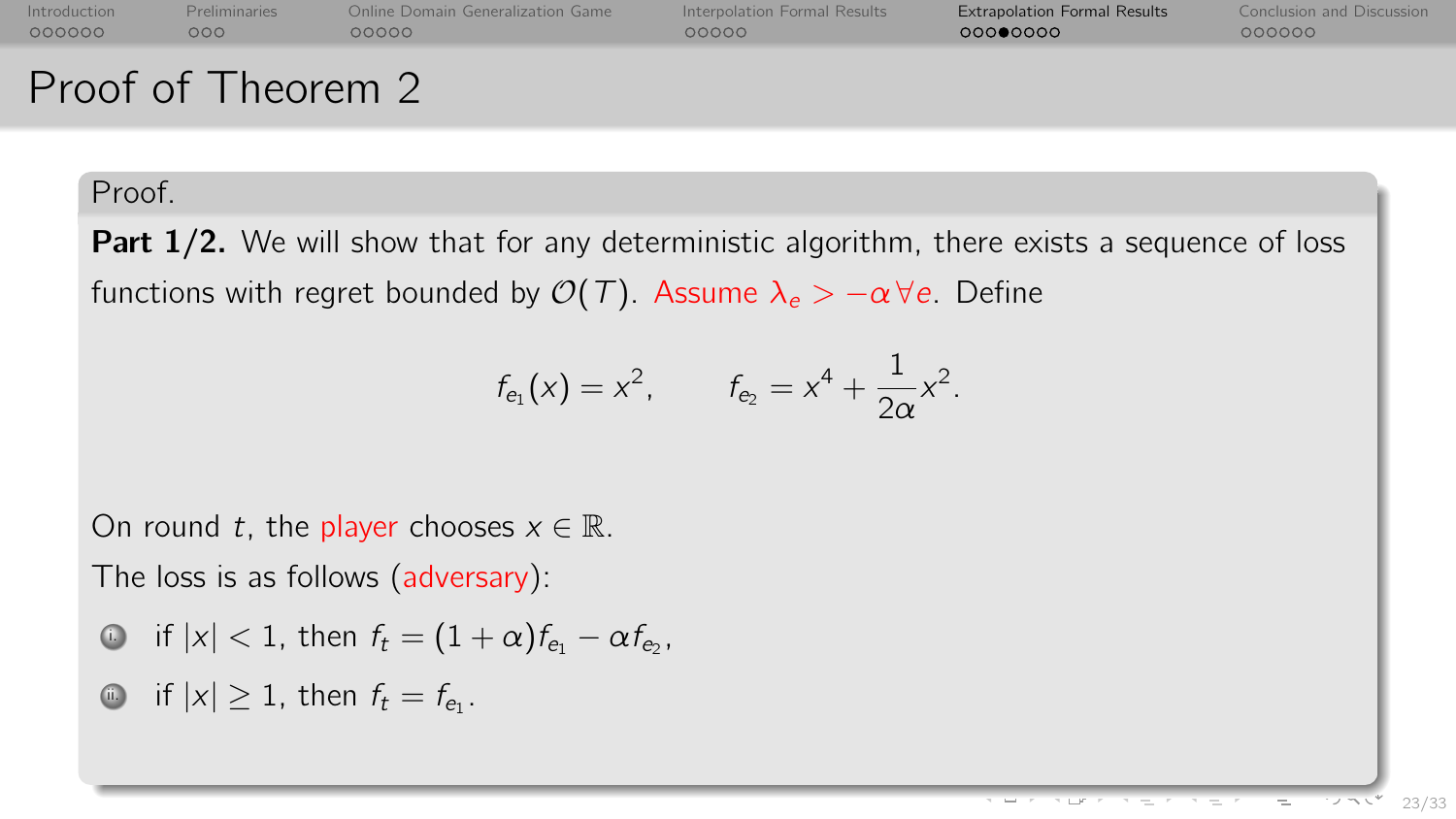| Introduction | <b>Preliminaries</b> | Online Domain Generalization Game | Interpolation Formal Results | <b>Extrapolation Formal Results</b> | Conclusion and Discussion |
|--------------|----------------------|-----------------------------------|------------------------------|-------------------------------------|---------------------------|
| 000000       | 000                  | റററററ                             | 00000                        | 00000000                            | 000000                    |
|              | Proof of Theorem 2   |                                   |                              |                                     |                           |

**Part 1/2.** We will show that for any deterministic algorithm, there exists a sequence of loss functions with regret bounded by  $\mathcal{O}(\mathcal{T})$ . Assume  $\lambda_e > -\alpha \forall e$ . Define

$$
f_{e_1}(x) = x^2
$$
,  $f_{e_2} = x^4 + \frac{1}{2\alpha}x^2$ .

On round t, the player chooses  $x \in \mathbb{R}$ .

The loss is as follows (adversary):

$$
\bullet \quad \text{if } |x| < 1, \text{ then } f_t = (1 + \alpha) f_{e_1} - \alpha f_{e_2},
$$

**ii.** if  $|x| \geq 1$ , then  $f_t = f_{e_1}$ .

Observe that in case i. the loss  $f_t(x) \geq 0$ , and in case ii.  $f_t(x) \geq 1$ .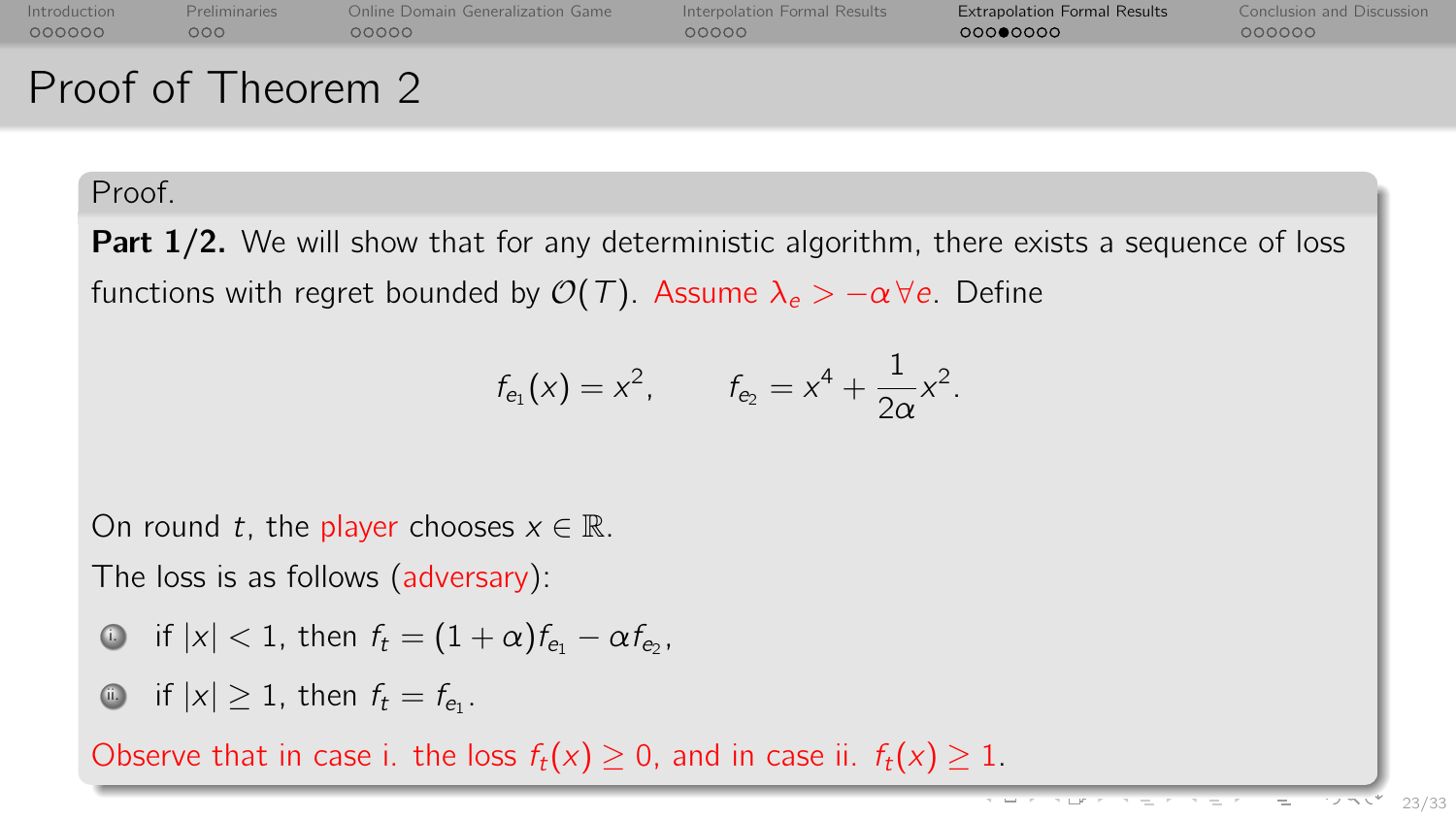| Introduction | <b>Preliminaries</b> | Online Domain Generalization Game | Interpolation Formal Results | <b>Extrapolation Formal Results</b> | Conclusion and Discussion |
|--------------|----------------------|-----------------------------------|------------------------------|-------------------------------------|---------------------------|
| 000000       | 000                  | 00000                             | 00000                        | 00000000                            | 000000                    |
|              | Proof of Theorem 2   |                                   |                              |                                     |                           |

**Part 2/2.** Suppose the player is in case i a times and case ii b times and suffers regret  $> b$ .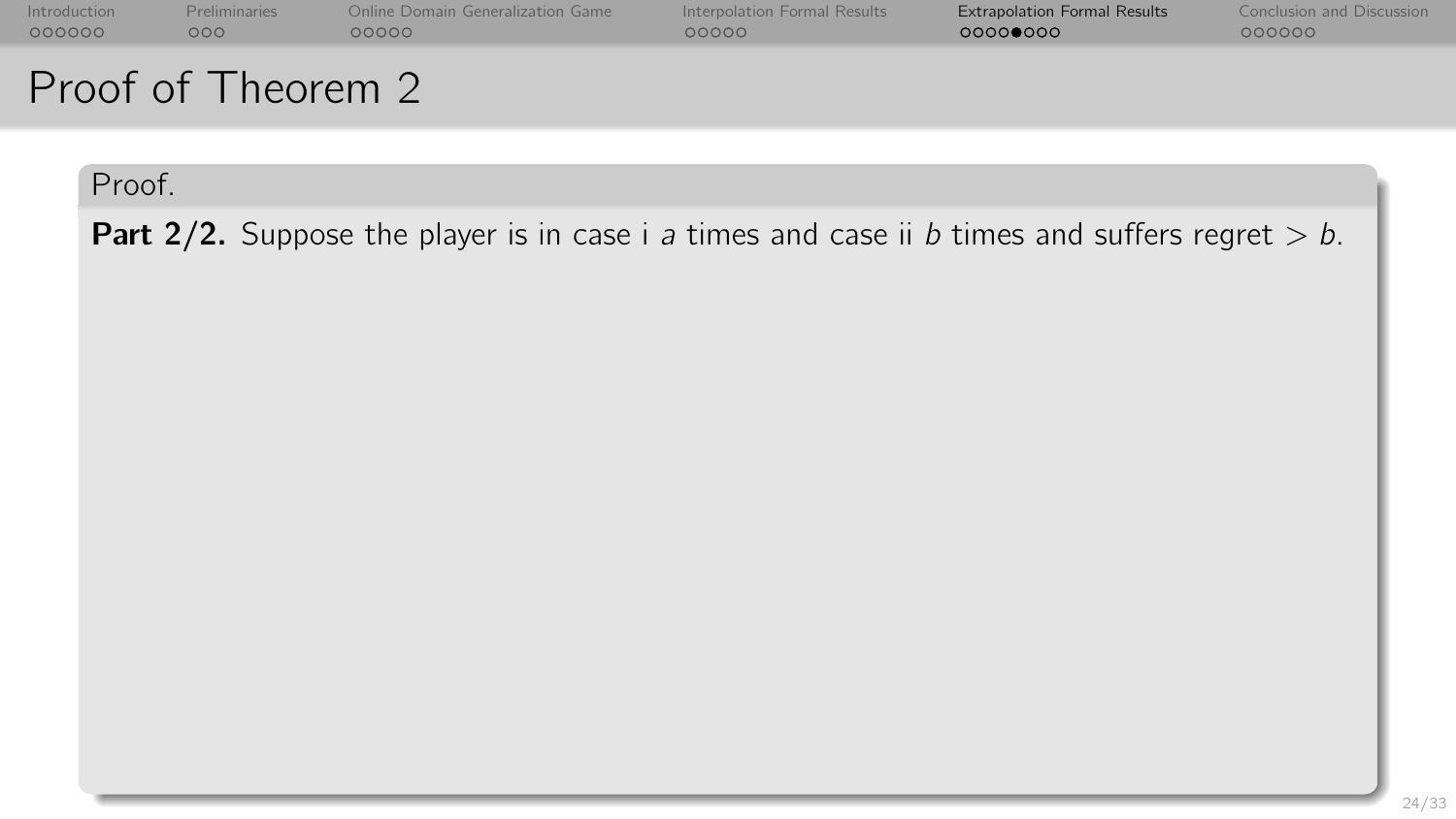| Introduction | <b>Preliminaries</b> | Online Domain Generalization Game | Interpolation Formal Results | <b>Extrapolation Formal Results</b> | Conclusion and Discussion |
|--------------|----------------------|-----------------------------------|------------------------------|-------------------------------------|---------------------------|
| 000000       | 000                  | റററററ                             | 00000                        | 00000000                            | 000000                    |
|              | Proof of Theorem 2   |                                   |                              |                                     |                           |

**Part 2/2.** Suppose the player is in case i a times and case ii b times and suffers regret  $> b$ .

Now consider the best actions in hindsight. If  $a \leq \frac{T}{2}$ , then  $x^* = 0$  suffers 0 loss and the player's regret is at least  $b = T - a \geq \frac{T}{2}$ .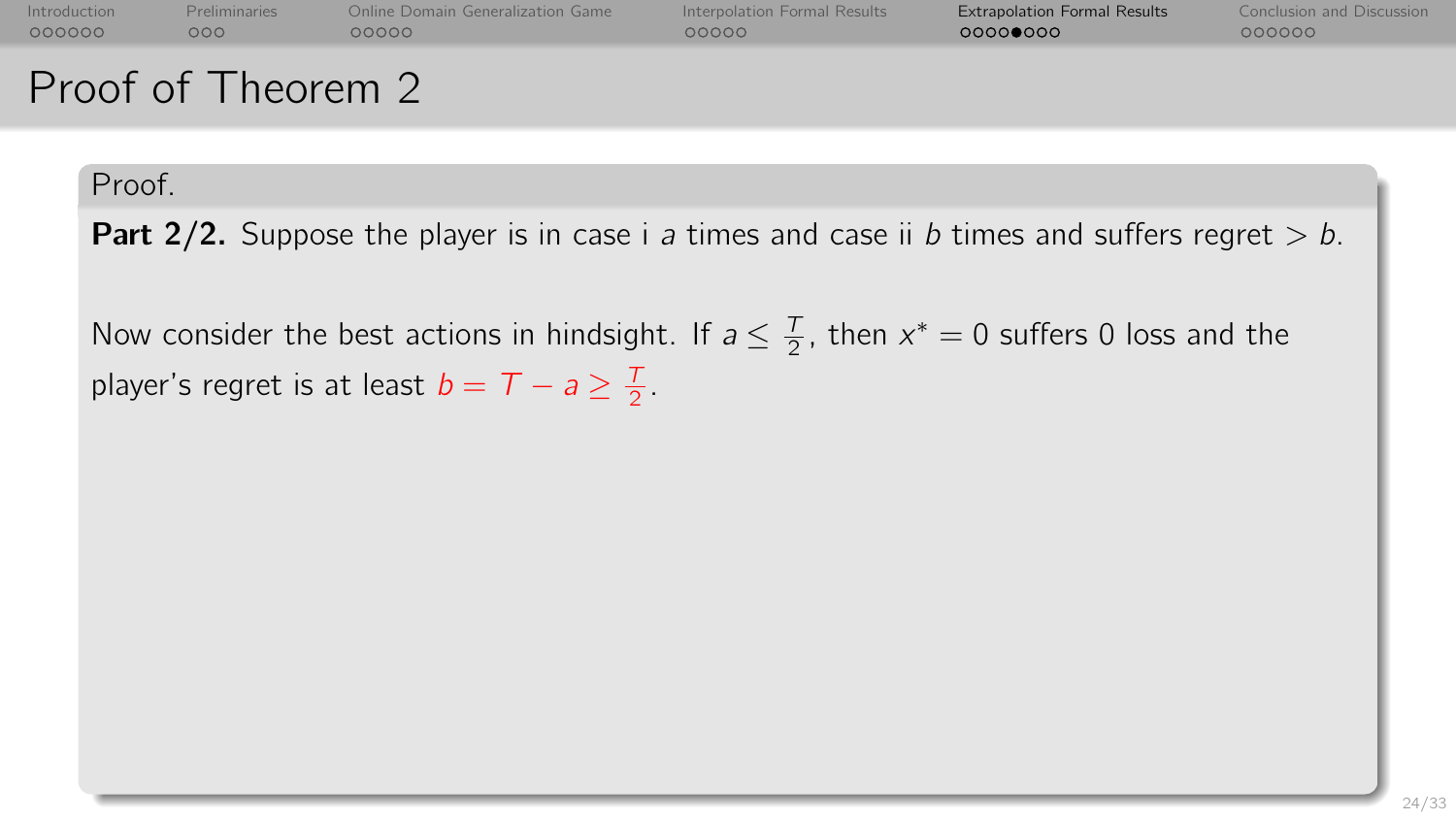| Introduction | <b>Preliminaries</b> | Online Domain Generalization Game | Interpolation Formal Results | <b>Extrapolation Formal Results</b> | Conclusion and Discussion |
|--------------|----------------------|-----------------------------------|------------------------------|-------------------------------------|---------------------------|
| 000000       | റററ                  | 00000                             | റററററ                        | 000000000                           | 000000                    |
|              | Proof of Theorem 2   |                                   |                              |                                     |                           |

**Part 2/2.** Suppose the player is in case i a times and case ii b times and suffers regret  $> b$ .

Now consider the best actions in hindsight. If  $a \leq \frac{T}{2}$ , then  $x^* = 0$  suffers 0 loss and the player's regret is at least  $b = T - a \geq \frac{T}{2}$ .

On the other hand, if  $a > \frac{T}{2}$ , then for any x, the player suffers a loss of

$$
-a\alpha x^4 + (a/2 + a\alpha + b)x^2 \le a\alpha (x^2 - x^4) + (a + b)x^2 = (a\alpha (1 - x^2) + 7)x^2
$$
 (1)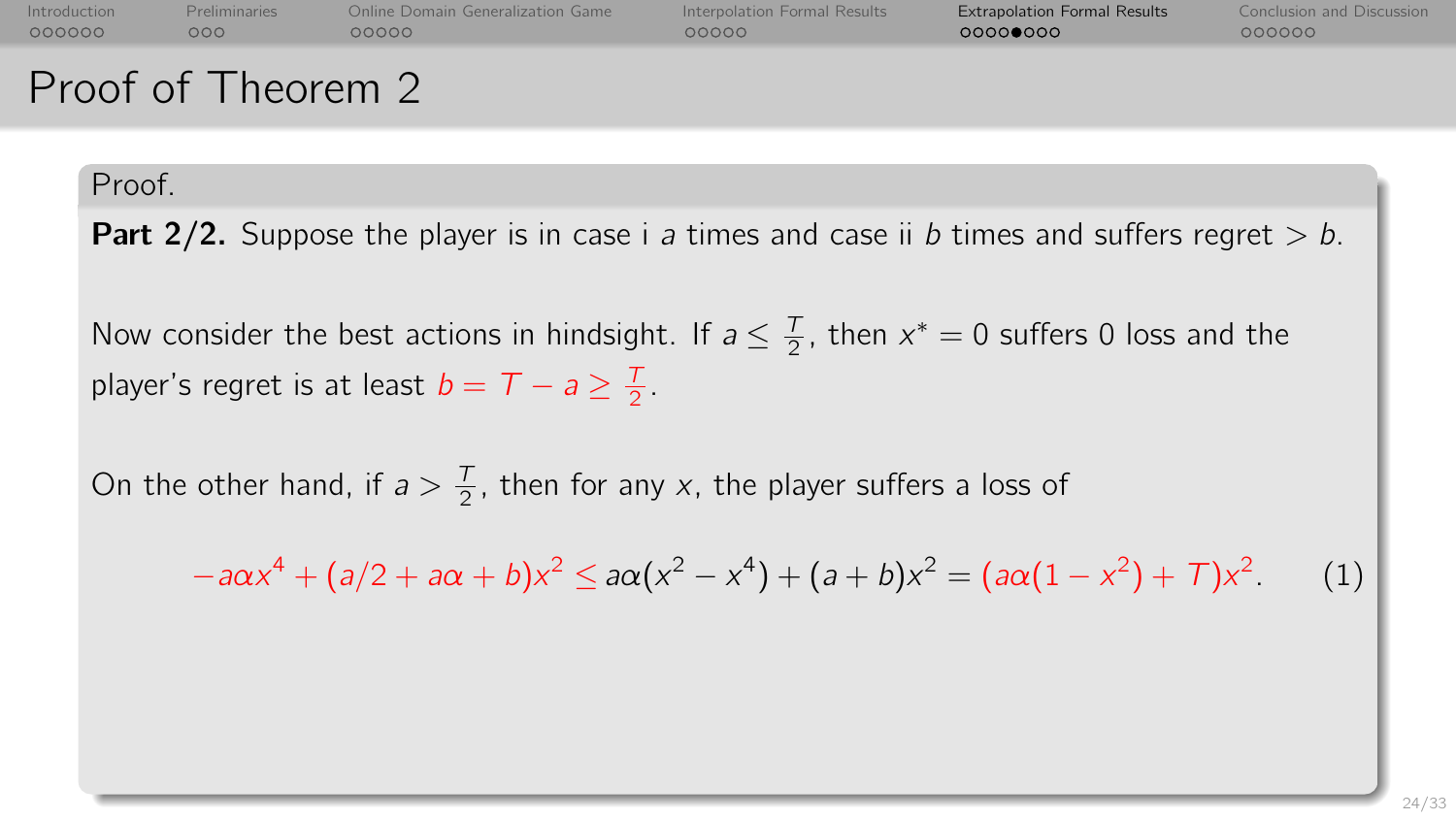| Introduction | <b>Preliminaries</b> | Online Domain Generalization Game | Interpolation Formal Results | <b>Extrapolation Formal Results</b> | Conclusion and Discussion |
|--------------|----------------------|-----------------------------------|------------------------------|-------------------------------------|---------------------------|
| 000000       | റററ                  | റററററ                             | റററററ                        | 00000000                            | 000000                    |
|              | Proof of Theorem 2   |                                   |                              |                                     |                           |

**Part 2/2.** Suppose the player is in case i a times and case ii b times and suffers regret  $> b$ .

Now consider the best actions in hindsight. If  $a \leq \frac{T}{2}$ , then  $x^* = 0$  suffers 0 loss and the player's regret is at least  $b = T - a \geq \frac{T}{2}$ .

On the other hand, if  $a > \frac{T}{2}$ , then for any x, the player suffers a loss of

$$
-a\alpha x^4 + (a/2 + a\alpha + b)x^2 \le a\alpha (x^2 - x^4) + (a + b)x^2 = (a\alpha (1 - x^2) + 7)x^2
$$
 (1)

We can chose  $x^*=\sqrt{1+\frac{3}{\alpha}}$  and the player suffers regret  $\geq \frac{7}{2}.$  In either case, the player suffers  $\mathcal{O}(T)$  regret.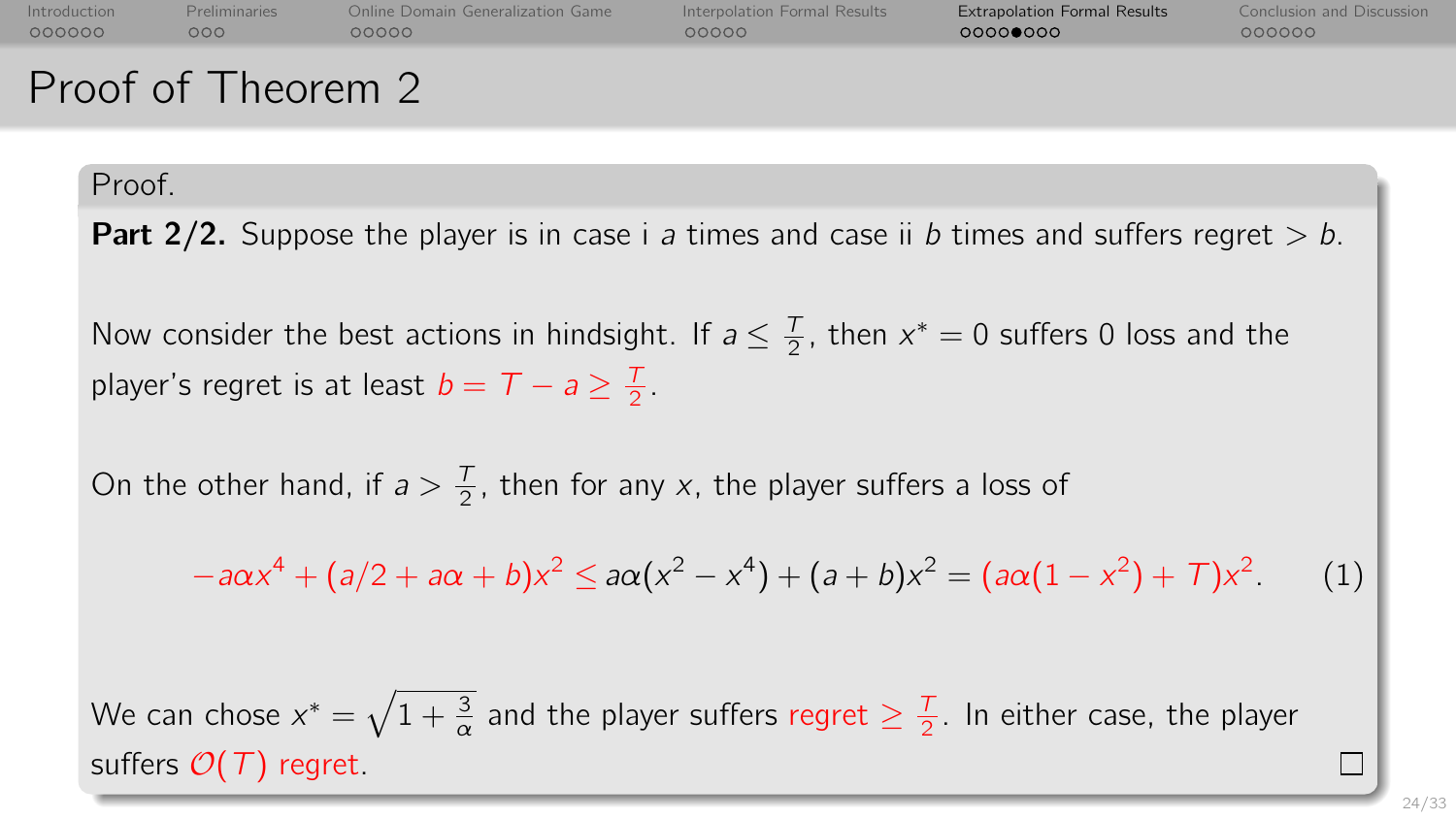[Introduction](#page-0-0) [Preliminaries](#page-10-0) [Online Domain Generalization Game](#page-17-0) [Interpolation Formal Results](#page-30-0) [Extrapolation Formal Results](#page-41-0) [Conclusion and Discussion](#page-61-0)

# Deterministic vs. Randomized Algorithms

What about randomized algorithms?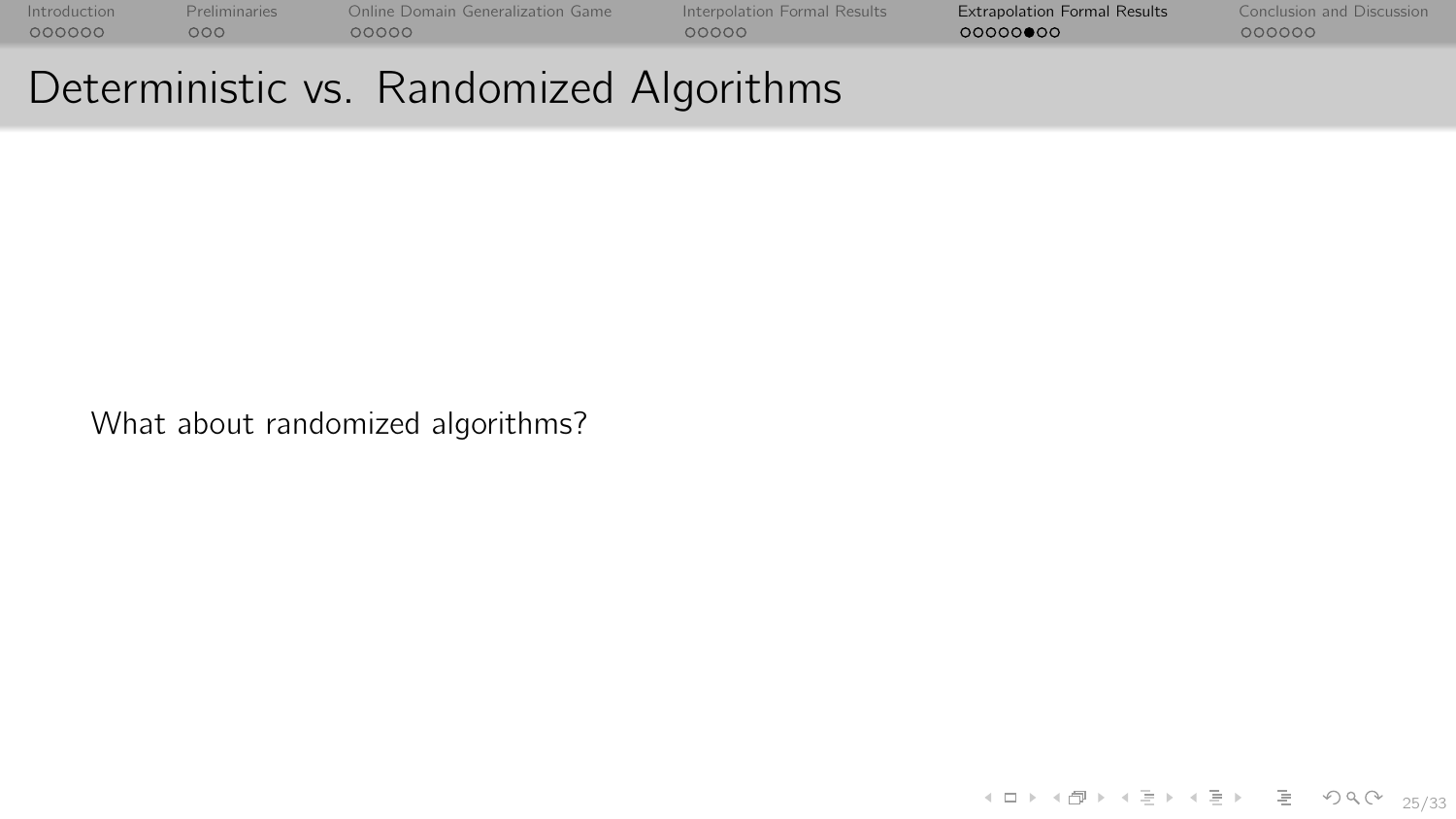| Introduction | <b>Preliminaries</b> | Online Domain Generalization Game | Interpolation Formal Results | <b>Extrapolation Formal Results</b> | Conclusion and Discussion |
|--------------|----------------------|-----------------------------------|------------------------------|-------------------------------------|---------------------------|
| 000000       | 000                  | 00000                             | 00000                        | 000000                              | 000000                    |
| Theorem 3    |                      |                                   |                              |                                     |                           |

Even with a randomized algorithm against an oblivious adversary playing bounded affine combinations, achieving sublinear regret is NP-hard.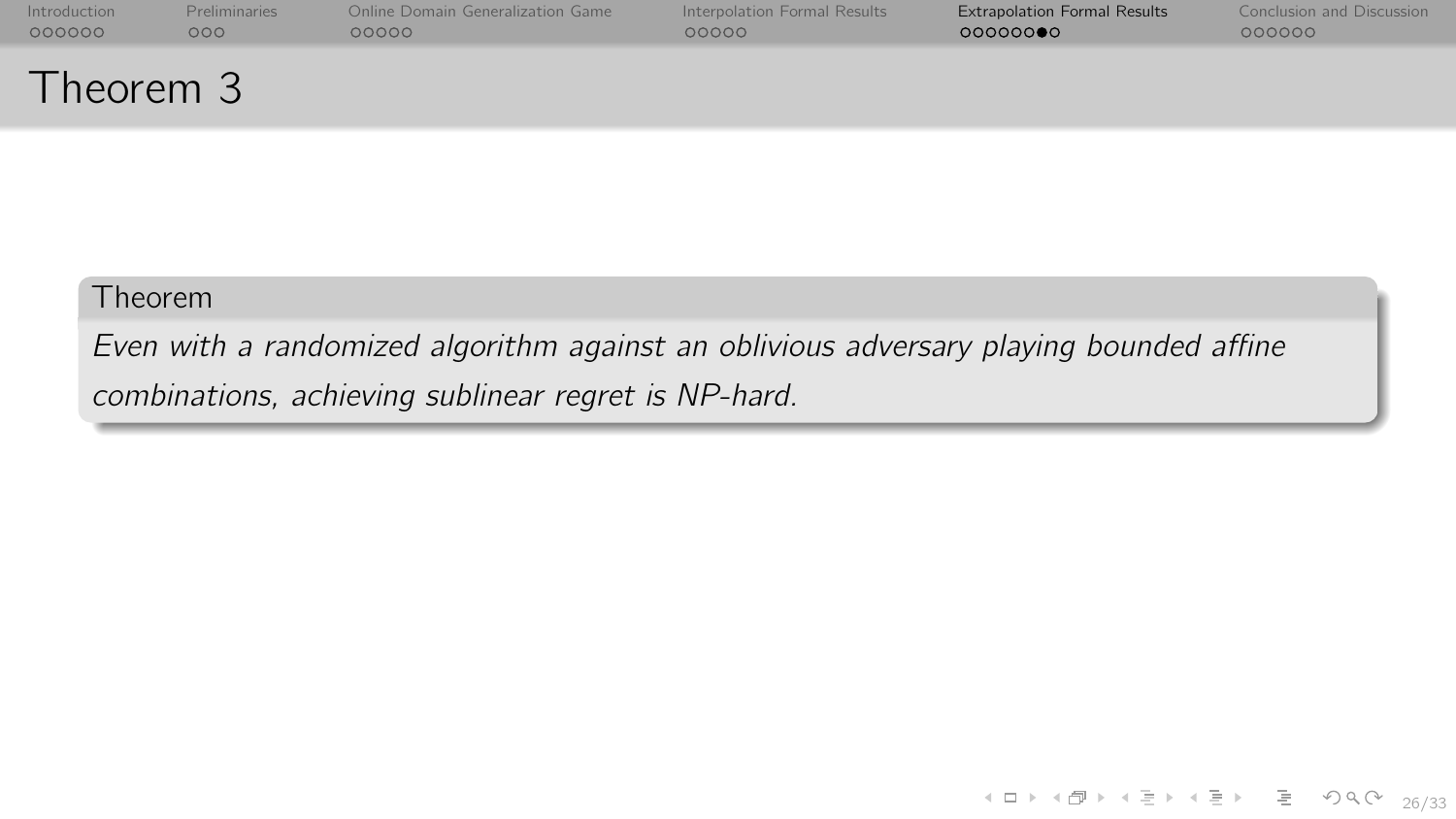| Introduction | <b>Preliminaries</b> | Online Domain Generalization Game | Interpolation Formal Results | <b>Extrapolation Formal Results</b> | Conclusion and Discussion |
|--------------|----------------------|-----------------------------------|------------------------------|-------------------------------------|---------------------------|
| 000000       | 000 <sub>o</sub>     | 00000                             | 00000                        | 00000000                            | 000000                    |
| Theorem 3    |                      |                                   |                              |                                     |                           |

Even with a randomized algorithm against an oblivious adversary playing bounded affine combinations, achieving sublinear regret is NP-hard.

Takeaway: Again, we cannot seem to achieve a sublinear regret rate for extrapolation.

When we consider the definitions in this paper, we realize there is a exponentially large gap, in the sense of computational complexity, between interpolation and extrapolation.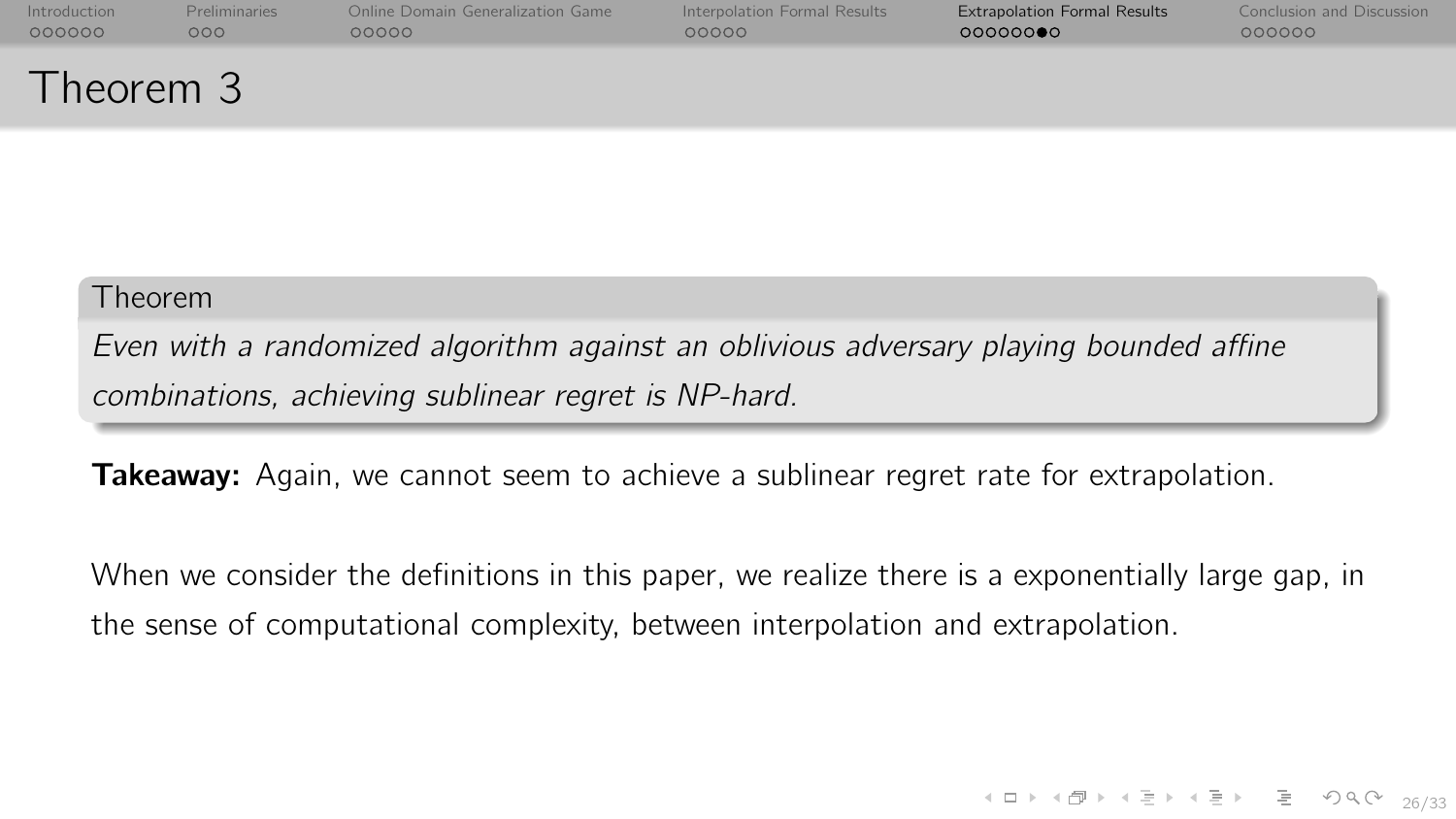| Introduction | <b>Preliminaries</b> | Online Domain Generalization Game | Interpolation Formal Results | <b>Extrapolation Formal Results</b> | Conclusion and Discussion |
|--------------|----------------------|-----------------------------------|------------------------------|-------------------------------------|---------------------------|
| 000000       | 000 <sub>o</sub>     | 00000                             | 00000                        | 00000000                            | 000000                    |
| Theorem 4    |                      |                                   |                              |                                     |                           |

Against an oblivious adversary playing bounded affine combinations, the achievable regret is  $l$ oganist an isomition antition programmed announcement communication, the asthermatic registing lower bounded as  $\Omega(\sqrt{T})$  – with oracle access to approximate minimzation of a non-convex function.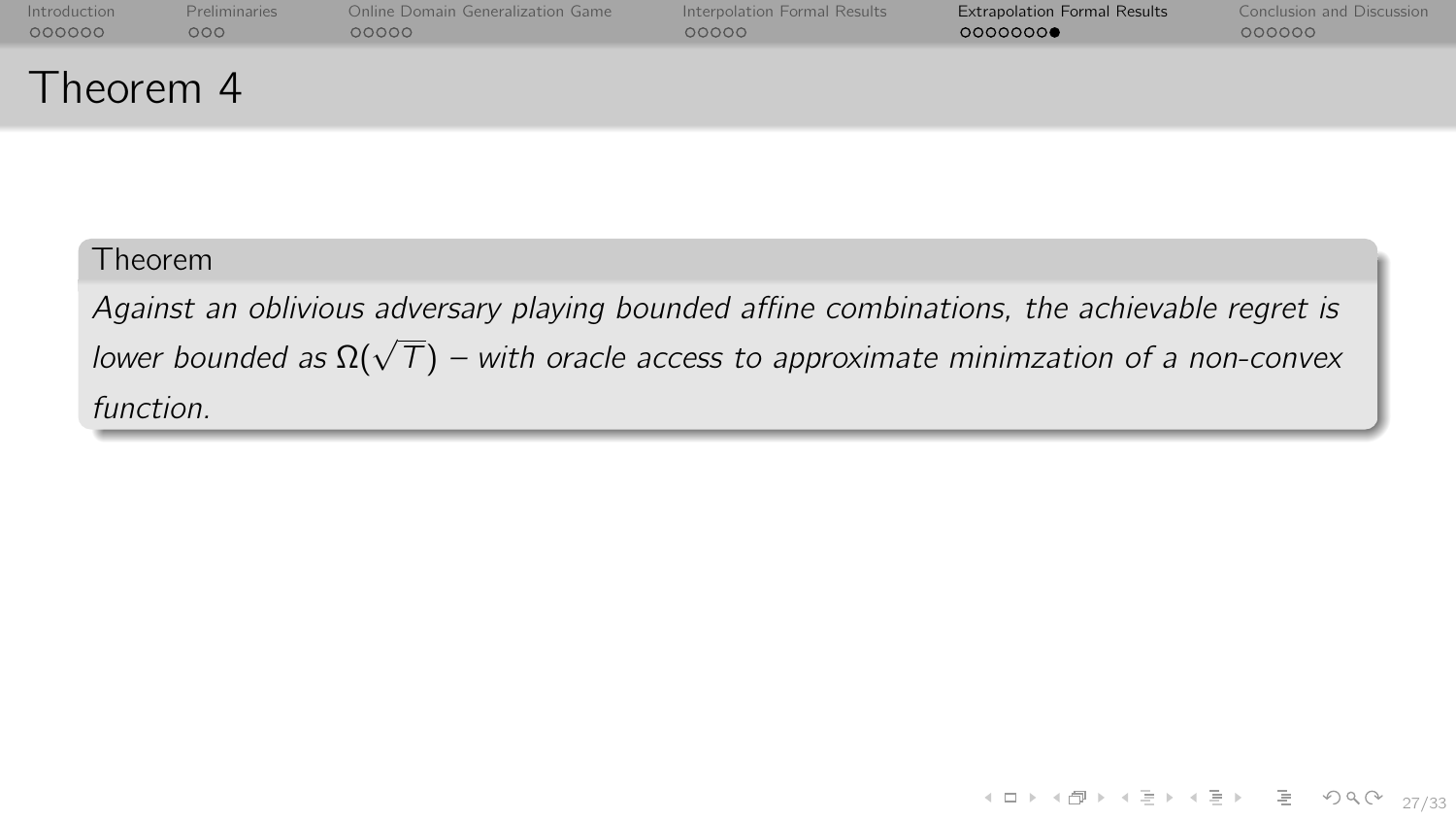| Introduction | <b>Preliminaries</b> | Online Domain Generalization Game | Interpolation Formal Results | <b>Extrapolation Formal Results</b> | Conclusion and Discussion |
|--------------|----------------------|-----------------------------------|------------------------------|-------------------------------------|---------------------------|
| 000000       | 000                  | 00000                             | 00000                        | 00000000                            | 000000                    |
| Theorem 4    |                      |                                   |                              |                                     |                           |

Against an oblivious adversary playing bounded affine combinations, the achievable regret is  $l$ oganist an isomition antition programmed announcement communication, the asthermatic registing lower bounded as  $\Omega(\sqrt{T})$  – with oracle access to approximate minimzation of a non-convex function.

**Takeaway:** Recall that FTPL has a minimax lower bound of  $\Omega(\sqrt{T})$  for an oblivious adversary playing arbitrary Lipschitz functions - FTPL is just a noise variant of ERM.

It turns out that that  $\Omega(\sqrt{\mathcal{T}})$  remains minimax for bounded affine combinations, that is, we cannot outperform ERM.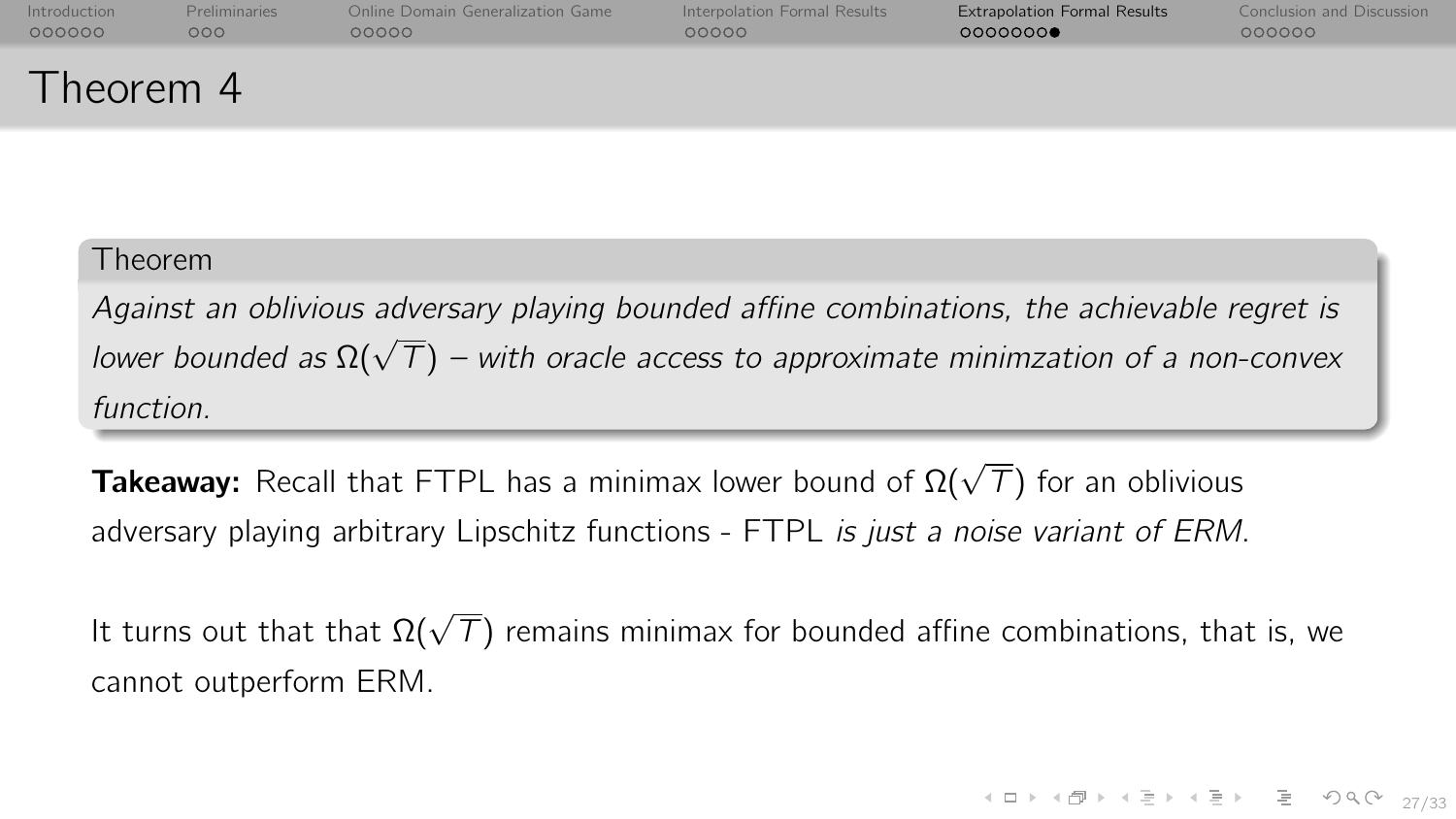<span id="page-61-0"></span>

| Introduction | <b>Preliminaries</b> | Online Domain Generalization Game | Interpolation Formal Results | <b>Extrapolation Formal Results</b> | Conclusion and Discussion |
|--------------|----------------------|-----------------------------------|------------------------------|-------------------------------------|---------------------------|
| 000000       | 000                  | ററററ                              | 00000                        | 00000000                            | $\bullet$ 00000           |
| Outline      |                      |                                   |                              |                                     |                           |

## **[Introduction](#page-0-0)**

## <sup>2</sup> [Preliminaries](#page-10-0)

<sup>3</sup> [Online Domain Generalization Game](#page-17-0)

<sup>4</sup> [Interpolation Formal Results](#page-30-0)

<sup>5</sup> [Extrapolation Formal Results](#page-41-0)

## <sup>6</sup> [Conclusion and Discussion](#page-61-0)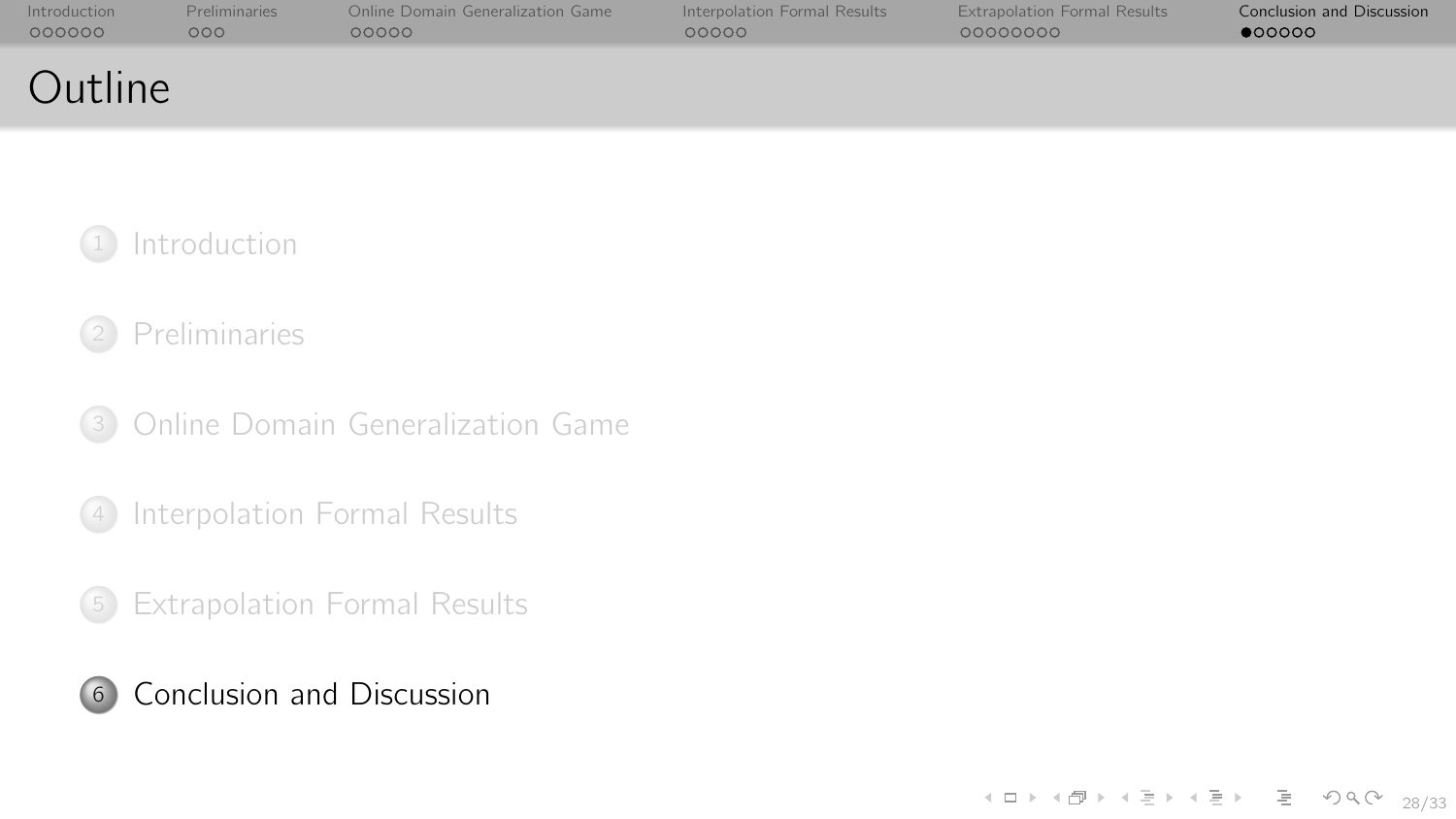| Introduction | <b>Preliminaries</b> | Online Domain Generalization Game | Interpolation Formal Results | <b>Extrapolation Formal Results</b> | <b>Conclusion and Discussion</b> |
|--------------|----------------------|-----------------------------------|------------------------------|-------------------------------------|----------------------------------|
| 000000       | 000                  | 00000                             | 00000                        | 00000000                            | 000000                           |
| Takeaway     |                      |                                   |                              |                                     |                                  |

Divide domain generalization into two tasks i) interpolation and ii) extrapolation:

- <sup>1</sup> the computation complexity difference between the two is exponential, but
- $\bullet$  the statistical complexity (minimax)  $\Theta(\log\mathcal{T})$ ,  $\Theta(\sqrt{\mathcal{T}})$  respectively, is not too different.

unclear in what sense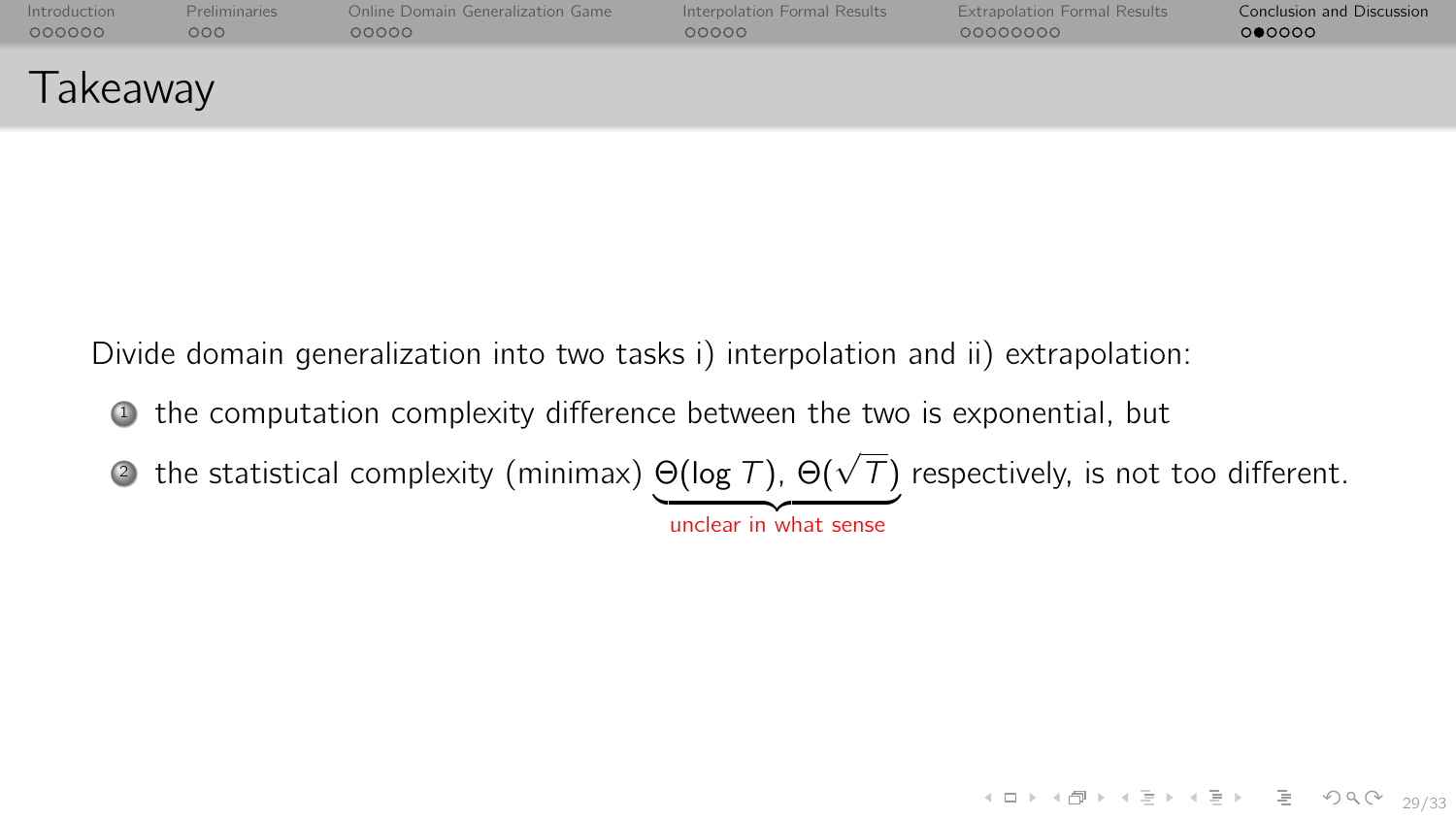| Introduction      | <b>Preliminaries</b> | Online Domain Generalization Game | Interpolation Formal Results | <b>Extrapolation Formal Results</b> | <b>Conclusion and Discussion</b> |
|-------------------|----------------------|-----------------------------------|------------------------------|-------------------------------------|----------------------------------|
| 000000            | 000                  | 00000                             | 00000                        | 00000000                            | 000000                           |
| <b>Discussion</b> |                      |                                   |                              |                                     |                                  |

- <sup>1</sup> Clarification of similarity of bounds.
- <sup>2</sup> In practice, the performance of ERM does not seem to match these results
- <sup>3</sup> Violated assumptions in practice

Linearity

- 4 Degree of extrapolation  $(-\alpha)$
- <sup>5</sup> Definition of interpolation/extrapolation can (perhaps should) be reconsidered
- <sup>6</sup> Worst-case average loss is not the same as worst-case loss the latter is still important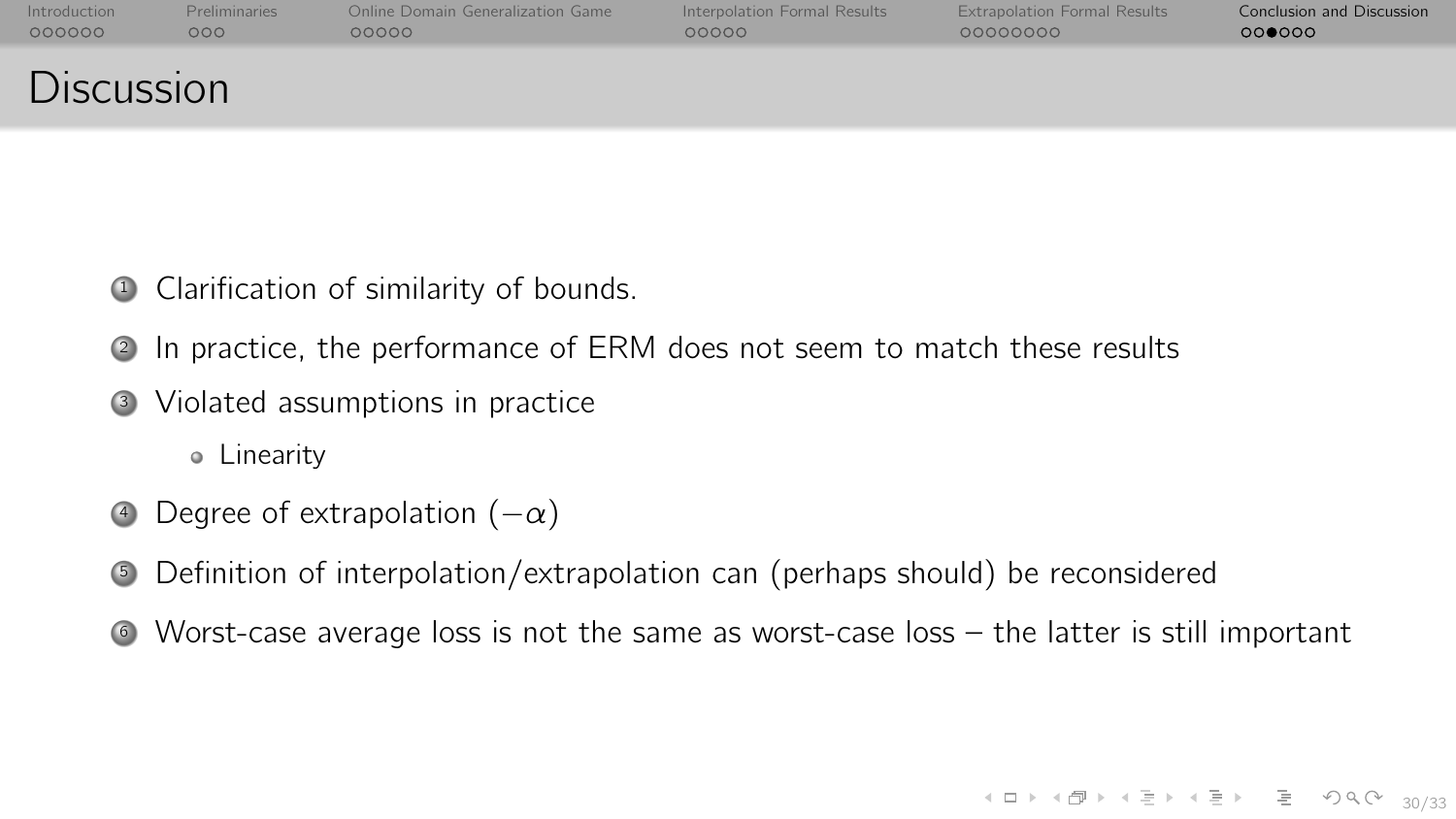| Introduction | <b>Preliminaries</b> | Online Domain Generalization Game | Interpolation Formal Results | <b>Extrapolation Formal Results</b> | <b>Conclusion and Discussion</b> |
|--------------|----------------------|-----------------------------------|------------------------------|-------------------------------------|----------------------------------|
| 000000       | 000                  | റററററ                             | 00000                        | 00000000                            | 000000                           |
| Questions?   |                      |                                   |                              |                                     |                                  |

# Thanks for you attention!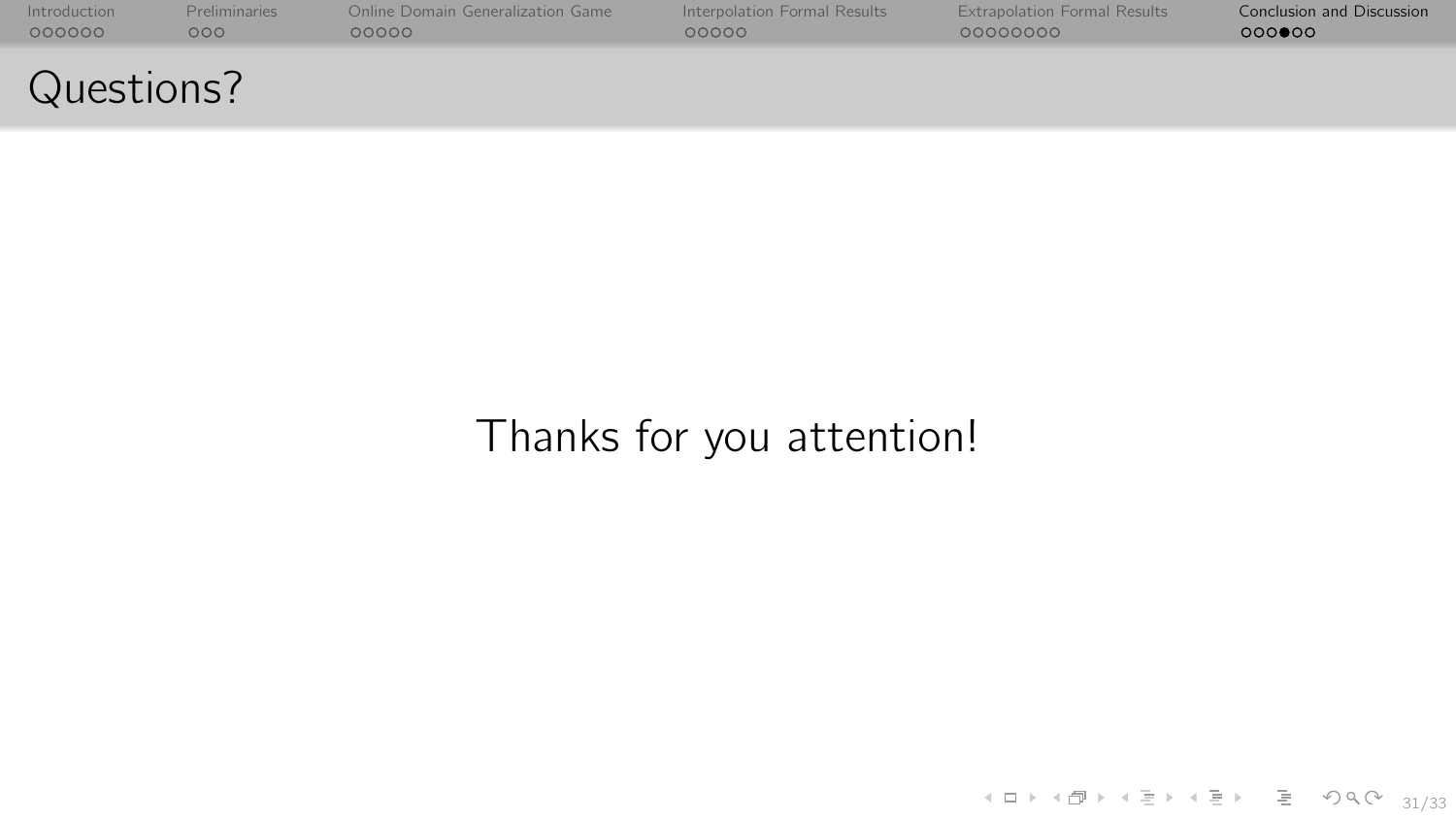| Introduction | <b>Preliminaries</b> | Online Domain Generalization Game | Interpolation Formal Results | <b>Extrapolation Formal Results</b> | <b>Conclusion and Discussion</b> |
|--------------|----------------------|-----------------------------------|------------------------------|-------------------------------------|----------------------------------|
| 000000       | 000 <sub>o</sub>     | 00000                             | 00000                        | 00000000                            | 000000                           |
| Appendix I   |                      |                                   |                              |                                     |                                  |

#### **Algorithm 1 Convex OFTPL**

1: **Input:** Perturbation Distribution  $P_{\text{PRTB}}$ , number of samples m, number of iterations T

4 ロ → 4 @ → 4 할 → 4 할 → 2 할 → 9 Q (\* 32/33)

2: Denote  $\nabla_0 = 0$ 3. for  $t = 1$  T do Let  $q_t$  be the guess for  $\nabla_t$  $4:$  $5:$ for  $j = 1 \ldots m$  do Sample  $\sigma_{t,j} \sim P_{\text{PRTB}}$  $6:$  $\mathbf{x}_{t,i} \in \arg\min_{\mathbf{x} \in \mathcal{X}} \langle \nabla_{0:t-1} + g_t - \sigma_{t,i}, \mathbf{x} \rangle$  $7:$  $8:$ end for Let  $\mathbf{x}_t = \frac{1}{m} \sum_{j=1}^m \mathbf{x}_{t,j}$  $9:$  $10:$ Play  $x_t$  and observe loss function  $f_t$  $11:$  end for